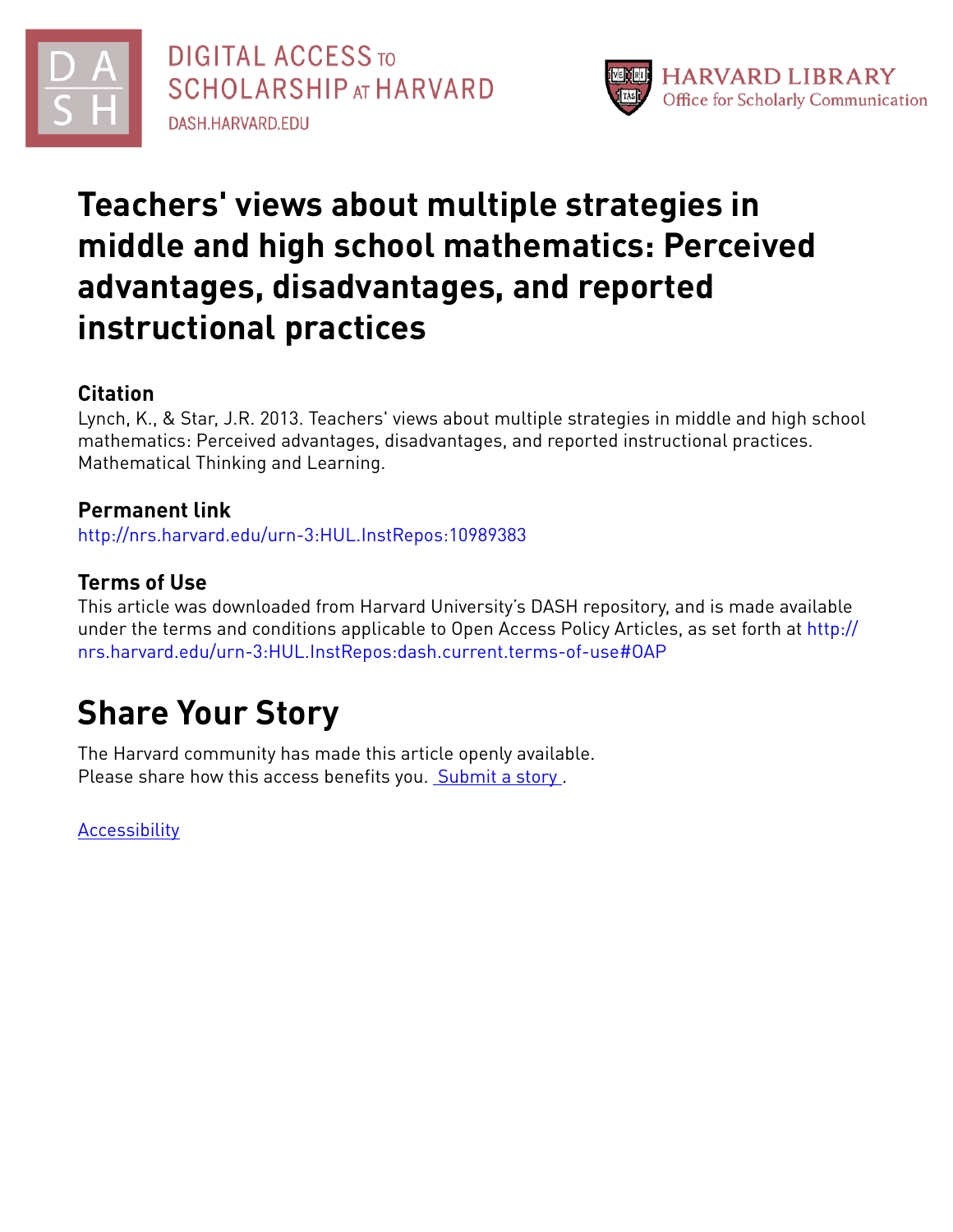## Running head: TEACHING WITH MULTIPLE STRATEGIES

## **Teachers' Views about Multiple Strategies in Middle and High School Mathematics**

Kathleen Lynch and Jon R. Star

Harvard University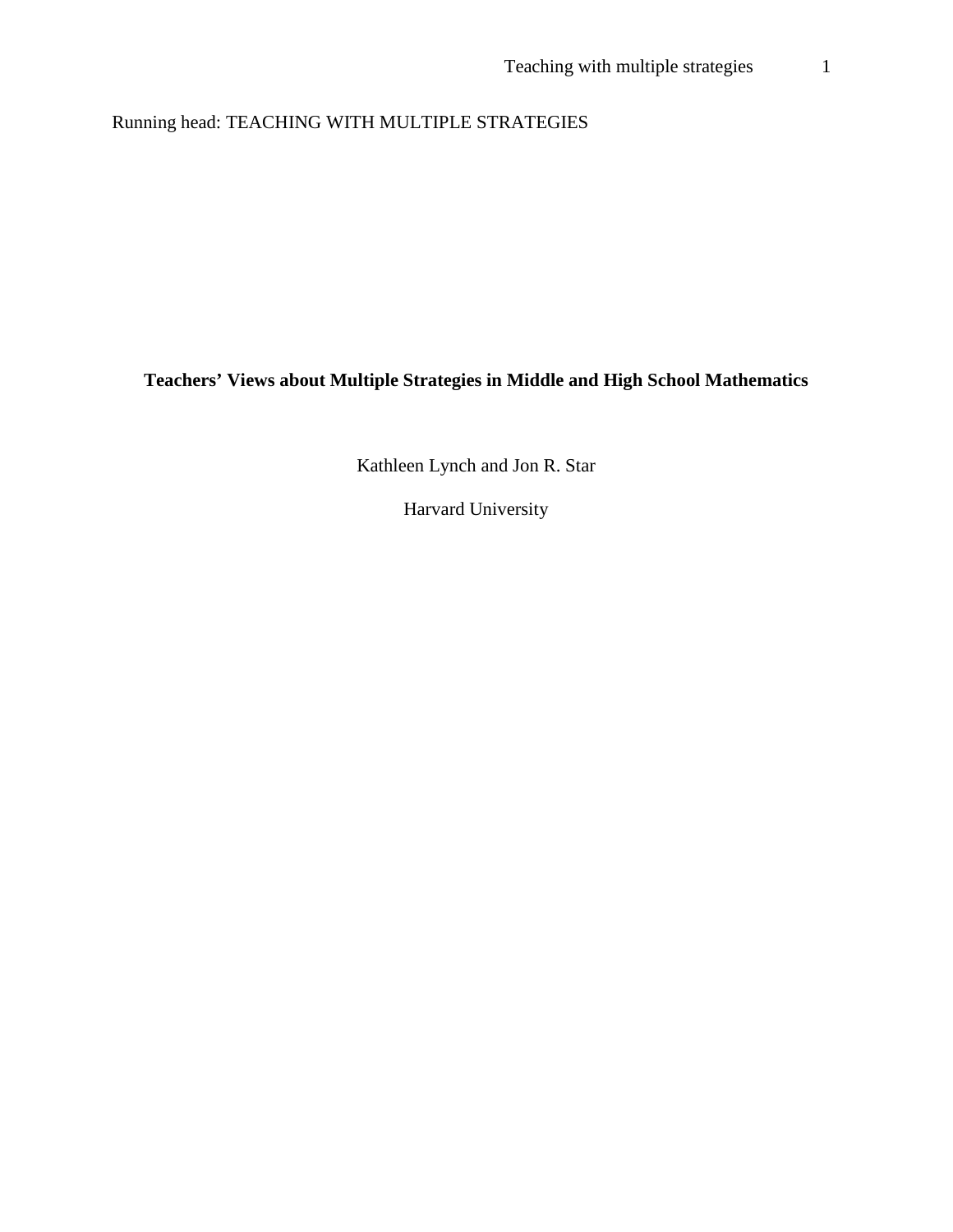#### **Abstract**

Despite extensive scholarship about the importance of teaching mathematics with multiple strategies in the elementary grades, there has been relatively little discussion of this practice in the middle and high school levels or in the context of introductory algebra. This paper begins our exploration of this practice by addressing the following questions: (1) What do middle and high school Algebra I teachers describe as the advantages of instruction that includes a focus on multiple strategies?; and (2) What disadvantages to this practice do these teachers describe?. Our analysis, based on the data from interviews  $(N=13)$  and surveys  $(N=79)$  conducted with experienced middle and secondary mathematics teachers, indicates that middle and secondary math teachers' reported views surrounding multiple strategies appear to differ in important ways from those typically associated with teaching with multiple strategies in the elementary grades.

KEYWORDS: Multiple strategies, Algebra, Middle school, Secondary school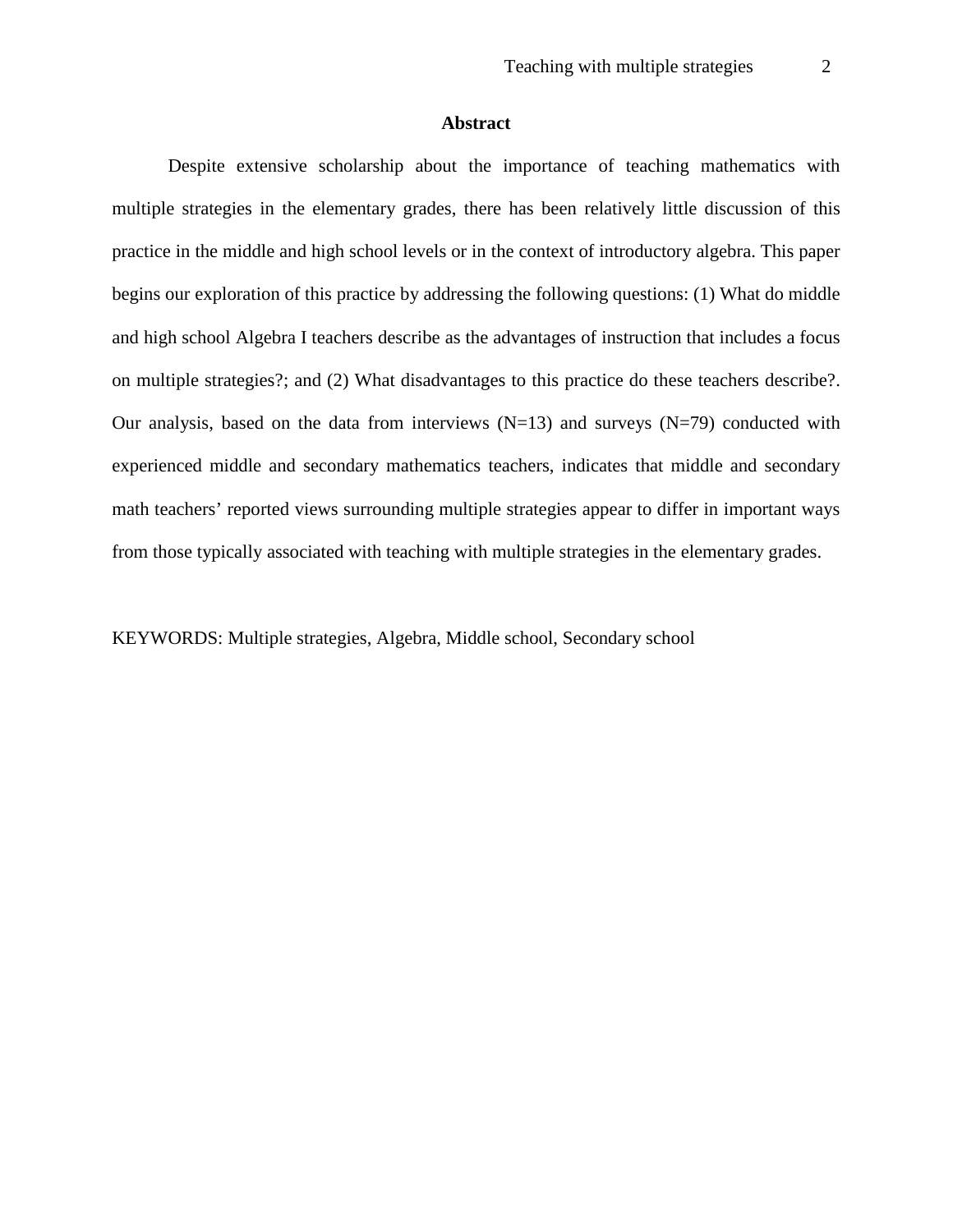#### **Teachers' Views about Multiple Strategies in Middle and High School Mathematics**

The practice of teaching children multiple strategies for solving mathematics problems has been recommended in recent mathematics education policy reports in many countries (e.g., Australian Education Ministers, 2006; Brophy, 2000; Kultusministerkonferenz, 2004; National Council of Teachers of Mathematics, 2000; Singapore Ministry of Education, 2006; Treffers, 1991; Woodward et al., 2012). By multiple strategies, we refer to students' ability to solve mathematics problems in more than one way; as noted by Silver and colleagues, "It is nearly axiomatic among those interested in mathematical problem solving as a key aspect of school mathematics that students should have experiences in which they solve problems in more than one way" (Silver, Ghousseini, Gosen, Charalambous, & Strawhun, 2005, p. 288).

Although there has been extensive scholarship about the importance of and implementation of this practice in the elementary grades, there has been relatively little discussion of what teaching with multiple strategies would or should look like at the middle and high school levels. Should middle and high school mathematics teachers provide instruction emphasizing multiple strategies, or are the benefits of this instructional approach limited to the elementary grades? Are there differences in the ways that this practice can and should be implemented in middle and high school classrooms, as compared to elementary classrooms? Furthermore, despite the widespread identification of introductory algebra as a critical "gatekeeper" course for students' future education and employment prospects (e.g., Cai  $\&$ Knuth, 2010; Izsák, Çağlayan, & Olive, 2009; Knuth, Alibabi, McNeil, Weinberg, & Stephens, 2010; Moses & Cobb, 2001), there has been little discussion of what multiple strategies instruction might or should look like in beginning algebra classrooms.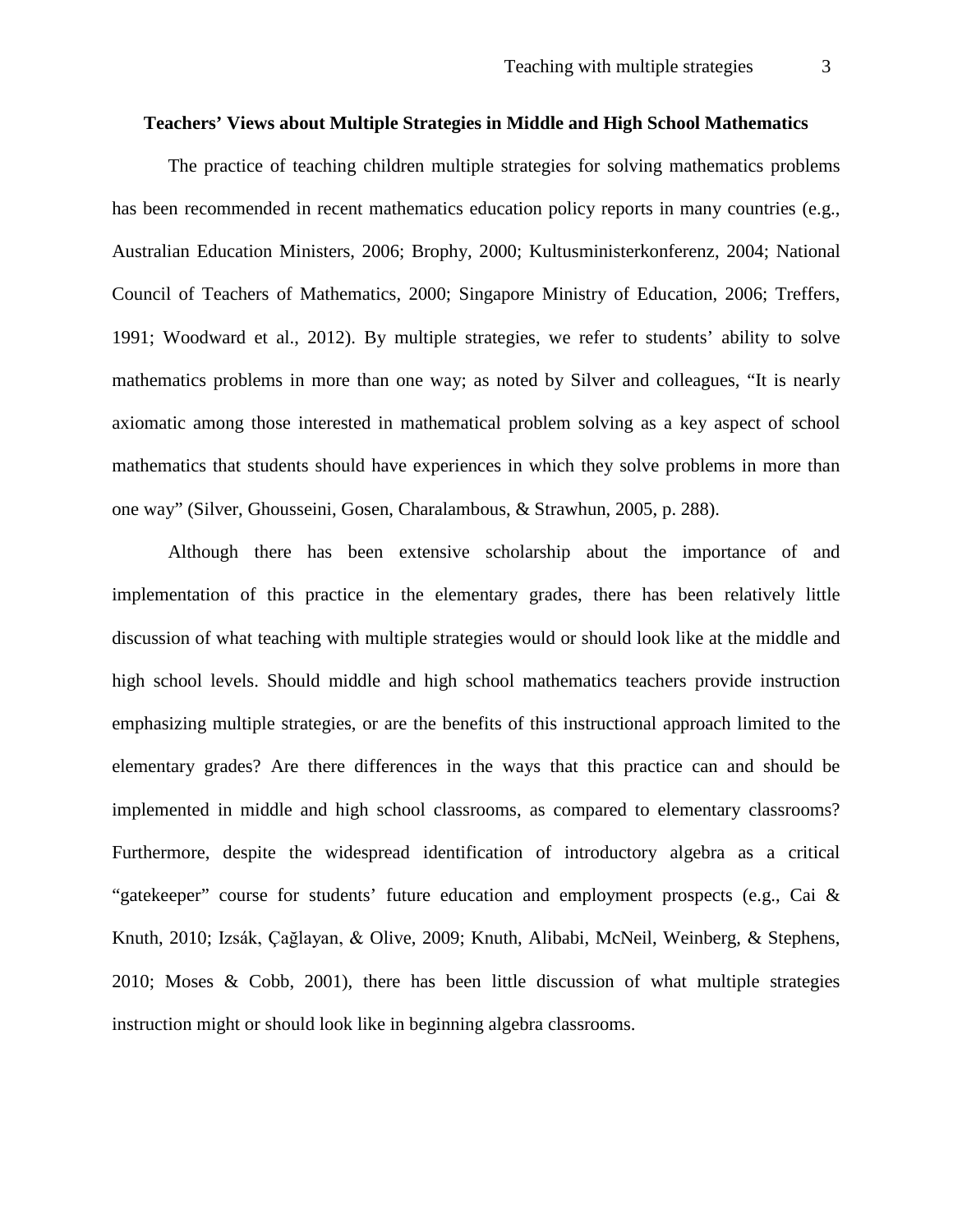This paper begins our exploration of the practice of teaching students multiple strategies for solving mathematics problems at the middle and high school levels, in the context of a professional development institute whose goal was to encourage middle and high school Algebra I teachers to think more deeply and carefully about the use of multiple strategies in their instruction. The paper addresses the following questions: (1) What do middle and high school Algebra I teachers describe as the advantages of instruction that includes a focus on multiple strategies?; and (2) What disadvantages to this practice do these teachers describe? We examine these questions through interview and survey data collected from experienced middle and high school Algebra I teachers.

Our interest in teachers' views on teaching with multiple strategies is grounded in the literature on teachers' beliefs, particularly the relationship between what teachers believe about mathematics and mathematics teaching and their instructional practices. Philipp (2007) defined beliefs as "psychologically held understandings, premises, or propositions about the world that are thought to be true," but that, distinct from knowledge, "may be held with varying degrees of conviction" (p. 259). Researchers have further conceptualized beliefs as structured in complex systems, with individual beliefs intertwined with other beliefs (rather than held in isolation); more or less strongly held and subject to change; and held in what may be relatively isolated clusters, allowing individuals to hold what appear to be contradictory beliefs within the same belief system (Philipp, 2007; Thompson, 1992). Researchers must infer individuals' beliefs from their words, intentions, and actions (Pajares, 1992).

The research literature has additionally identified several elements of teachers' beliefs which are thought to play a key role in the way in which teachers' beliefs are related to their instructional practices. For example, Philipp (2007) noted that beliefs may be conceptualized as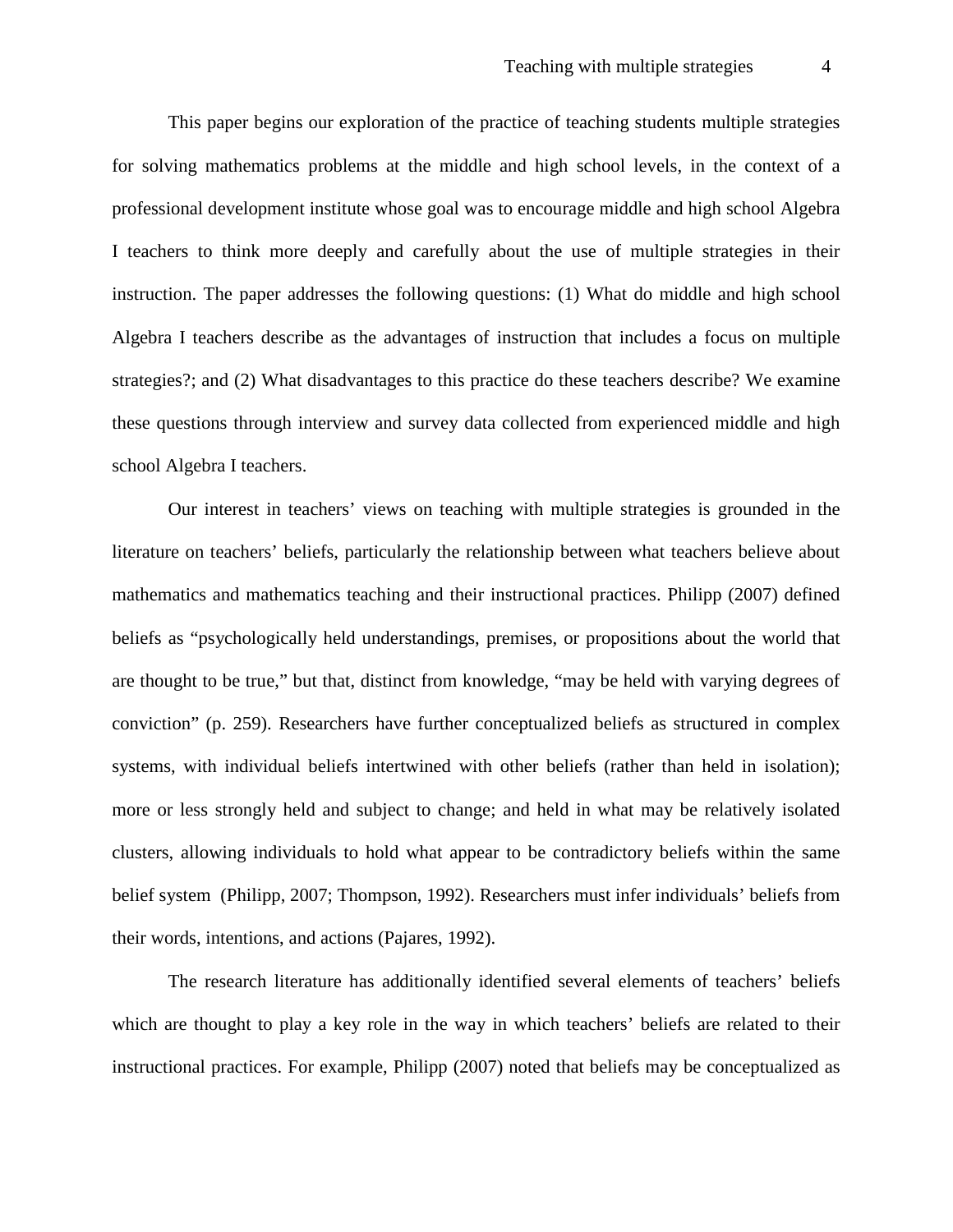"lenses that affect one's view of some aspect of the world or as dispositions toward action" (p. 259). In this view, teachers' decisions about which actions to take in response to contextualized situations may provide one window (albeit a partial one) allowing inferences into their beliefs (Ambrose, Clement, Philipp, & Chauvot, 2004; Philipp, Ambrose, Lamb, Sowder, Schappelle, Sowder, Thanheiser, & Chauvot, 2007).

While the relationship between teachers' beliefs and their observed instructional practices is complex, with different aspects of teachers' beliefs made visible or enacted depending on elements of the interaction of the teacher with the teaching context (Thompson, 1992), research evidence suggests that teachers' beliefs regarding instructional practices play an important role in shaping their implementation of such practices in their classrooms (see reviews by Clark  $\&$ Peterson, 1986; Fang, 1996; Kagan, 1992; Thompson, 1992). For example, studies conducted in multiple contexts suggest that teachers' beliefs relating to novel instructional practices play a role in determining the manner and extent to which they integrate the new practices into their instruction (e.g. Hollingsworth, 1989; Peterson, Fennema, Carpenter, & Loef, 1989; Richardson, 1990; Stylianou, 2010; Thompson, 1984; Wilkins, 2008). Since teachers' beliefs about reform practices in particular appear influential for their implementation of reform-oriented curricula, it is important to understand what beliefs teachers hold surrounding multiple strategies instruction, in order to discern what role these beliefs might play in supporting and/or preventing teachers from implementing instruction with multiple strategies effectively.

In the current study, we report on teachers' views about teaching with multiple strategies as expressed in their responses to interviews and surveys. While we developed interviews and survey measures as an inquiry into teachers' beliefs, we recognize that our interviews and surveys provide only a limited and partial picture of teachers' true underlying beliefs, which, as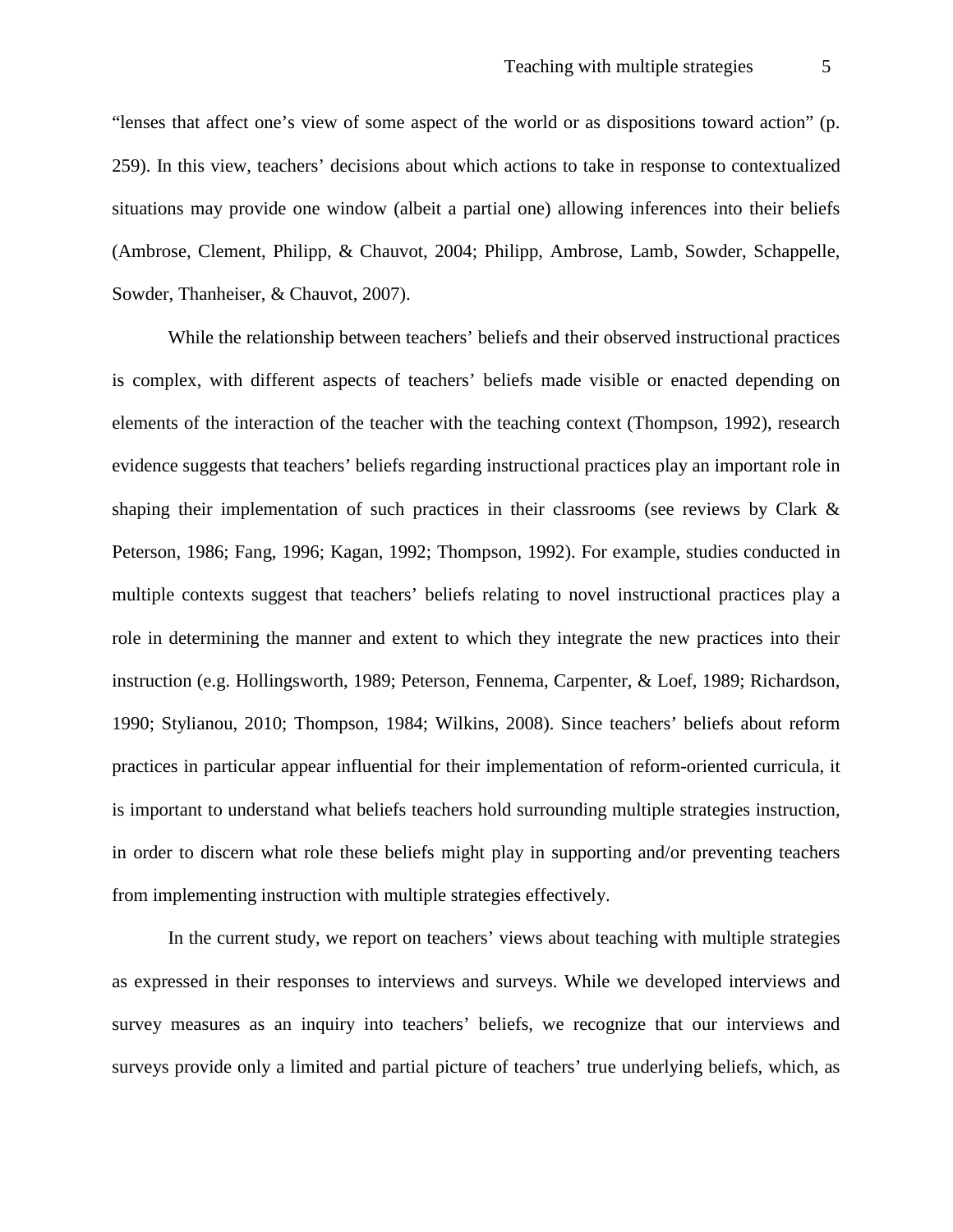discussed above, are likely not visible and situated in highly complex and dynamic underlying core belief systems and structures (Thompson, 1992). As such, we use the term 'views' in the current study to describe the messages that teachers articulated in their interview and survey responses about their opinions, ideas, and beliefs regarding teaching and learning with multiple strategies, with the awareness that teachers' responses can provide only a limited and exploratory picture of teachers' underlying beliefs about multiple strategies learning and teaching.

#### **Theoretical Framework**

In considering teachers' views about multiple strategies, one theoretical lens through which we can conceptualize these views is in terms of *responses to a policy reform*. As we discuss below, most teachers in the current study generally described teaching with multiple strategies as somewhat novel to them, in the sense that most stated they were not frequently exposed to multiple strategies for solving math problems in their own learning. At the same time, the teachers in the current study may be seen as having expressed some level of endorsement of the policy reform idea of exposing students to multiple strategies in instruction, given that they signed up voluntarily for a summer professional development institute that focused on this practice, and nearly all stated that they thought it was useful to expose students to multiple strategies while teaching math. Thus, research about the implementation of educational policy provides us with a theoretical framework that motivates and helps to interpret the results of the present study.

As elaborated below, relevant research, textbooks, and teaching methods courses have developed and elaborated pathways for teachers to implement instruction with multiple strategies in their classrooms, building a 'bridge' to aid teachers in translating policy recommendations into classroom practices (e.g. Carroll, 2000; Fennema et al., 1996; Van de Walle, 2007). Yet as we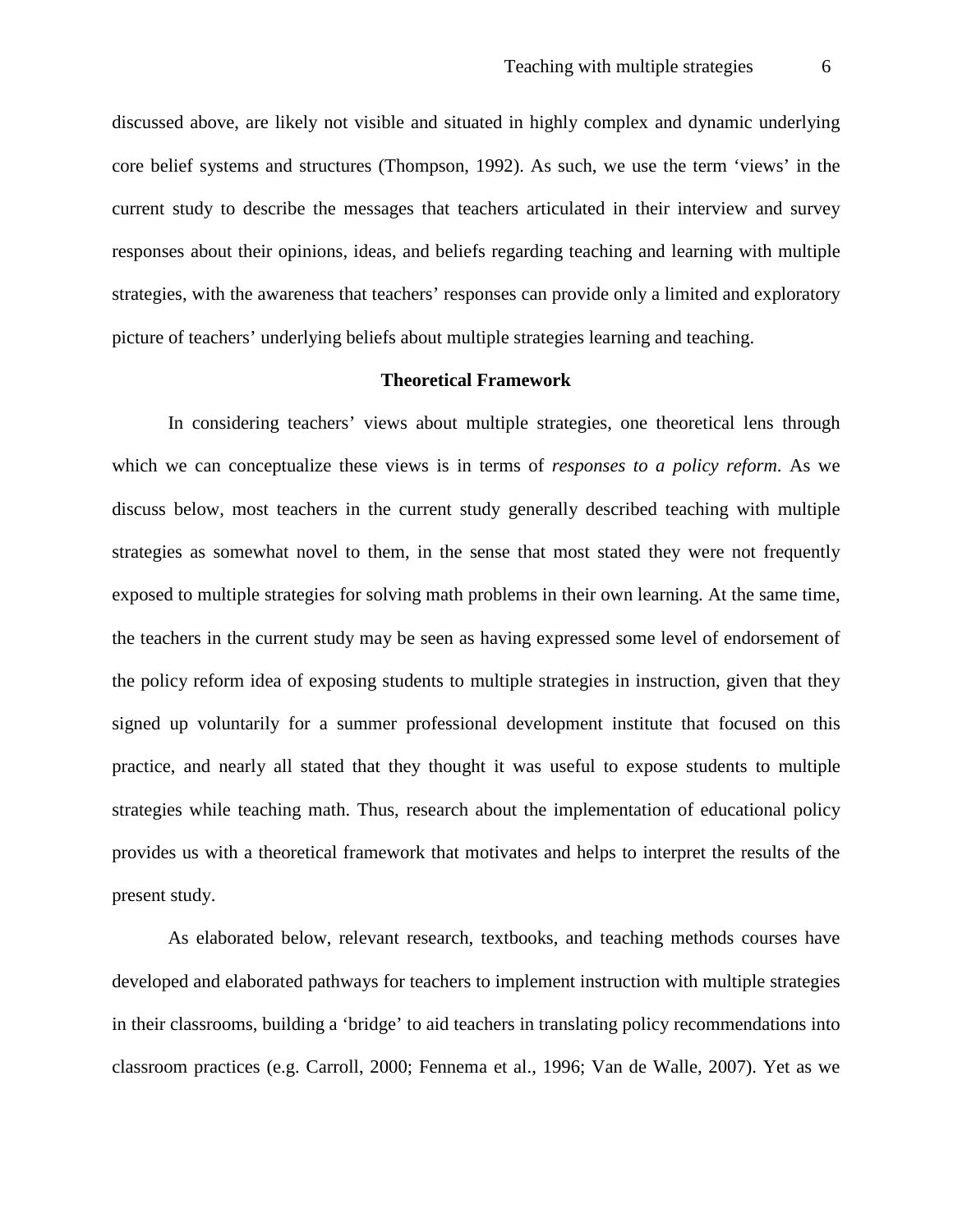also note, these research and practice efforts have focused largely on translating this policy into practice in the *elementary* classroom. How can we conceive of secondary teachers' views about a policy reform that was broadly targeted to teachers generally, but elaborated via research and practice recommendations largely for teachers in the lower grades?

Prior research suggests several strands of explanations which may bear on this question. First, early policy implementation research emphasized the importance of policy enactors' capacity and will to implement reforms, arguing that curricular reforms and new school policies are unlikely to be implemented consistently or in line with policymakers' visions when policy enactors lack needed training, or when they do not perceive the new reforms to be valuable (McLaughlin, 1987). In addition, some early research depicted policy enactors 'misinterpreting' policies intentionally due to disagreement with the policy or the desire to rationalize a preferred adaptation to the policy (Spillane, Reiser, & Reimer, 2002). However, more recent research has suggested that teachers' views and decisions around enacting a new policy reform, such as a curricular reform, should be considered from a cognitive perspective (Spillane, 1998, 2000). In this perspective, teachers are conceptualized as learners of the new reform, who must make sense of what the reform entails. In this model, as teachers gather information about the reform, they integrate it with their existing knowledge, beliefs, and understandings, in turn constructing their own interpretations, meanings, and ideas about the new policy (Spillane, 2000). Here teachers may mold their ideas about the new reform to fit their existing cognitive schemas and frameworks for understanding instruction, or, finding their existing schemas inadequate to integrate the new reform, reinterpret prior experiences or revise existing schemas in order to integrate the new reform ideas (Kolodner, 1997).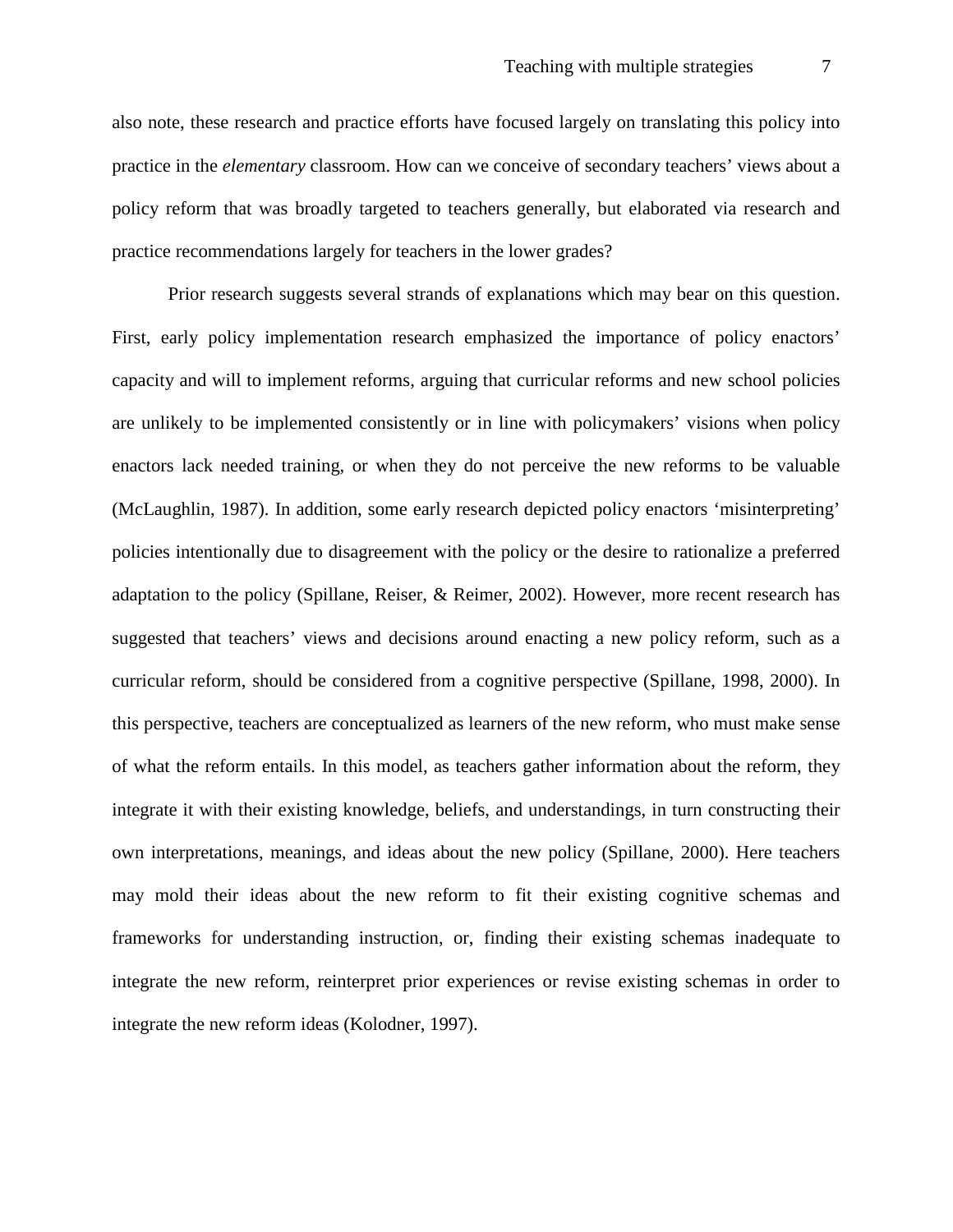Building on the notion of teachers as learners of policy reforms, researchers have explored a range of mechanisms by which teachers learn about new instructional reforms. While these mechanisms are many and complex, one key finding that emerges from this research is the importance of non-system actors, or actors outside of the formal public policy system governing schools, such as textbook publishers, professional development providers, and university training programs; these have been found to be highly influential in shaping teachers' learning about and responses to instructional policy reforms (Coburn, 2005; Cohen & Hill, 2000). For example, in a study of teachers' responses to the implementation of new state curriculum standards in mathematics, Cohen and Hill (2001) found that the quality and content of the professional development that teachers received was associated with the extent to which they adopted instructional practices aligned with the reform. Similarly, in a study of teachers' responses to changes in state reading policies, Coburn (2005) found that policy reform messages that teachers received from non-system actors had a stronger influence on their instructional practice than did policy reform messages garnered from 'system actors,' such as standards documents, state and district frameworks, and government-produced policy documents. This may have been due in part to the higher degree of intensity of teachers' engagement with non-system actors, and to the fact that non-system actors were 'closer to the classroom,' providing teachers with textbooks and curriculum materials that they could utilize directly with students (Coburn, 2005).

In turn, noting the importance of non-system actors in shaping teachers' enactment of new instructional policies, Cohen and Hill (2001) have argued that in order for teachers to develop the knowledge and understandings they need to implement ambitious instructional reform policies in mathematics, teachers need to be provided with curriculum materials that are closely tied to the new reform recommendations, as well as professional development that is tied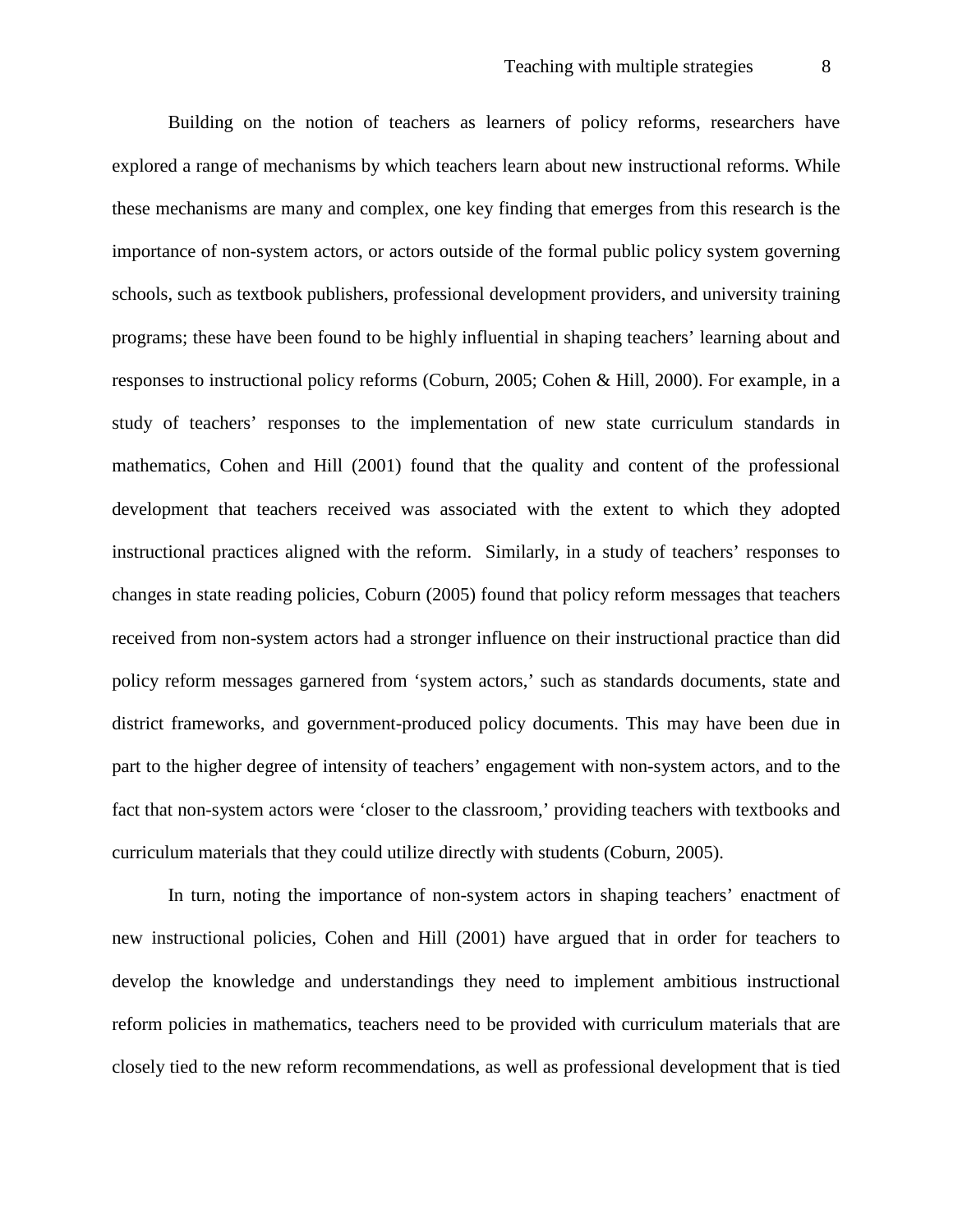to these materials, grounded in student learning, and focused on classroom implementation. Without these resources, teachers may develop views on the reforms that are fragmented and distinct from those which developers of the reform intended to promote (Cohen & Hill, 2001).

In addition to the focus on teachers as learners, other policy implementation research has highlighted the importance for policy enactment of the implementation setting and context. For example, some researchers have characterized policy reform enactment in local contexts as a mutually adaptive process in which enactors of a policy reform adapt the new policy to meet local needs 'on the ground,' even as local conditions are simultaneously modified to accommodate the new policy (McLaughlin, 1990). Spillane, Reiser, and Reimer (2002) note that particularly at the secondary level, teachers' professional specializations in a specific subject matter area and grade level comprise one important 'context' that shapes teachers' interpretations and enactment of policy reforms. In a study on the contexts of secondary school teaching, Grossman and Stodolsky (1995; see also Stodolsky & Grossman, 1995) suggested that secondary mathematics teachers participated in a shared 'subject subculture' that held important similarities across schools, including common beliefs specific to the secondary mathematics context about subject matter content and norms for instructional practices. They found that teachers' views about the potential of instructional reforms were shaped by their perceptions of the secondary mathematics curriculum as highly sequential, and requiring teachers to maintain a rapid instructional pace in order to 'cover' a well-defined set of required content (Grossman & Stodolsky, 1995). Secondary mathematics teachers viewed and interpreted policy reforms through the lens of the specific demands of upper-level mathematics curriculum and students, which they saw as posing unique demands of pacing, sequencing, and uneven student preparation (Grossman & Stodolsky, 1995). In turn, the 'subject subculture' context of secondary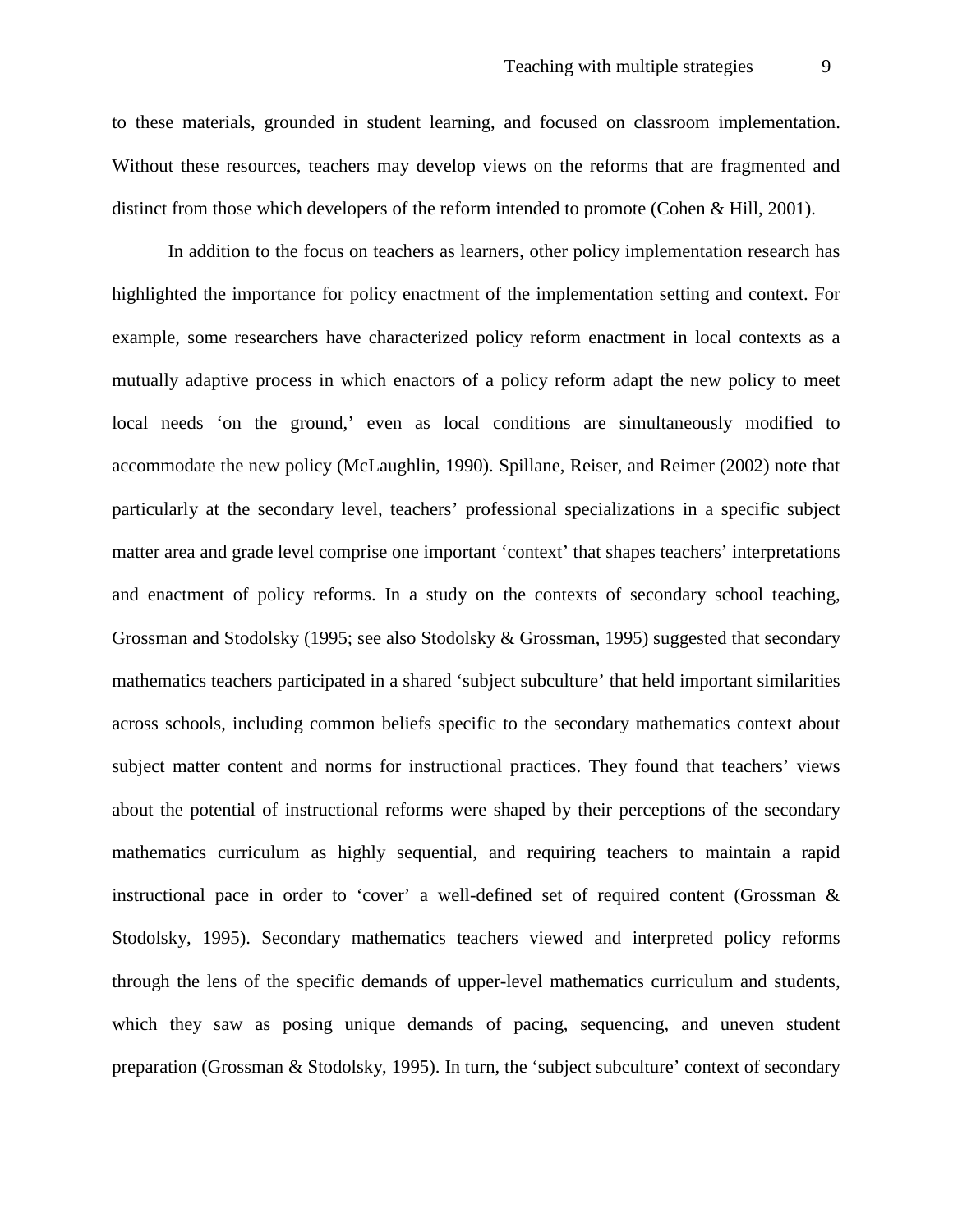mathematics teaching may mediate secondary math teachers' response to instructional policy reforms (Grossman & Stodolsky, 1995; Spillane, Reiser, & Reimer, 2002).

In sum, teaching with multiple strategies can be viewed as a policy reform. Theoretically, this paper is centrally concerned with teachers' responses to this reform, with the goal of better understanding ways that teachers interpreted and made sense of the policy.

#### **Research on Instruction with Multiple Strategies**

A growing body of research suggests that students derive learning benefits from the practice of solving mathematics problems in more than one way (e.g., Gentner & Namy, 1999; Rittle-Johnson & Star, 2007; Silver et al., 2005; Star & Rittle-Johnson, 2008). Providing instruction incorporating multiple strategies has been identified in prior research as one of the fundamental principles that guide effective mathematics instruction (Gill & Thompson, 1995; Lampert, 1986; Leinhardt, 1987; Resnick, Bill, & Lesgold, 1992; Stein, Engle, Smith, & Hughes, 2008; Woodward et al., 2012), and case studies of expert teachers call attention to the importance of engaging students in comparing multiple strategies (Ball, 1993; Fraivillig, 1999; Hufferd-Ackles, Fuson, & Sherin, 2004; Lampert, 1990). For example, Atanga (2012) presented a case study of a fifth-grade teacher using the *Investigations in Number, Data, and Space* curriculum (TERC, 2008), who as a result of her professional development training effectively attended to the curriculum's 'teacher notes' on student discussions of multiple strategies, which she then utilized to lead a productive classroom discussion. Similarly, Bostic and Jacobbe (2010) and Ridlon (2009) described short-term, researcher-facilitated interventions with fifth- and sixthgrade students, respectively, which emphasized problem-based learning and the discussion of multiple strategies; in both cases, students appeared to experience learning gains and increased enthusiasm when learning with these approaches.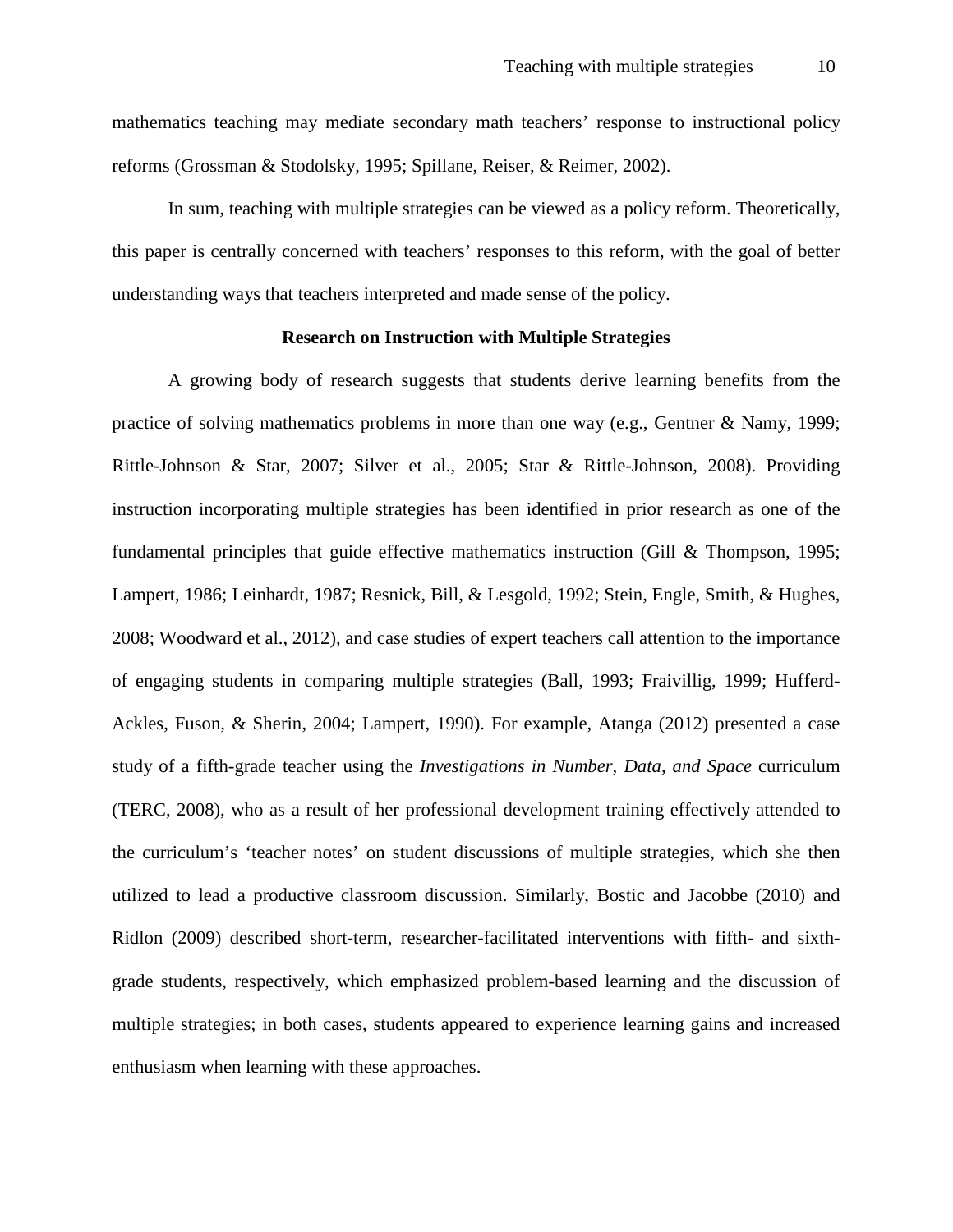Encouraging students to generate, analyze, and discuss multiple strategies for solving problems is recommended as one (although certainly not the only) important component of effective mathematics instruction in NCTM's (2000) *Principles and Standards for School Mathematics*. More recently in the US, the *Common Core State Standards for Mathematics* (National Governors Association Center for Best Practices, 2010) state that students should be given opportunities to compare, discuss, and critique multiple strategies. Indeed, U.S. researchers and policymakers have argued for the importance of encouraging students to solve and discuss multiple strategies for solving mathematics problems for over two decades (Silver et al., 2005), and this practice has been recommended in policy reports in many countries (e.g., Australian Education Ministers, 2006; Brophy, 2000; Kultusministerkonferenz, 2004; National Council of Teachers of Mathematics, 2000; Singapore Ministry of Education, 2006; Treffers, 1991; Woodward et al., 2012).

Although the practice of teaching with multiple strategies appears to be ubiquitous in the research and practice arenas, a closer inspection of the literature reveals that this practice has been explored almost exclusively in the elementary grades. At the elementary level, the literature has placed emphasis on the importance of students' invention of their own strategies (as compared with teachers' demonstration of strategies), and on teachers' opportunities to assess their students' thinking by examining their diverse strategies (e.g. Fennema et al., 1996; Nelson, 2001; Yackel & Cobb, 1996). The literature further emphasizes the importance of teachers carefully sequencing the presentation of multiple strategies in order to build toward a mathematical point (Stein, Engle, Smith, & Hughes, 2008). Projects such as Cognitively Guided Instruction (CGI) played an early and important role in drawing elementary educators' attention to the issue of multiple strategies (Fennema et al., 1996) Case studies of effective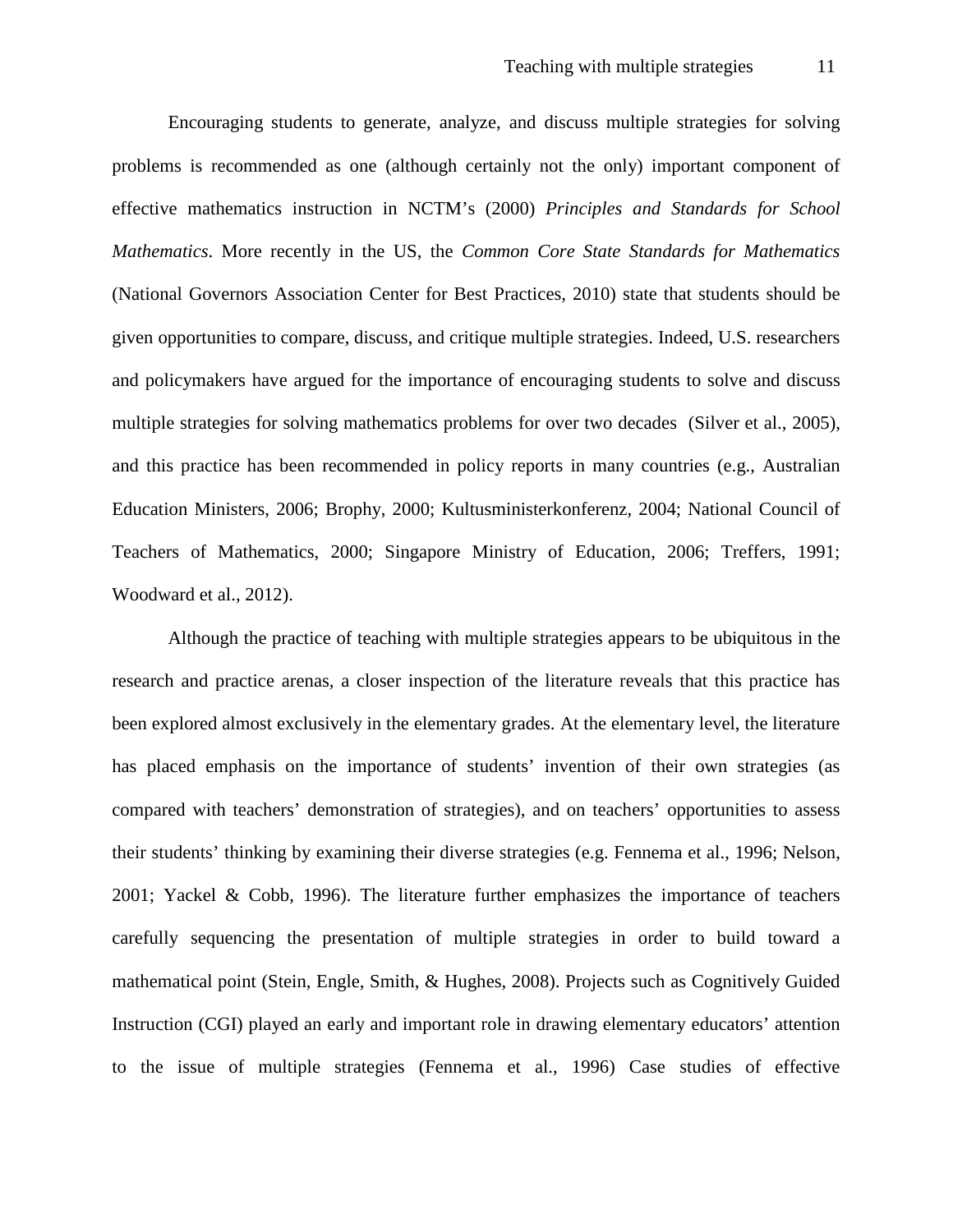implementation of CGI and related programs describe, for example, teachers guiding students to discuss the relative merits of their multiple invented strategies, to compare the similarities and differences between strategies, and to explain and justify why divergent methods might generate the same answer (Carpenter et al., 1999). Overall, there appears to be a consensus among researchers that there is a developmental appropriateness to accepting multiple strategies from young children, in that children are encouraged to begin solving problems using the intuitive mathematical knowledge that they have developed prior to entering the classroom, and to progress to strategies that are increasingly complex and abstract for the same sorts of problems.

Building on this research, the practice of teaching with multiple strategies is frequently encouraged in methods courses for elementary teaching. For example, in a text widely used in elementary mathematics teaching methods courses in the US (Van de Walle, 2007), teachers are encouraged to design problem solving tasks with "multiple entry points" (p. 51). Children are described as progressing from intuitive methods, such as adding using counters, to more sophisticated methods as their understanding of problem-solving strategies progresses (Van de Walle, 2007). Elementary school curricula also frequently emphasize students' invention of multiple strategies. For example, in one of the relatively widely used reform-oriented elementary curriculum programs in the United States, the University of Chicago School Mathematics Project's [UCSMP] *Everyday Mathematics* curriculum (Bell, Bell, & Hartfield, 1993), the materials emphasize that children should be given opportunities to invent their own strategies and to discuss and justify these with their peers (Carroll, 2000).

In addition to describing models of effective instruction with multiple strategies, the research literature has furthermore identified ways that such an approach can go awry. One key concern is that attempts to teach with multiple strategies may comprise mere "serial sharing,"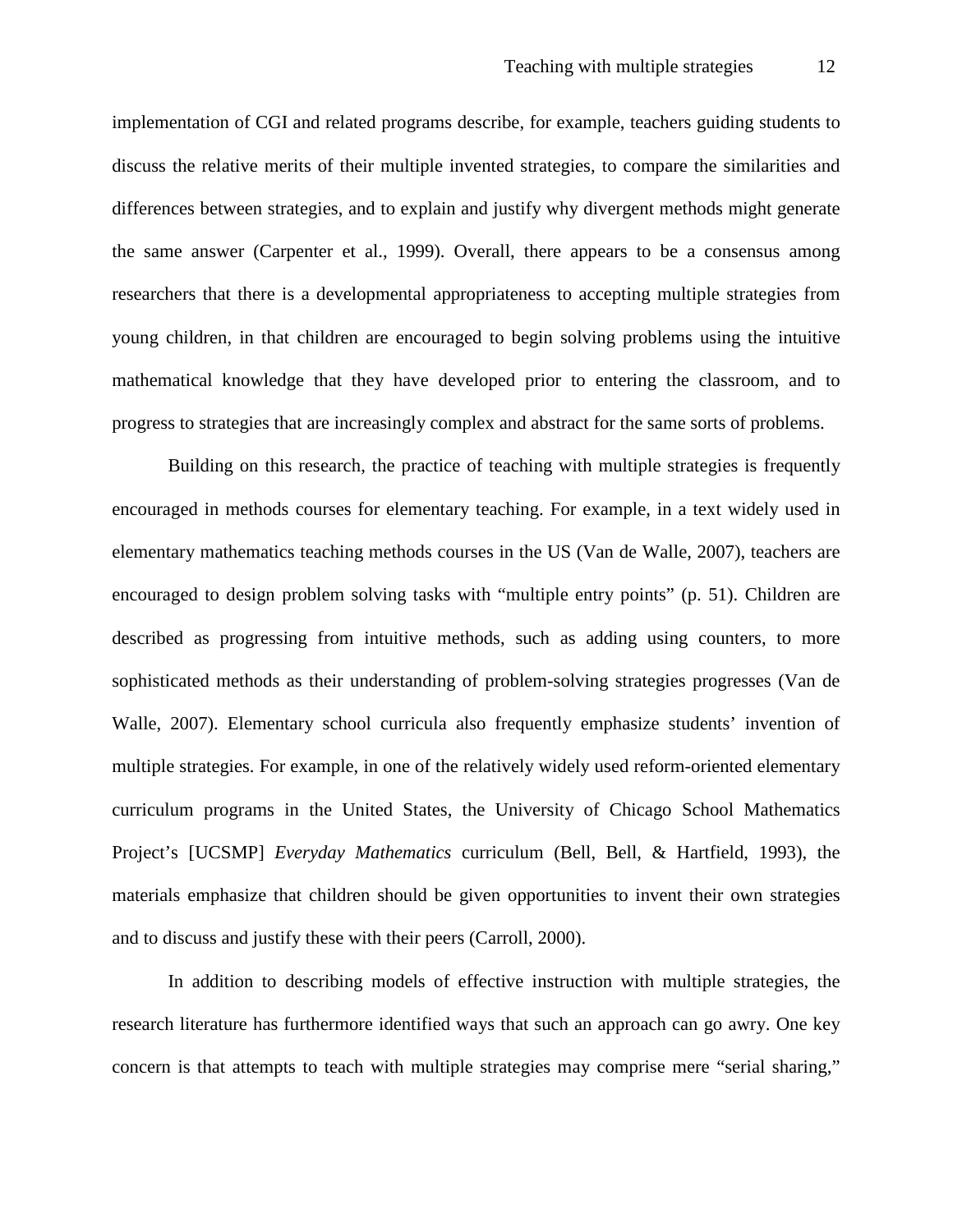where students share multiple strategies but the teacher does not draw mathematical connections between them (Ball, 2001; Stein, Engle, Smith, & Hughes, 2008). For example, Stein, Engle, Smith, and Hughes (2008) present a vignette of "Mr. Crane," a fourth-grade mathematics teacher who allowed multiple students to present and explain their solutions publicly for the class, but failed to drive these various presentations toward mathematical goals. Such a structure denies students a core benefit of the presentation of multiple strategies: the chance to compare, contrast, and evaluate the relative merits of the diverse strategies. When these connections are not made, the benefit that students derive from the presentation of multiple strategies is unclear (Ball, 2001).

To help teachers use students' multiple strategies more effectively, Stein et al. (2008) have detailed a pedagogical model that includes anticipating, monitoring, selecting, sequencing, and making connections among students' responses. In so doing, Stein et al. (2008) argue that key barriers to teachers' enactment of effective discussions around multiple strategies have included a belief that teachers should avoid telling students anything, and a lack of direction for teachers in managing the pedagogical challenges associated with orchestrating classroom discussions that build toward important mathematical ideas. For example, in the domain of algebra, Smith (2011) examines evidence from the TIMSS video study and finds that in a U.S. eighth grade lesson on solving systems of equations -- a topic typically presented in multiple ways in U.S. math textbooks -- the teacher offered a highly procedural presentation, which did not afford students opportunities to make connections between multiple strategies and to examine algebraic relationships.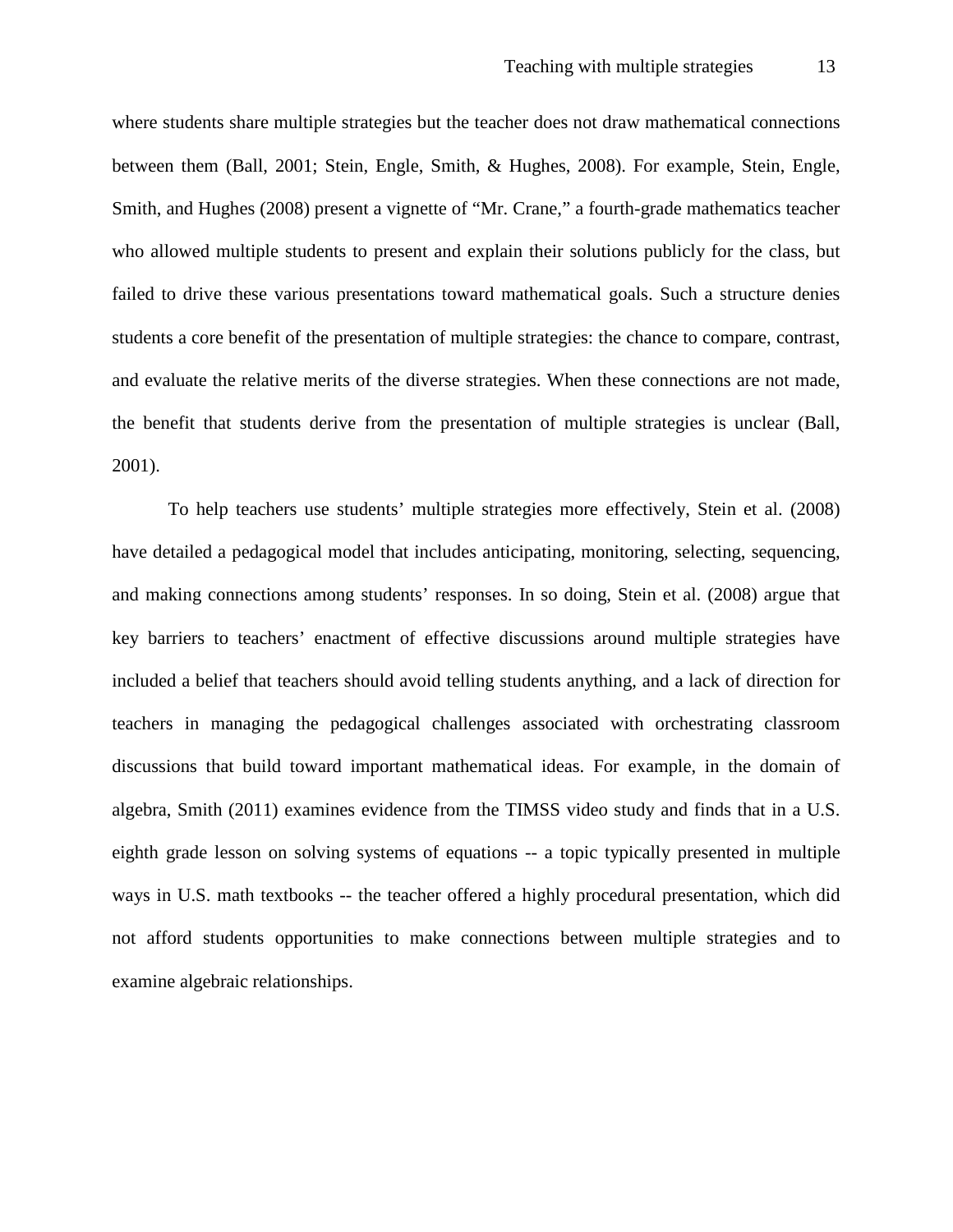#### **Multiple strategies in middle and secondary school**

While there has been substantial research regarding teaching with multiple strategies in the elementary grades, there has been significantly less research about this practice at the middle and high school levels. Yet given the broad differences in the mathematical content, student characteristics, teacher demographics, and pedagogical approaches typically employed in mathematics courses at the middle and secondary level compared with at the elementary level, it seems reasonable to speculate that the perception of multiple strategies might also differ from the elementary to the secondary level. Indeed, a consideration of how teaching with multiple strategies might differ across grade levels raises several interesting questions. For example, what expectations for multiple strategy instruction might teachers report in the middle and high school grades? Would we expect such reports to mirror those found in elementary school, with, for example, high school teachers reporting that they expect their algebra students to generate and/or be exposed to more than one way to solve linear equations? Would we expect teachers to report expecting upper-level students to invent, share, and then compare multiple strategies for (for example) solving quadratic equations? How would we expect secondary teachers' reported goals for teaching with multiple strategies to be similar or different than those of elementary teachers?

These questions are largely unexplored in the literature (as we discuss more below); however, it is likely that speculative answers fall into two categories. On the one hand, one could argue in favor of teaching with multiple strategies in both elementary and secondary grades, essentially identifying a great deal of similarity in the goals for teaching with multiple strategies and the instructional practices for doing so. Our hunch is that this view—support for the importance of teaching with multiple strategies at all grade levels in mathematics—is widespread in the field. On the other hand, one could plausibly make a counter-argument: Despite solid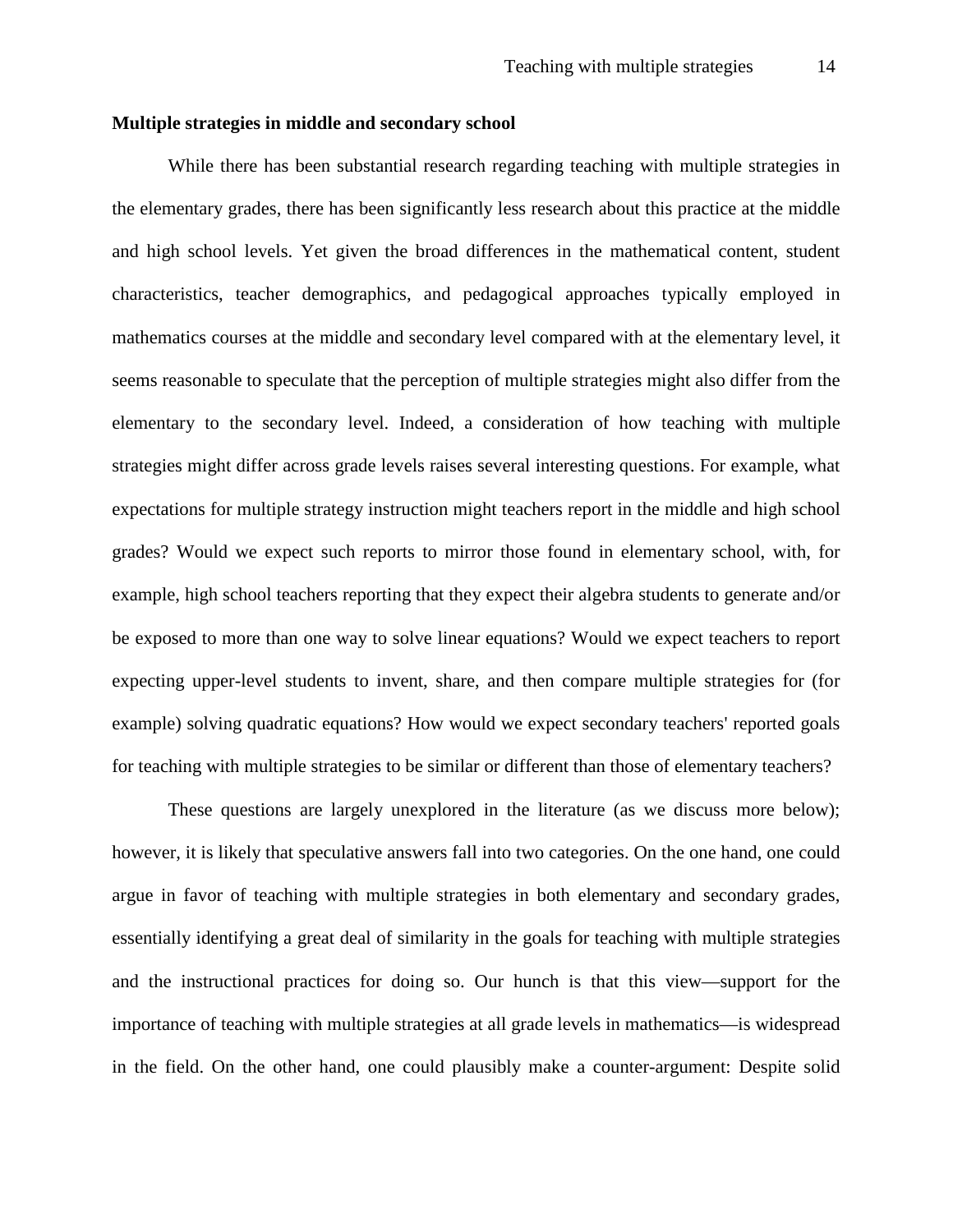evidence and broad consensus in favor of a focus on multiple strategies in the elementary grades, perhaps this approach is not particularly useful in the secondary grades. For example, given some teachers' perception that there is more content that needs to be "covered" in the secondary grades, perhaps there is not time to teach more than one strategy for a given problem. In addition, given the length and complexity of many of the strategies taught in secondary school, some teachers may feel that learning a single strategy is sufficiently challenging for their students—much less learning more than one strategy. Note that our aim here is not to argue against the use of multiple strategies, but rather to point out that the relevance of and utility of teaching with multiple strategies is largely unexplored outside of the elementary grades and thus a question worth investigating. Furthermore, despite widespread endorsement of incorporating multiple strategies in mathematics instruction, this practice is infrequently utilized in U.S. secondary classrooms (Silver et al., 2005).

We were able to identify only two studies that examined the views of middle and secondary school teachers on teaching with multiple strategies. In the first, Silver and colleagues (Silver et al., 2005) described the results of a professional development series conducted with twelve middle school mathematics teachers implementing the *Connected Mathematics* (Lappan, Fey, Fitzgerald, Friel, & Phillips, 2009) curriculum. Silver and colleagues found that almost all teachers in their sample expressed general support for the idea of teaching with multiple strategies at the beginning of their study, but that these teachers also expressed concerns and doubts about this approach both early in the study and as the study progressed. Among the key concerns that the teachers expressed were limited instructional time for presenting multiple strategies, the risk that lower-ability students would become confused, and the risk that displaying incorrect solution strategies could worsen students' misconceptions.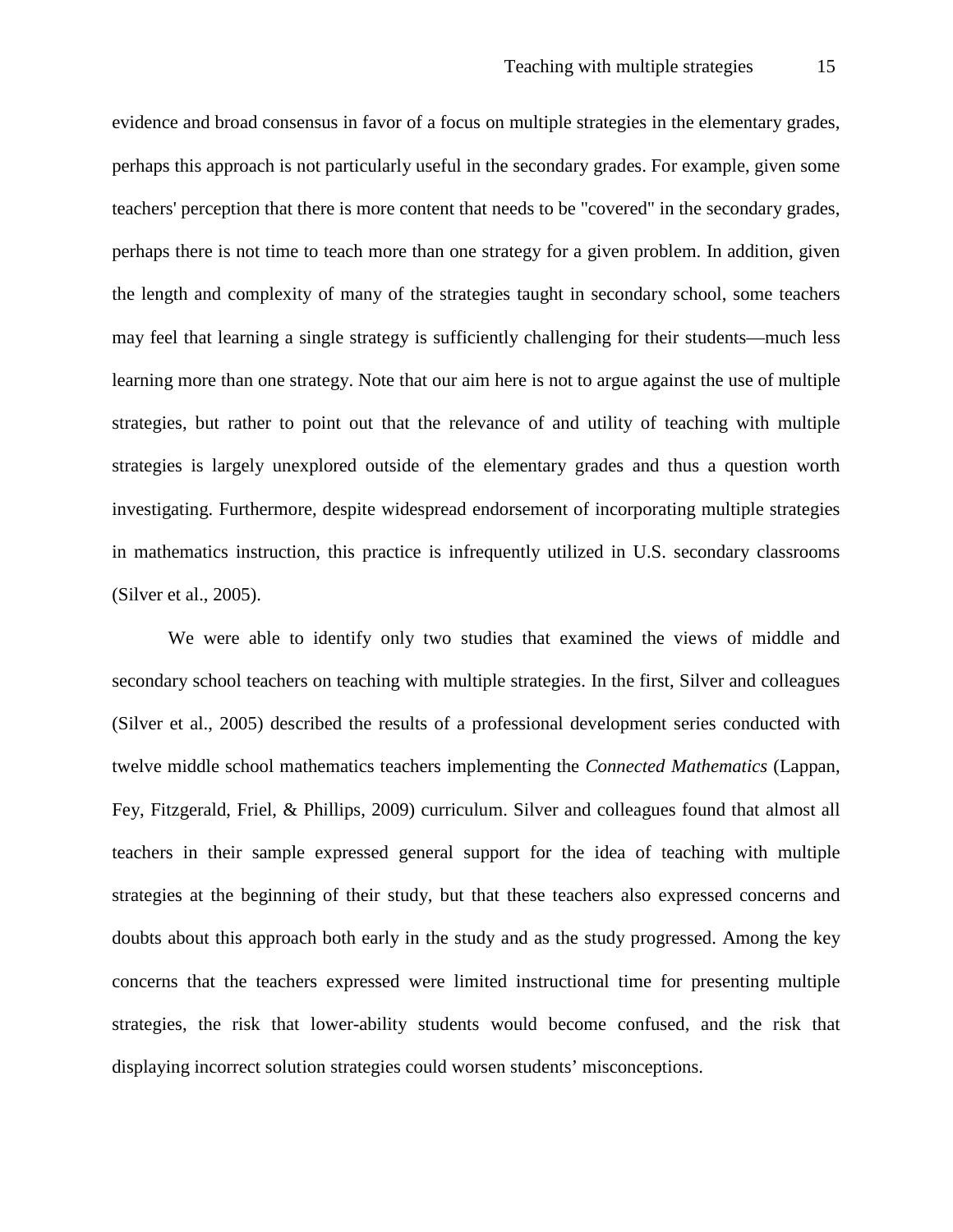In the second study, Leikin and Levav-Waynberg (2007) interviewed twelve Israeli secondary school mathematics teachers with the goal of identifying which aspects of teacher knowledge were associated with (what the authors referred to as) multiple-solution connecting tasks (e.g., tasks that may be attributed to different topics or concepts within the mathematics curriculum, and therefore may be solved in multiple different ways). This study aimed to shed light on reasons for the disconnect between the theoretical evidence for the importance of teaching with multiple strategies, and teachers' limited use of this practice in their instruction. Leikin and Levav-Waynberg assessed teachers' subject matter knowledge by asking them to solve several problems in as many ways as they could, and to give an example of a mathematics problem that could be solved in different ways. They found that teachers' subject matter knowledge was "curriculum oriented," in that teachers generally described solution strategies that were taught in the Israeli school curriculum easily, but had greater difficulty coming up with additional solution strategies that were not prominent in the curriculum. In addition, when asked to produce an example of a problem that could be solved in multiple ways, teachers in their study frequently drew examples from topics for which students were required to learn multiple strategies in the Israeli school curriculum (such as solving systems of equations and or quadratic equations), or from their memories of student-generated solutions. Leikin and Levav-Waynberg also asked the Israeli teachers what they perceived the potential benefits of utilizing connecting tasks in teaching to be. Among the main benefits that teachers mentioned were that this practice could improve students' problem-solving success, provide affective advantages (e.g. helping students see the beauty in math, increasing their motivation and interest in math), and develop students' reasoning skills (e.g. developing logical reasoning, developing understanding).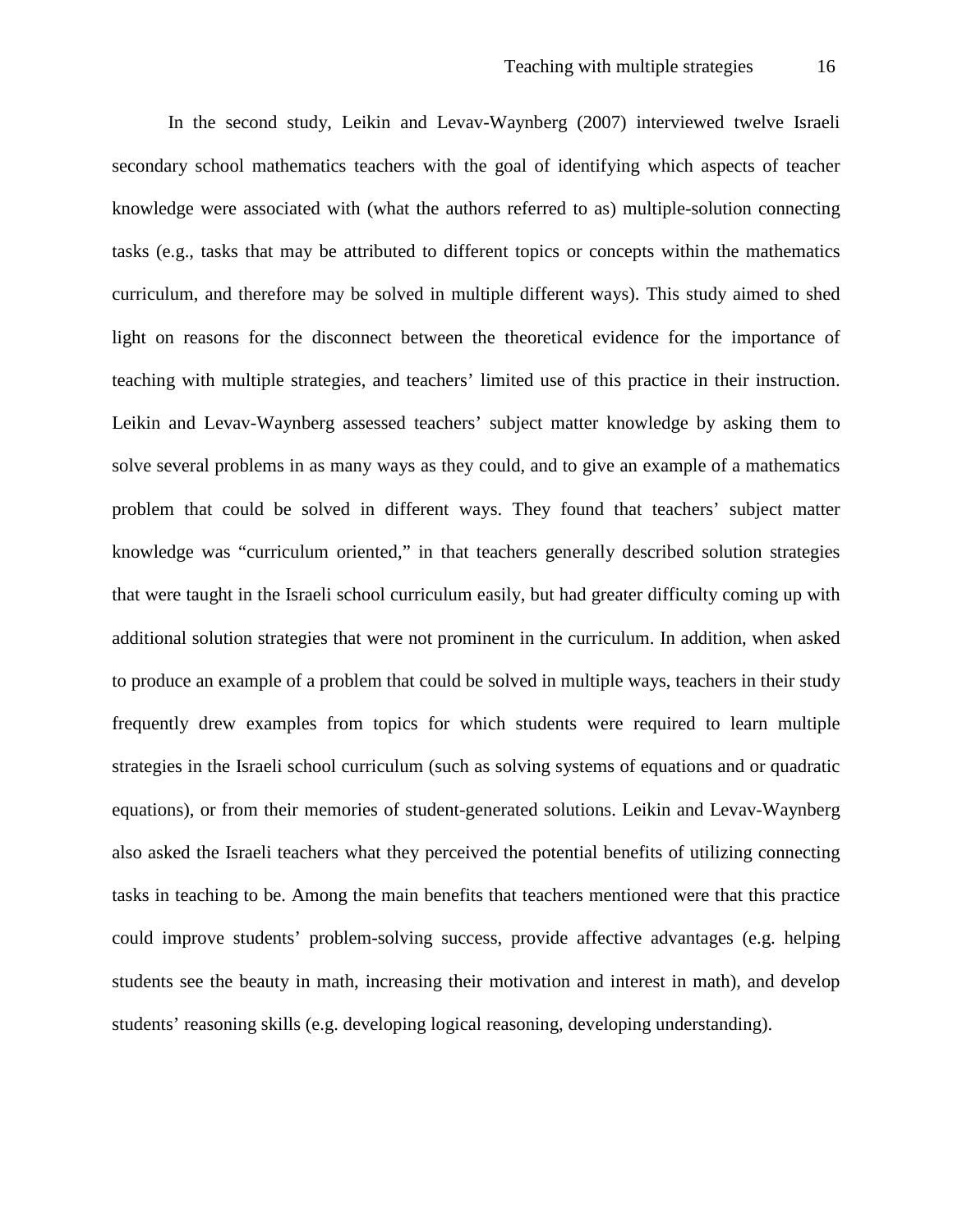Although these two studies are quite informative, we feel that exploration of this practice—teaching with multiple strategies in secondary school—merits further attention. The current study expands existing research on multiple strategies in middle and high school in several ways. First, the current study expands on the work of Leikin and Levav-Waynberg (2007) in that the primary focus of Leikin and Levav-Waynberg's study was on identifying those qualities of teachers' knowledge that supported their use of multiple strategies—what teachers knew about mathematics that did or did not allow them to teach with multiple strategies. The current study takes teachers' views on the practice of teaching with multiple strategies as its primary concern, seeking to understand how teachers themselves conceived of instruction with multiple strategies, and what goals for students' learning teachers described for multiple strategies instruction. The current study also extends the work of Silver and colleagues (Silver et al., 2005) in that the current study explores the views of a broader sample of both middle and high school teachers who used a variety of curricula, with 87 of the 92 teachers in the present study reporting use of traditional curricula that were not reform-oriented; the study from Silver and colleagues, by contrast, focused exclusively on the views of a group of middle school teachers who were already experienced and enthusiastic users of a reform-oriented curriculum that was by design conducive to the idea of teaching with multiple solution strategies.

In summary, the common and widely-endorsed practice of exposing students to multiple solution strategies for mathematics problems has not been given significant attention in middle and high school, and thus merits further exploration. In this paper, we begin our examination of this practice, in the context of a professional development institute whose goal was to encourage teachers to think more deeply and carefully about the use of multiple solution strategies in their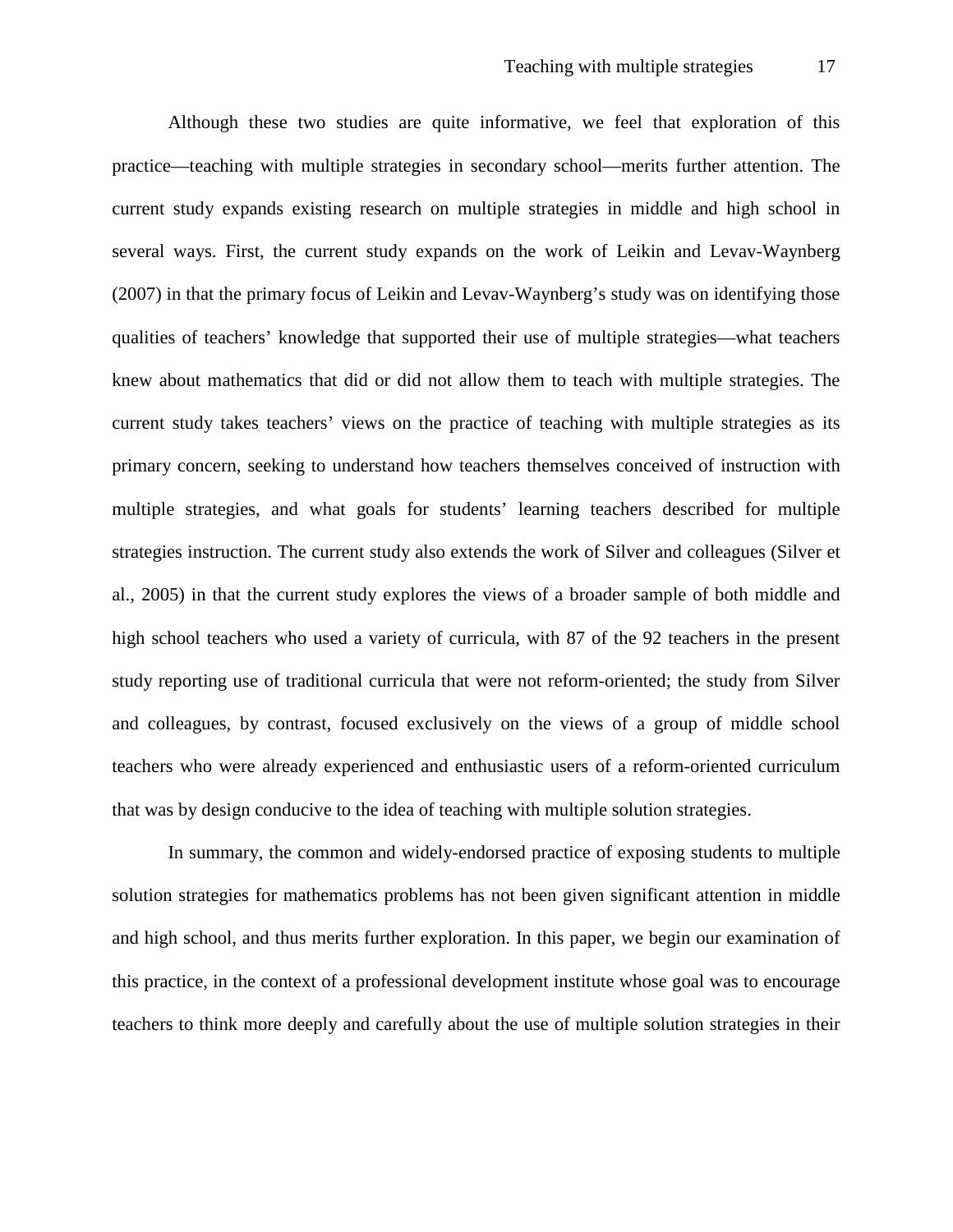instruction. We are particularly interested in teachers' initial views about the use of and value of multiple solution strategies, before participating in the professional development.

#### **Method**

In this section, we describe the professional development institute that provided the context for this study, data collection, and analysis.

#### **Setting**

Data for the current study were collected during three professional development workshops, held in July 2009 [Year 1], July 2010 [Year 2], and July 2011 [Year 3]. The content of all three workshops was the same; the goal of each workshop was to prepare participating teachers to implement a set of researcher-developed curriculum materials in their Algebra I courses. These curriculum materials were developed as part of an NSF-funded research project whose goal was to 'infuse' multiple strategies into Algebra I courses. (Elsewhere we report on the workshop more generally, as well as teachers' implementation of these curricula [Newton & Star, in press; Rittle-Johnson & Star, 2011]; here our interest focuses exclusively on teachers' views about multiple strategies prior to beginning the workshops.)

#### **Participants**

The workshop participants were 92 experienced Algebra I teachers from 70 schools located throughout the state of Massachusetts. Thirteen teachers participated in the first workshop in Year 1; 54 teachers participated in the second workshop in Year 2; and 25 participated in the third workshop in Year 3. Ninety of the teachers taught in public (87) or public charter (3) schools; all of these teachers had secondary certification in mathematics in Massachusetts, except for one teacher who was in the process of obtaining certification. The other two teachers were from private schools; neither was certified but both were quite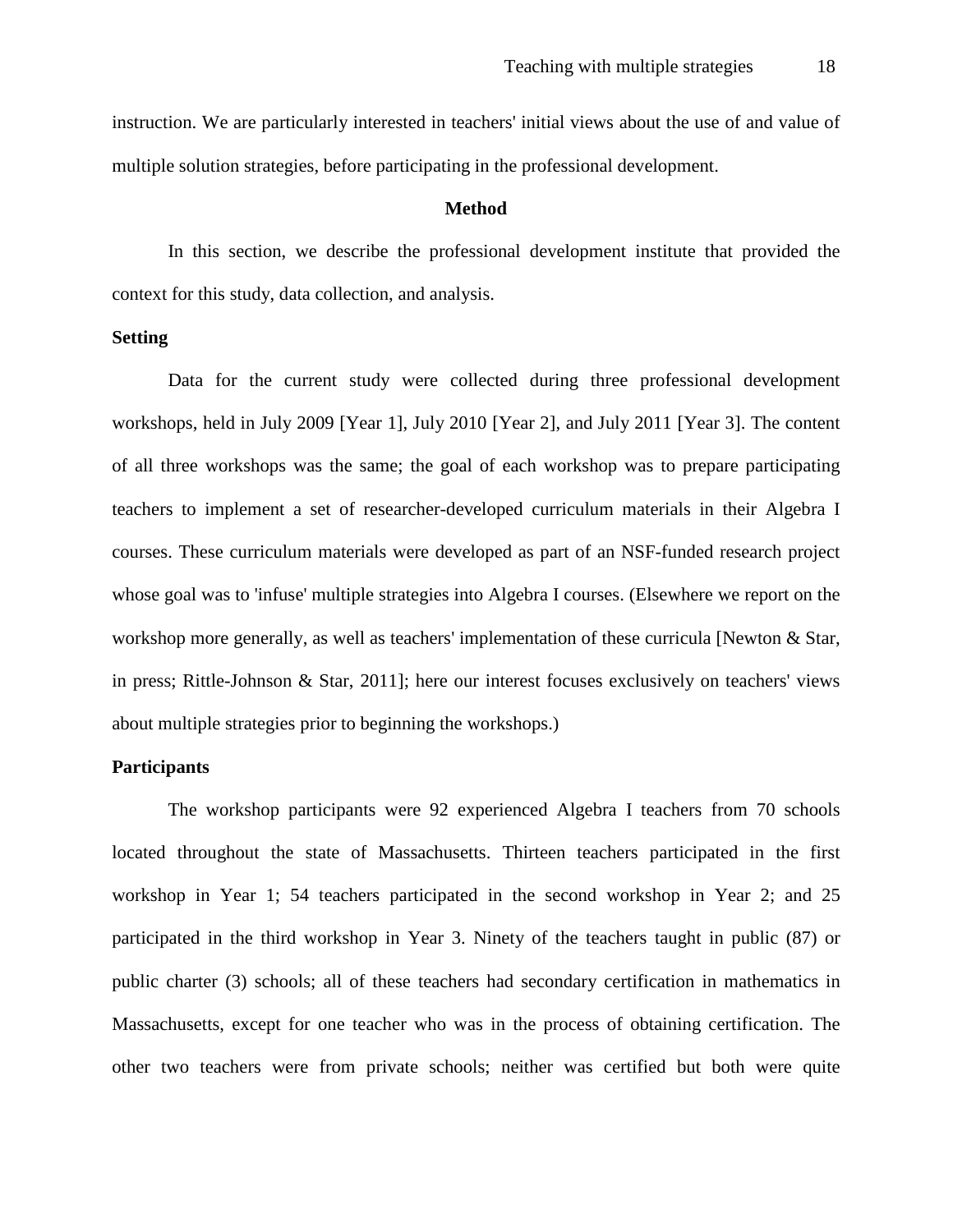experienced. The mean number of years of teaching experience for the 92 teachers was 10 (range 2 to 25); the mean age of teachers was 42 (range 24 to 66). Thirty-two of the teachers had bachelors' degrees in mathematics, and 61 had masters' degrees in education. The schools represented included a mix of urban, suburban, and rural schools.

Forty-one teachers taught courses predominantly serving high school students (ninth and tenth graders), and 51 taught courses predominantly serving middle school students (eighth and in a few cases seventh graders). Based on our analyses, there did not appear to be salient differences in teachers' interview and survey responses based on school type; as a result, describing these associations is not a focus of the current study. Eighty-seven of the teachers reported using a variety of traditional Algebra I curricula, and five reported using reformoriented curricula (such as *University of Chicago School Mathematics Project Algebra*  [University of Chicago School Mathematics Project, 2004]).

Teachers were recruited through print and e-mail advertisements seeking experienced Algebra I teachers who wanted to explore new techniques for teaching algebra. Teachers were paid an honorarium for their participation in the project.

#### **Data Sources**

In order to assess teachers' views about teaching with multiple strategies prior to their participation in the professional development workshop, interview data were collected for participants from Year 1, and survey data were collected for participants from Years 2 and 3. For Year 1 participants, semi-structured interviews were conducted with each of the 13 teachers, prior to the beginning of the professional development activities on the first morning of the Year 1 summer workshop. Teachers were asked whether they thought it was useful to expose students to multiple strategies while teaching math, what they thought the advantages and disadvantages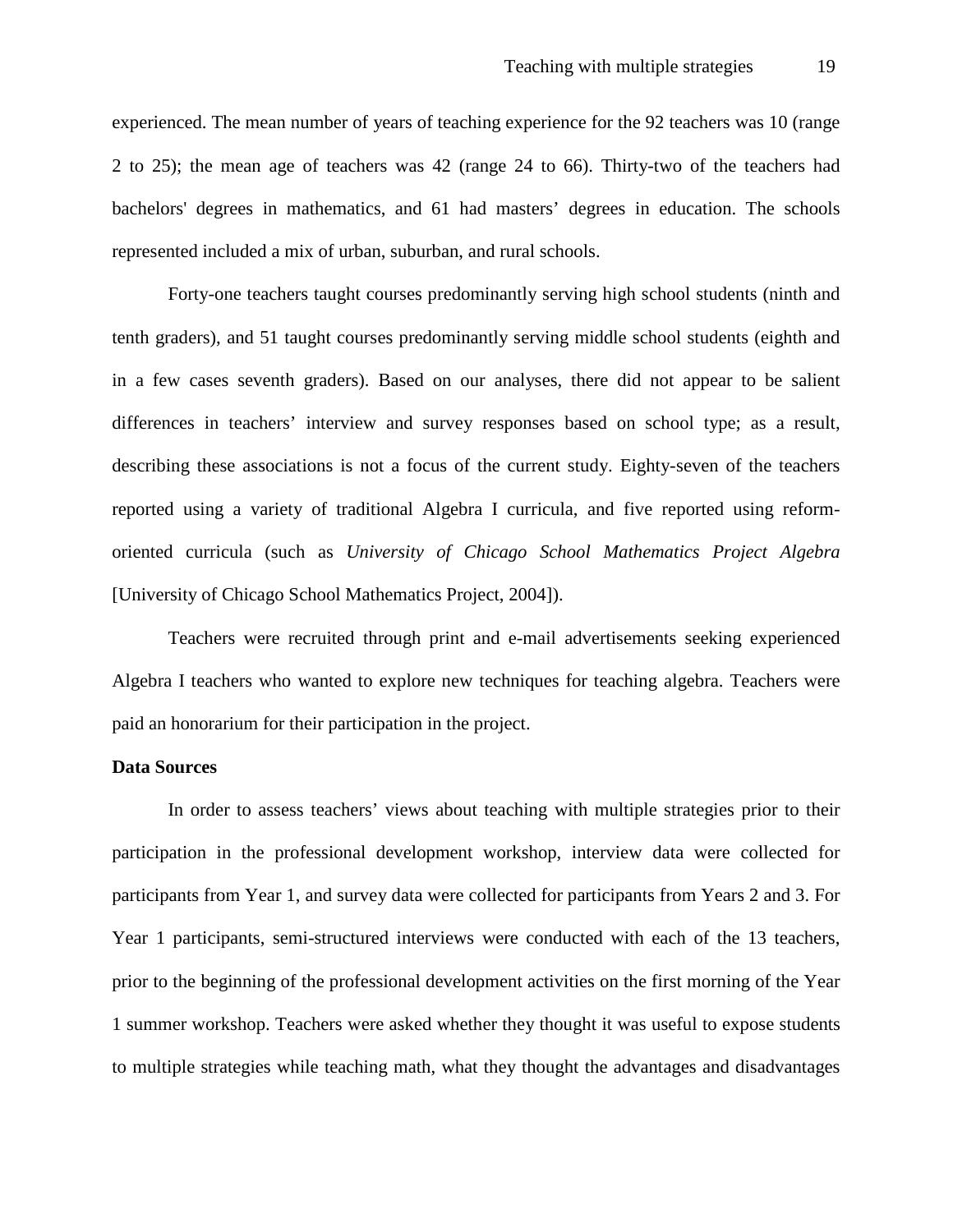were to this approach, and whether and how they used multiple strategies in their current teaching. The interviews began with a set of questions posed generally, asking teachers about their views on "exposing students to multiple strategies for solving a math problem." In these questions, we left open the issue of whether teachers or students generated the multiple strategies, so that teachers could respond with their own interpretations of who could or should generate the multiple strategies. Teachers were interviewed individually in a private room; all interviews were audio-recorded and later transcribed. The interviews were conducted by the authors, as well as by other trained research assistants on the project. The interview was semistructured; we began with a series of pre-determined questions but asked follow-up questions as appropriate. Each interview took approximately 30 minutes to complete. A copy of the interview protocol is provided in the Appendix.

For participants in Years 2 and 3, a computerized survey with questions nearly identical to those asked in the Year 1 interviews was administered to each of the participants prior to the beginning of the professional development activities on the first morning of the Years 2 and 3 summer workshops. (We administered surveys to all participants in years 2 and 3 as a matter of scale; due to resource constraints, we were unable to interview all teachers one-on-one in Years 2 and 3 as we did in Year 1.) The survey was administered electronically in a computer lab at the site of the professional development workshop. Teachers were given 45 minutes to complete the survey; all teachers finished in the allotted time. Teachers typed their responses to interview questions in a text box (which did not have a character limit).

#### **Analysis**

The analysis was conducted collaboratively, by both authors and an additional research assistant, with multiple researchers coding the data and engaging in discussions to resolve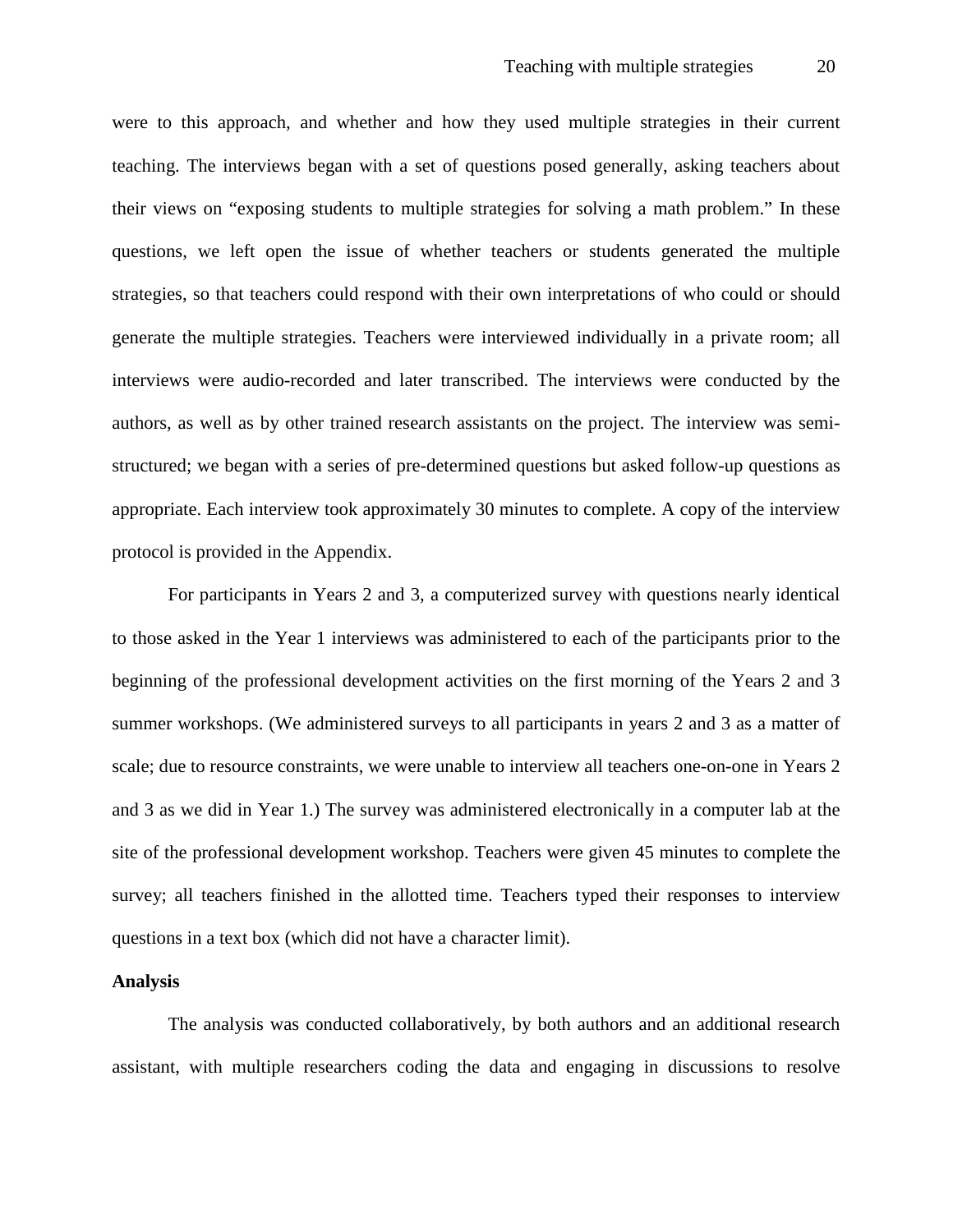disagreements (Lincoln & Guba, 1985; Brantlinger, Jimenez, Klingner, Pugach, & Richardson, 2005). After transcription of the interviews was complete, we compiled the interview and survey data and independently listened to the interviews and read the survey responses. As we analyzed the responses, each researcher identified statements that were relevant to the research questions, and independently developed a list of codes for participants' responses based on his or her reading of the responses. Meetings were held to discuss emergent themes in the data, and to discuss the similarities and differences among the initial categories that each researcher had developed. The analysis proceeded via an iterative process, in which we revisited the transcripts and original data in multiple rounds, constantly comparing the data with the developed categories for teachers' responses and searching for evidence suggesting the need for revisions (Clement, 2000). We resolved all disagreements through discussion until we reached consensus.

#### **Results**

Our analysis of the interviews sought to answer the following research questions: (RQ1) What do middle and high school Algebra I teachers describe as the advantages of instruction that includes a focus on multiple strategies?; and (RQ2) What disadvantages to this practice do these teachers describe?. Our goal is to present general themes that emerged in teachers' responses. We begin with the first question, regarding teachers' views about the advantages of teaching with multiple solution strategies in middle and secondary mathematics classrooms.

Before beginning, however, it is worth noting that (as one might predict) at the beginning of the study, the idea of teaching with multiple strategies was already familiar to all of the teachers in the study. Indeed, in the interviews and surveys conducted at the beginning of the professional development, all of the teachers reported that they used multiple strategies in their teaching, and many reported using multiple strategies frequently. All but two of the 92 teachers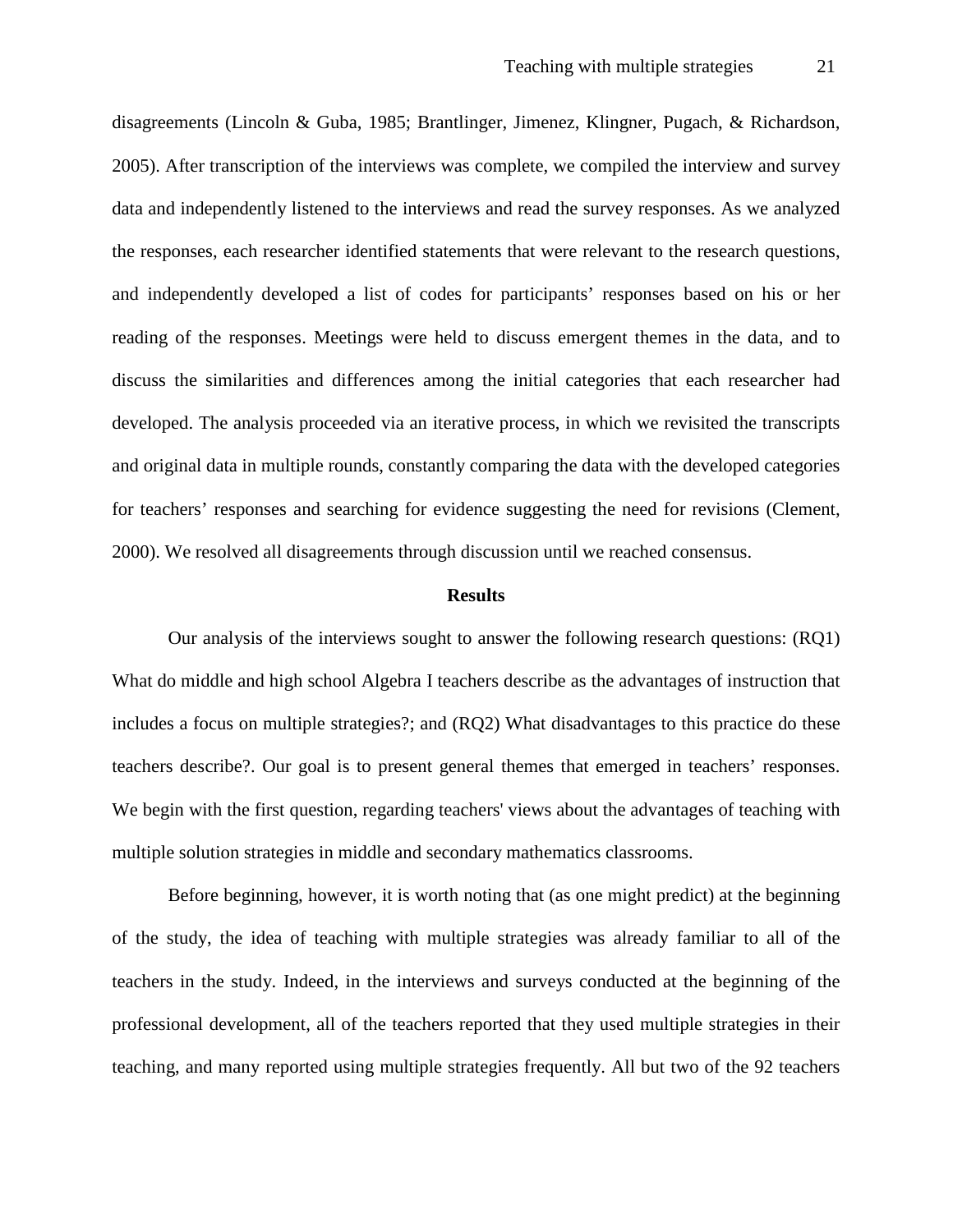stated that they thought that teaching with multiple strategies was useful, and about a fifth of the teachers (18%) reported using multiple strategies every day.

Teachers generally described this practice as different from the way that they themselves had learned math: 71% of the teachers reported that in their own learning, they were not frequently exposed to multiple strategies for solving math problems. As one teacher commented, "I am a product of the 1960's and 1970's student. At that time there was one and only one way of solving a problem!" Some teachers expressed negative views about the single-strategy instruction they had experienced, recalling, for example, the "awful math teachers,"; others recalled thriving under this approach, stating, for example, "That's why I liked algebra so much, you know, it was because it had the rules, and you know, you followed the rules, and you came up with the right answer."

Note that these responses were not surprising given our sample, which consisted of teachers who were participating voluntarily in a professional development institute that focused on teaching with multiple strategies in Algebra I. Indeed, because of the voluntary nature of our sample, we expected that the teachers participating in the current study were likely well above average compared with other teachers in their endorsement and implementation of teaching with multiple strategies. However, teachers expressed quite diverse views of what the advantages were to this approach.

# **(RQ1) What do middle and high school Algebra I teachers describe as the advantages of instruction that includes a focus on multiple strategies?**

When teachers were asked what they saw as the advantages of exposing students to multiple strategies for solving a math problem, their responses fell into five general categories, with teachers expressing (1) an *individual student differences* orientation, indicating that multiple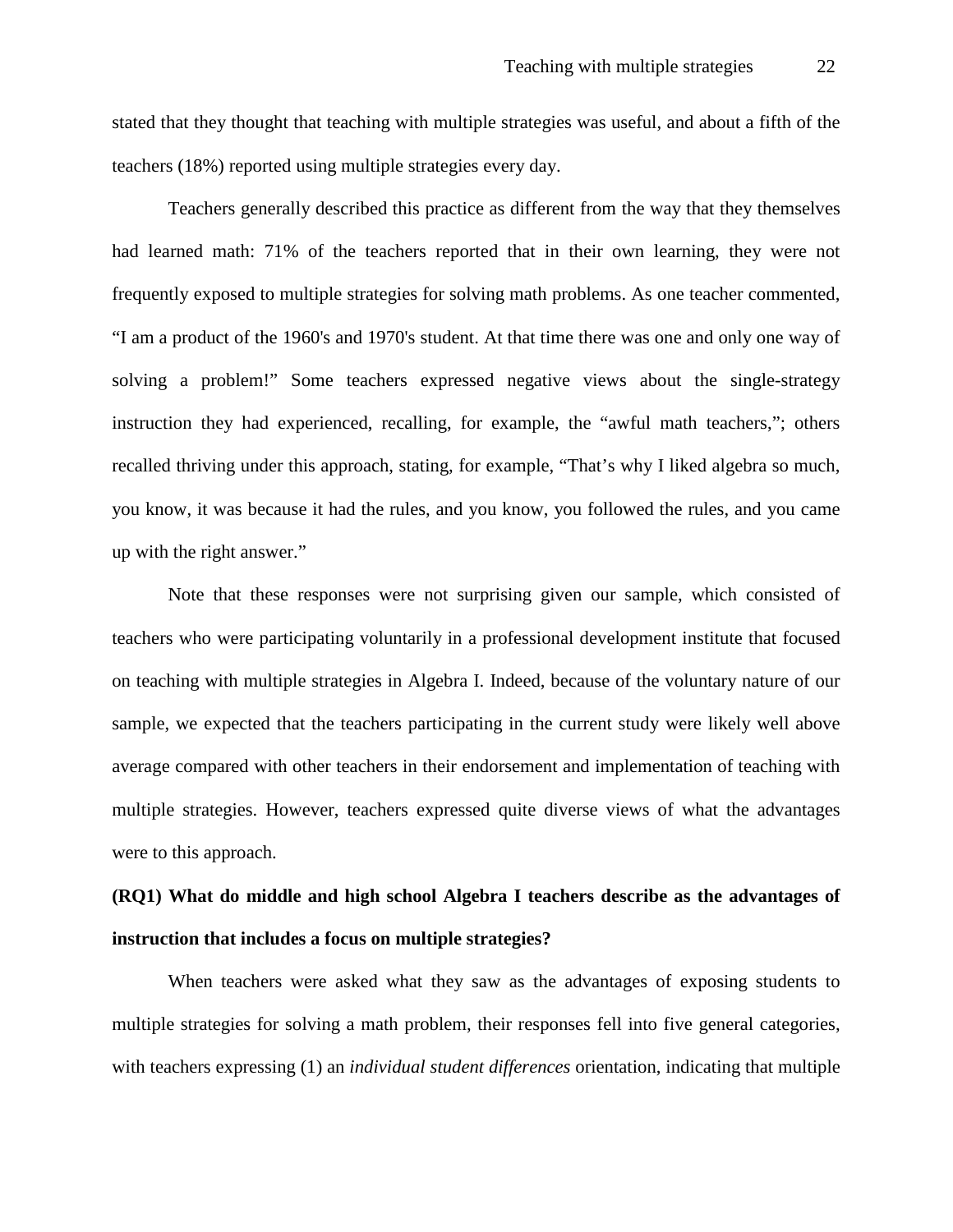strategies helped students with different learning styles to find a method that worked best for their individual needs; (2) a *mathematical understanding* orientation, noting that multiple strategies developed students' mathematical thinking and problem solving skills or their understanding of the nature of mathematics as a domain permitting diverse strategies; (3) a *success* orientation, noting that exposing students to multiple strategies helped each student find one way to solve problems correctly; (4) an *affective*/*motivational* orientation, indicating that teaching with multiple strategies aided in areas such as student involvement and confidence; and/or (5) an *efficiency* orientation, expressing that exposing students to multiple strategies helped them learn to solve problems more quickly or efficiently. Some teachers' responses fell into multiple categories. We describe each of these types of responses below.

*Individual student differences*. The most-cited advantage of exposing students to multiple strategies was that this approach could accommodate what teachers perceived to be *individual student differences*. Seventy-one teachers (77%) gave responses relating to this category. These teachers often emphasized what they described as individual differences among students as necessitating instruction with multiple strategies, in order to ensure that at least one strategy was presented that "worked" for each individual student. Teachers very frequently made assertions such as "everyone learns differently" and "everyone thinks differently," and argued that teaching with multiple strategies increased their likelihood of presenting a strategy that matched each student's individual learning style and needs. In turn, teachers often suggested that their goal was to help each student find a single method that he or she could use to solve problems successfully.

In describing the individual differences that they discerned among their students, many middle and high school teachers in the current study appeared to rely on a "learning styles" framework that categorized students as, for example, visual, auditory, and kinesthetic learners,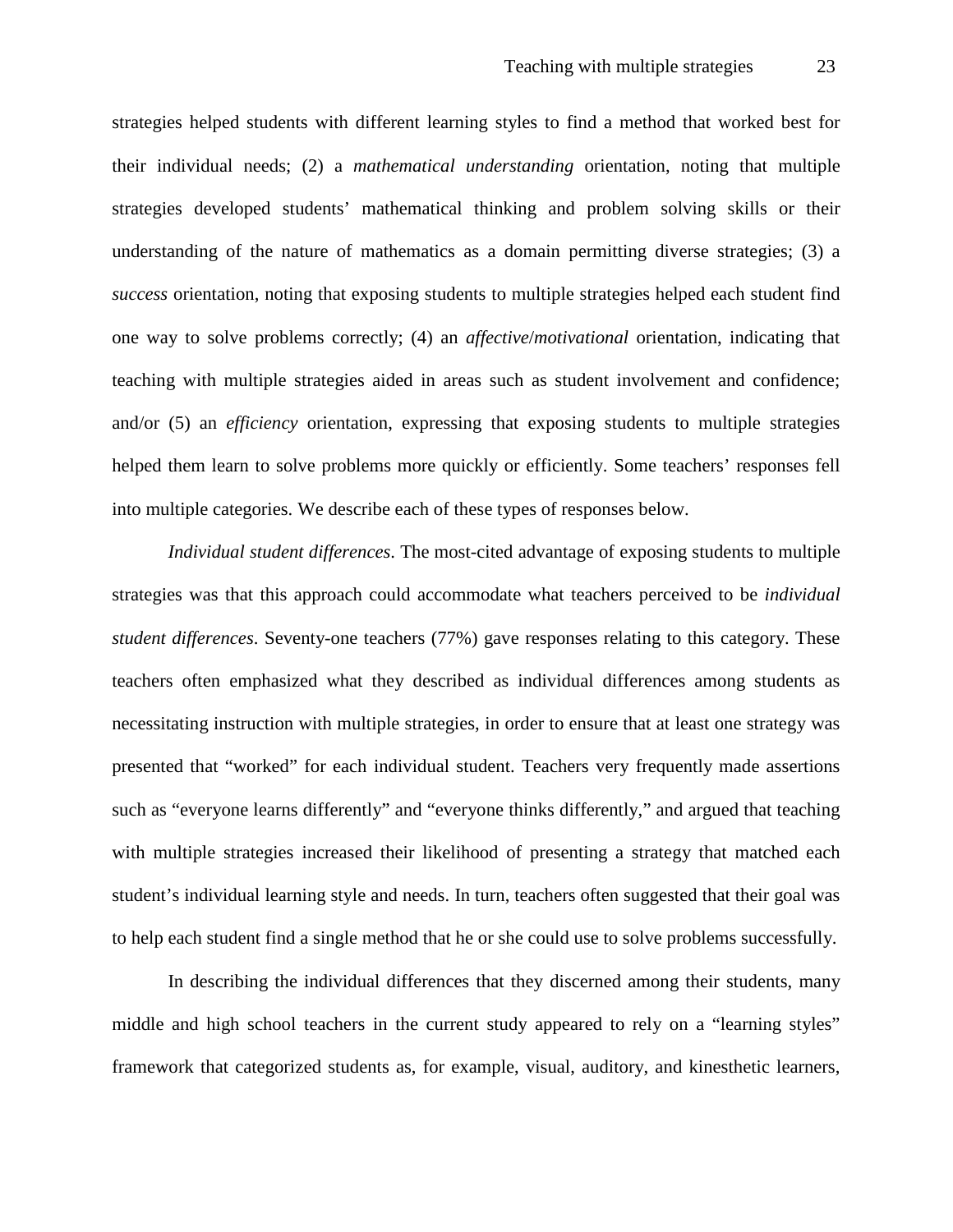with 25% of teachers referencing such a framework. For example, Justin commented that "Students learn in a variety of ways. According to some this can be thought of as multiple intelligences, e.g., auditory, visual, kinesthetic. Since students learn and access information in a variety of ways, one will reach more students by offering multiple strategies of accessing information." Teachers frequently indicated that teaching with multiple strategies was useful because by providing students with multiple strategies, they were more likely to present a strategy that addressed each student's individual learning style.

Another source of individual differences among students that teachers described was their academic background and preparation for the Algebra I course. Many teachers noted that their student populations included students who were weak in prerequisite skills and underprepared for an Algebra I course, and commented that teaching with multiple strategies was necessary to help such students understand algebra concepts and solve algebra problems. In comments typical of several teachers, Jody stated that exposing students to multiple strategies was useful because "There may be something that triggers something in that student, that's going to allow them to enter that problem, whereas they may not be ready for something that you're showing them . . . but there may be another way around it." She further stated that "[I]t might not be the most effective way or the most strategic way, but it gives them an entry point." Furthermore, to increase comprehension among less-prepared students, teachers often stated that they would incorporate graphical and other visual tools, stories, and physical activities to model problems.

*Mathematical understanding*. About half of the teachers (52%) described deepening students' mathematical understanding, such as by developing students' logical thinking and problem solving skills, as an advantage of instruction with multiple strategies. These responses fell into four sub-categories: (1) *developing students' understanding, logical thinking, and/or*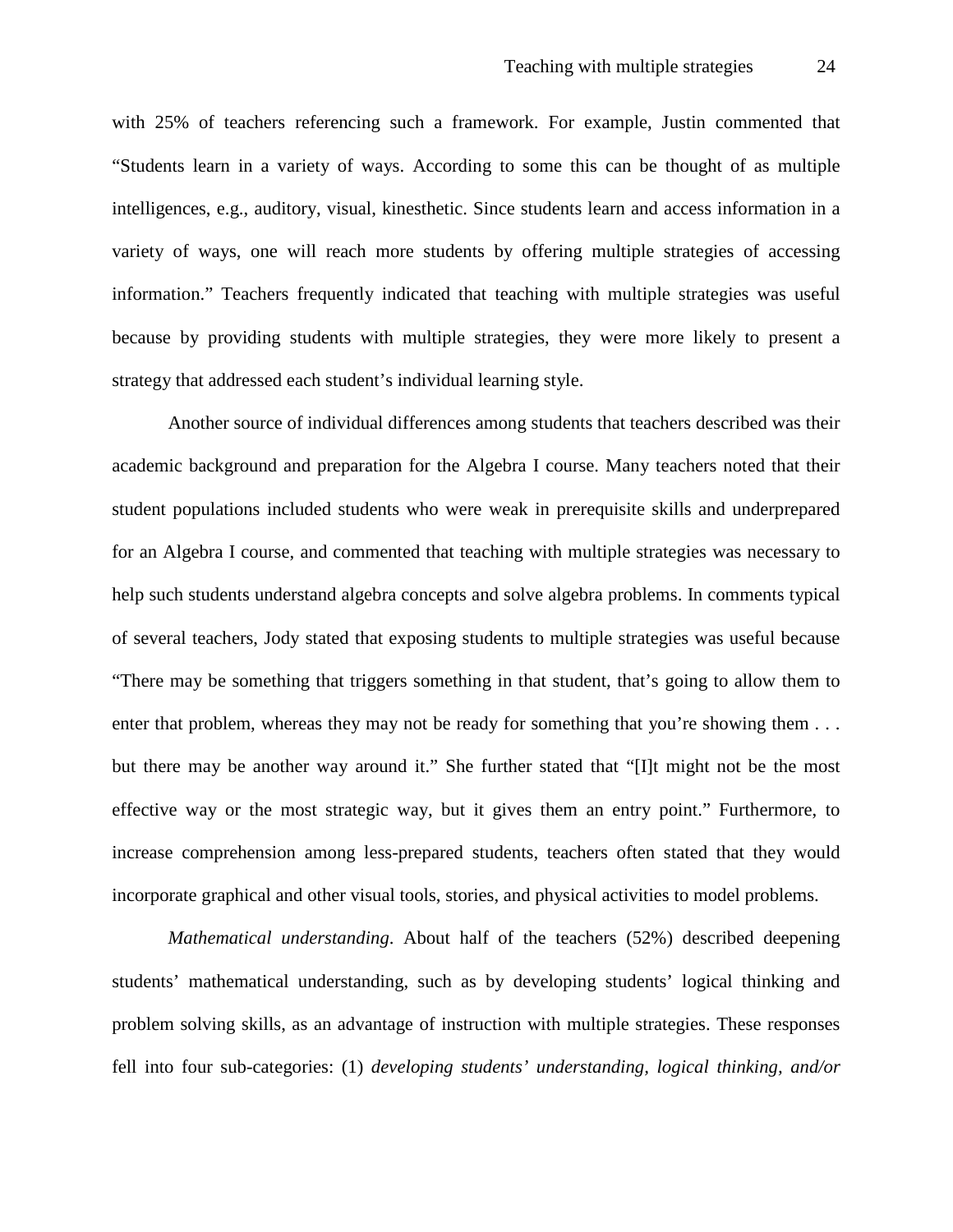*problem solving skills*; (40%); (2) changing students' beliefs about math by helping them to *understand that math is not a rigid set of rules* (12%); (3) helping students recognize that *some solution strategies are better than others for different problems* (10%); and (4), helping students *make connections among mathematical concepts and topics* (8%).

*Increasing the likelihood of success*. Slightly less than half of teachers (43% of the total) indicated that they believed teaching with multiple strategies would increase students' success in solving problems or generating correct answers. These responses often overlapped with statements about individual differences among students; a common comment was that teaching with multiple strategies helped students with different learning styles or modes of thinking (particularly low-achieving students) to find "their method" or "the way that works for them."

*Affective/motivational and efficiency orientations*. Several teachers mentioned two additional categories of advantages, indicating that teaching with multiple strategies could improve students' *affect/motivation* (15%), such as by getting students more involved, building confidence, and reducing boredom or frustration; or help students *learn to solve problems more efficiently* (8%).

#### **(RQ2) What disadvantages to this practice do these teachers describe?**

Regarding the disadvantages of exposing students to multiple strategies for solving a math problem, teachers' responses fell into nine general categories: (1) *risk of confusion*; (2) *time constraints*; (3) *affective and motivational issues*, which were closely linked to (4) *students' resistance to learning multiple strategies* and (5) *students' beliefs about math*; (6) *teacher knowledge constraints;* (7) *physical resources constraints*; (8) *added difficulty to the teacher's job*; and (9) *lack of teacher knowledge of multiple strategies*. Note that we include in this category teachers' responses to the survey and interview questions that asked about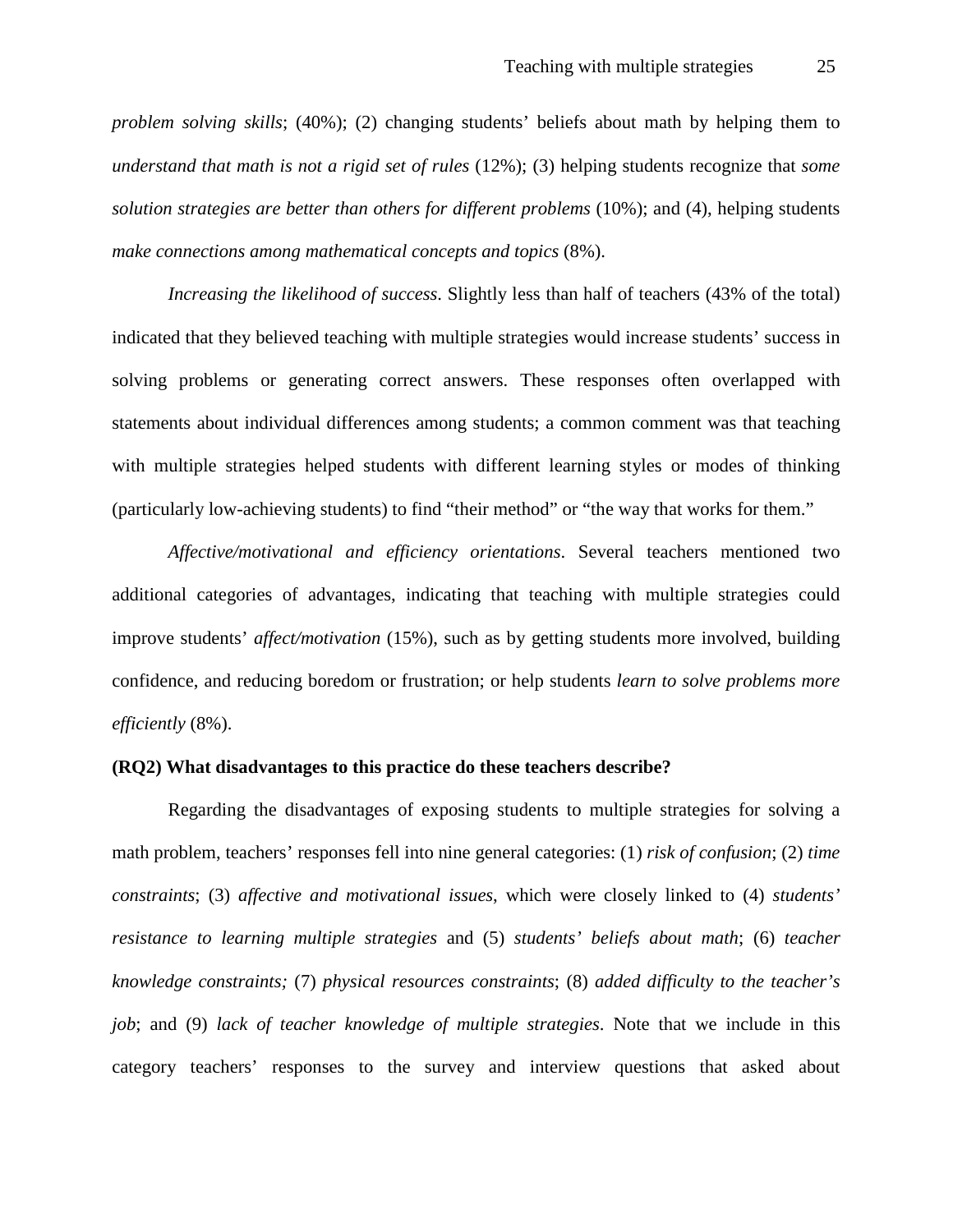disadvantages directly, as well as their responses to the survey and interview questions that asked more generally about their concerns about using this approach in their teaching. Some teachers' responses fell into multiple categories. We describe each of these types of responses below.

*Risk of confusion*. By far the most commonly cited teacher disadvantage to multiple strategies was the risk of student confusion, noted by 87% of teachers. Teachers often indicated that when students were confused, they would urge students to adopt the strategy that the students felt most at ease with. For example, Tara commented, "It can confuse some kids because then they can't decide which method they want to choose, so, it can be. But I often stress to the kids, you need to see which strategy works for you."

In addition to not knowing which strategy to choose, several teachers (15%) also stated that their students mixed up different strategies if they were exposed to multiple strategies. As one teacher stated, "In a whole-class instruction setting, teaching multiple strategies can confuse and/or overwhelm the struggling student. Even able students can incorrectly 'mix and match' methods early on in a wildly confusing way." In another typical comment, Barbara commented, "I have seen students mix up pieces of different strategies after being exposed to different approaches. Then we must re-teach or correct their assumptions and have them focus on one method that makes sense to them." About a third of the teachers (36%) cited a specific risk of confusion for low-achieving students.

*Time constraints*. After student confusion, the next most commonly cited disadvantage was a lack of time; nearly half of teachers (45%) described either the class time or the extra preparation time needed as prohibitive. Many teachers referenced the need to "cover" extensive material for standardized tests; for example, one teacher stated, "Sometimes we need to barrel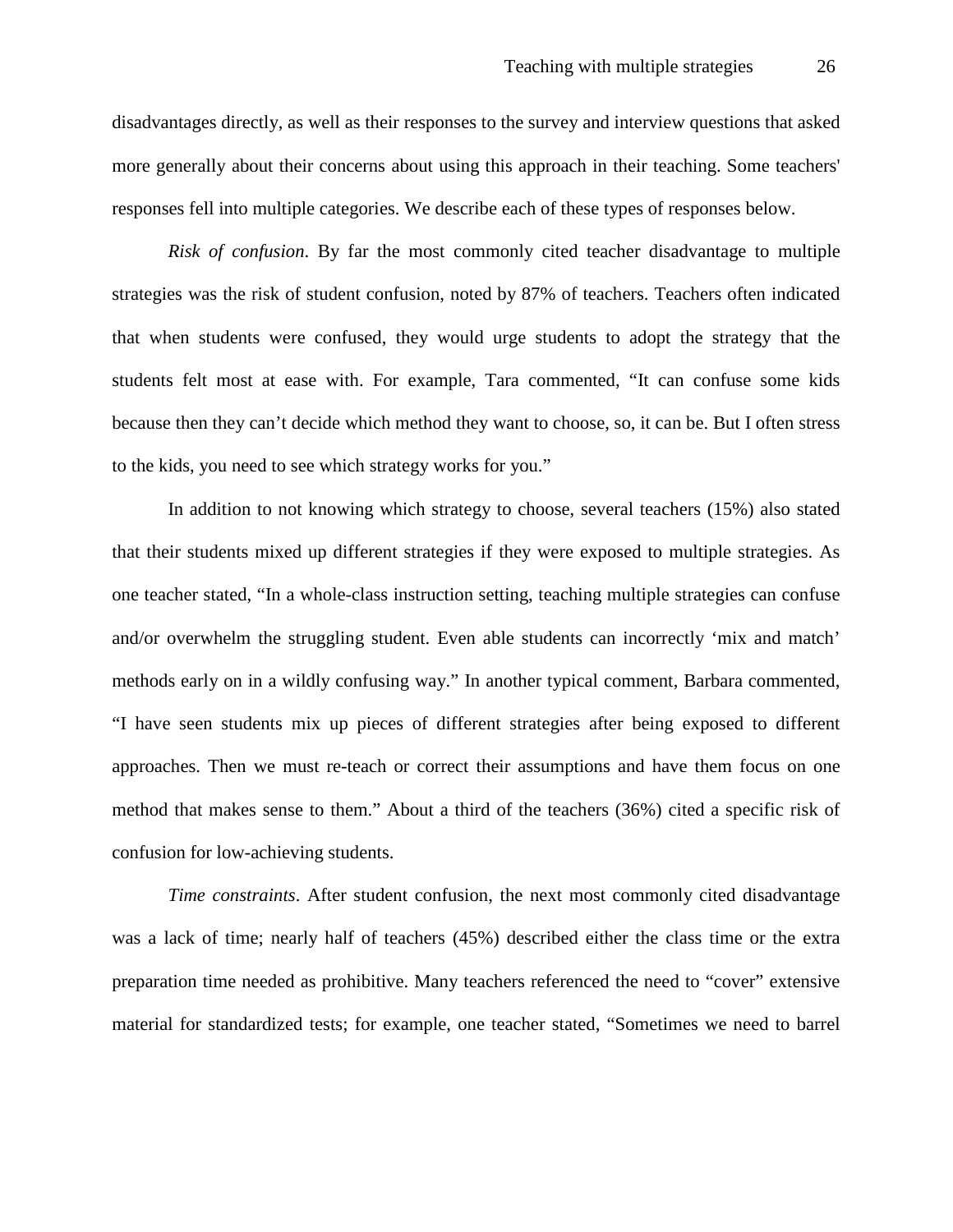through the material in order to 'get it all in' by the end of the year or before they need to apply certain concepts on standardized tests."

*Students' resistance to learning multiple strategies*. Nearly a third of teachers (30%) stated that their students resisted learning multiple strategies, and preferred to be told how to perform a single method that would lead to the correct answer. These teachers generally cited their students' preference for generating an answer rapidly and correctly, and what they described as their students' aversion to thinking in greater depth about a problem. Nina, for example, commented, "I think some kids are like, 'Okay just tell me how to do it.' Or 'Tell me *a*  way to do it, and just, I'll do it that way, even if it makes no sense to me, you know, at all."

In comments closely linked to this disadvantage, six teachers (7%) stated that *students' beliefs about mathematics,* specifically their belief that there should be one "right way" to solve a math problem and their lack of understanding of why they should know more than one way to solve a math problem, could prove to be roadblocks to their learning of multiple strategies.

*Affective and motivational issues*. Also closely linked to student resistance and beliefs, affective and motivational issues were cited by several teachers (16%). Approximately 12% stated that a disadvantage was that high-achieving students might become bored. Derek, for example, stated that a primary disadvantage of exposing students to multiple strategies was "boring the students who understand the first method." Several teachers also cited students' motivation, stating that struggling students lose confidence or "give up" when they cannot understand multiple approaches (8%); feel "stressed" or pressured by having to learn more than one strategy (3%); and derive "comfort" from learning only one strategy (5%). In a comment typical of these teachers' responses, Charlotte stated that for students weak in prerequisite skills, "when given 1 choice and 1 choice only....do it this way....they find comfort."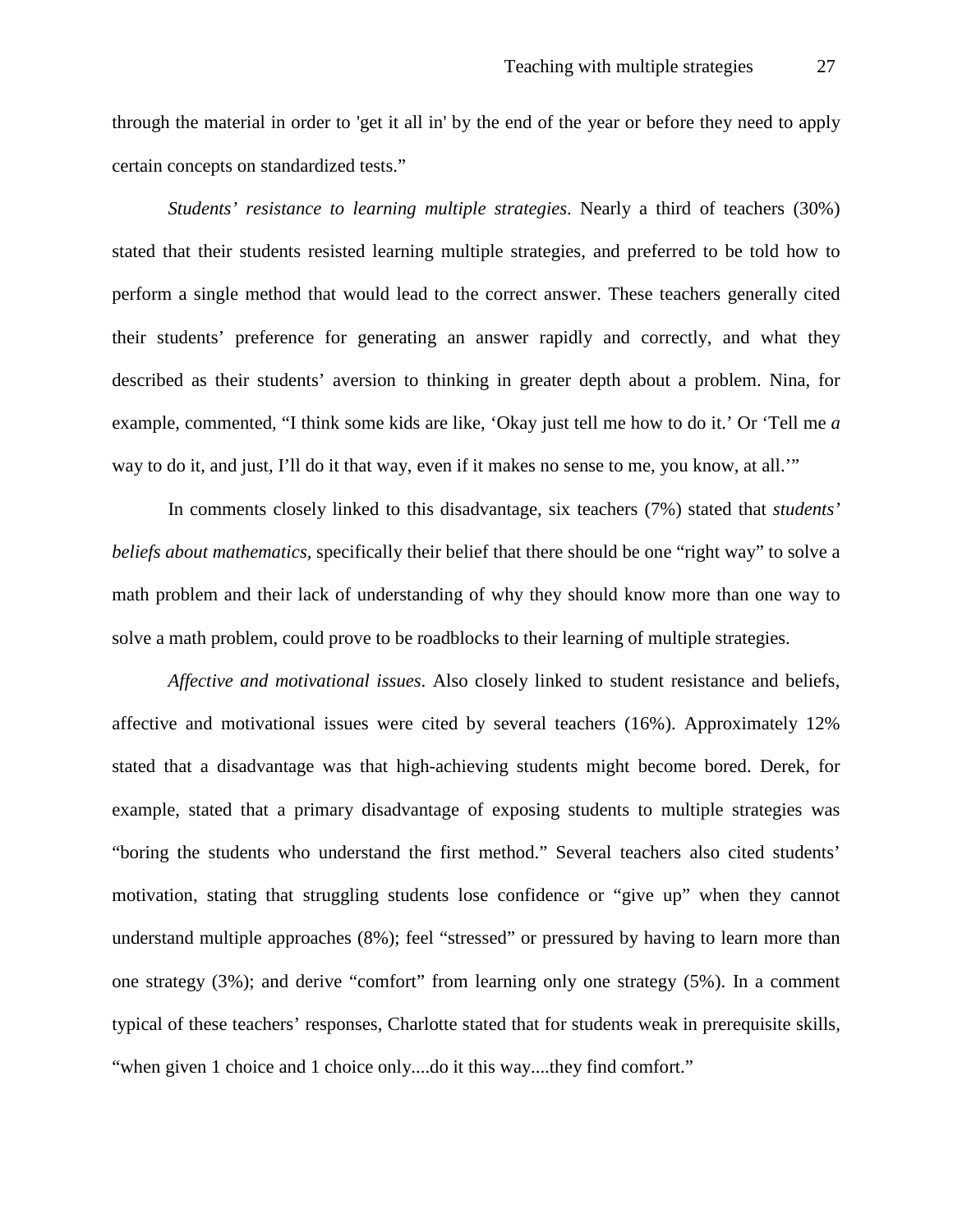*Additional disadvantages*. Three additional disadvantages were raised, but each was cited by only a handful of teachers. Two teachers cited *added difficulty to the teacher's job*, including that it was harder to grade students' assignments if they had used different strategies; and two teachers cited *resource constraints* such as a lack of materials needed to teach with multiple strategies (e.g. manipulatives, calculators, computers). Three teachers commented that *teacher knowledge constraints* could be a problem, in that their own knowledge of multiple approaches was limited. In a comment typical of these teachers, Lisa stated, "For some topics I am very familiar with other approaches but for other topics I only know one way to solve a problem." Lastly, five teachers reported that they saw no disadvantages to this approach.

#### **Discussion**

We begin by reviewing summary points for each of our research questions. We then discuss the implications of this research for research on mathematics teaching and learning.

Our first research question concerned secondary teachers' views on the advantages of exposing students to multiple strategies. In our interviews and surveys, many teachers stated that the primary advantage of teaching with multiple strategies was that it helped them tailor their instruction to what they perceived to be substantial individual differences among students in their learning styles and modes of thinking. These teachers expressed the view that exposing students with disparate learning styles to multiple strategies for solving mathematics problems increased their chances of 'reaching' their students and helped ensure that each student found a method that worked for them.

This finding differs somewhat from that reported in Leikin and Levav-Waynberg (2007), who found that in their sample of Israeli teachers, the most common advantage cited for multiple strategies was that it could foster students' success in problem-solving. While improving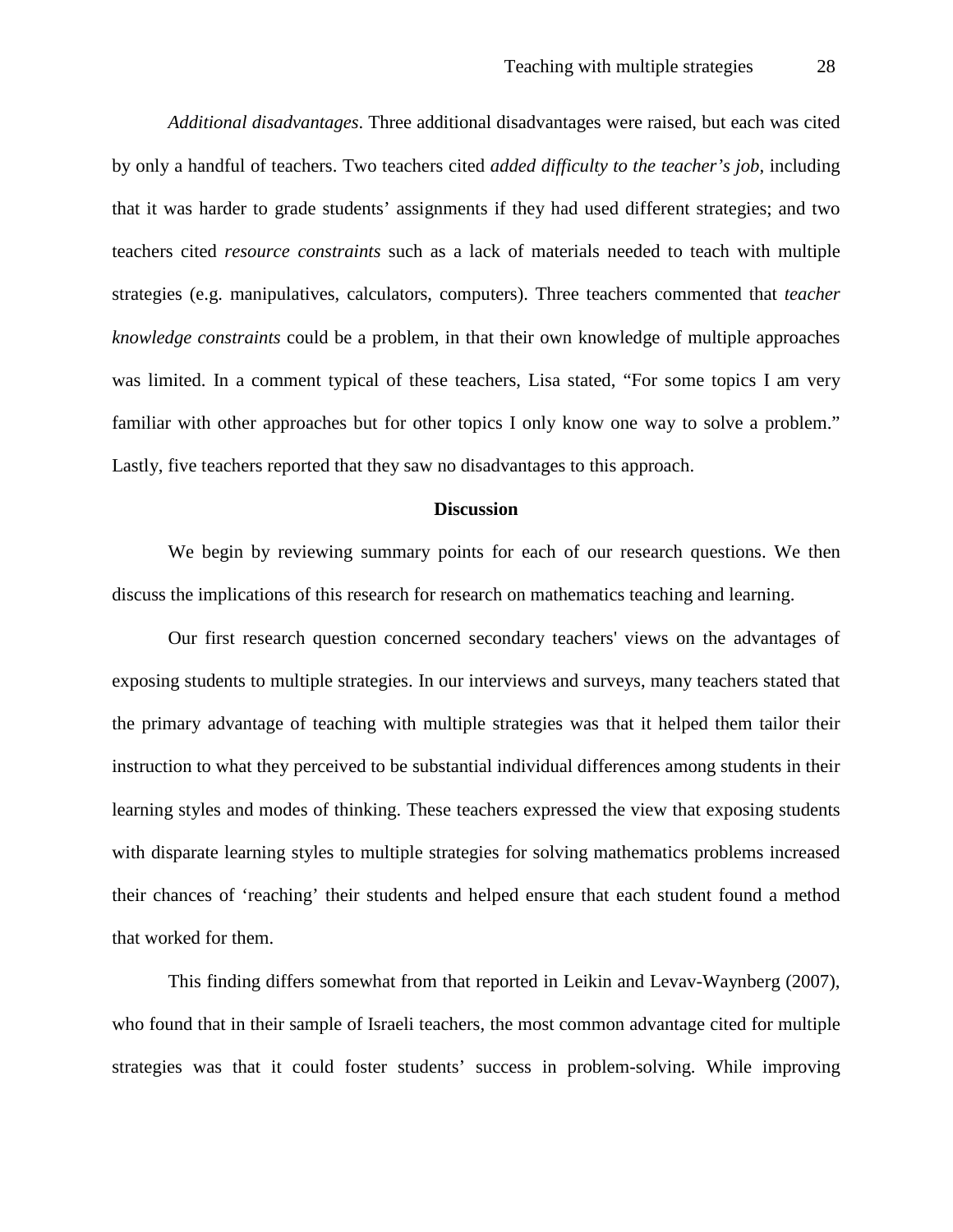students' success and skills in solving problems were prominent in the responses of many teachers in the current study, the focus on catering to students' individual learning needs and styles was notably more salient.

Beyond a general agreement on the value of providing "multiple entry points" for students with different learning styles, teachers participating in the Silver et al. (2005) study held somewhat different views on why mathematics instruction should focus on multiple strategies than did teachers in the current study. For example, while teachers in the Silver et al. study highlighted "access to students' thinking" as a benefit of teaching with multiple strategies, noting that asking students to present multiple strategies offered teachers a critically important window into any misconceptions that their students may have held, none of the teachers in the current study highlighted this advantage. This may be attributed to differences in teachers' background and experiences in the two studies, particularly teachers' familiarity with implementing reformoriented curricula. Recall that the Silver et al. teachers were experienced and enthusiastic users of a reform-oriented curriculum, while the majority of teachers in the present study taught using a variety of traditional curricula. (We return to this issue below.)

In our second research question, we explored teachers' views on the disadvantages to teaching with multiple strategies. In interviews and surveys conducted prior to the professional development, almost all teachers expressed general endorsement of the idea of having students consider multiple solution strategies for problems, as well as confidence in their ability to teach with multiple strategies. However, teachers also described a number of disadvantages to this practice. The primary disadvantage cited by teachers in our study was that students, particularly low-achieving students, might become confused when seeing multiple approaches. To a lesser extent, the teachers mentioned motivational issues (such as higher-ability students losing interest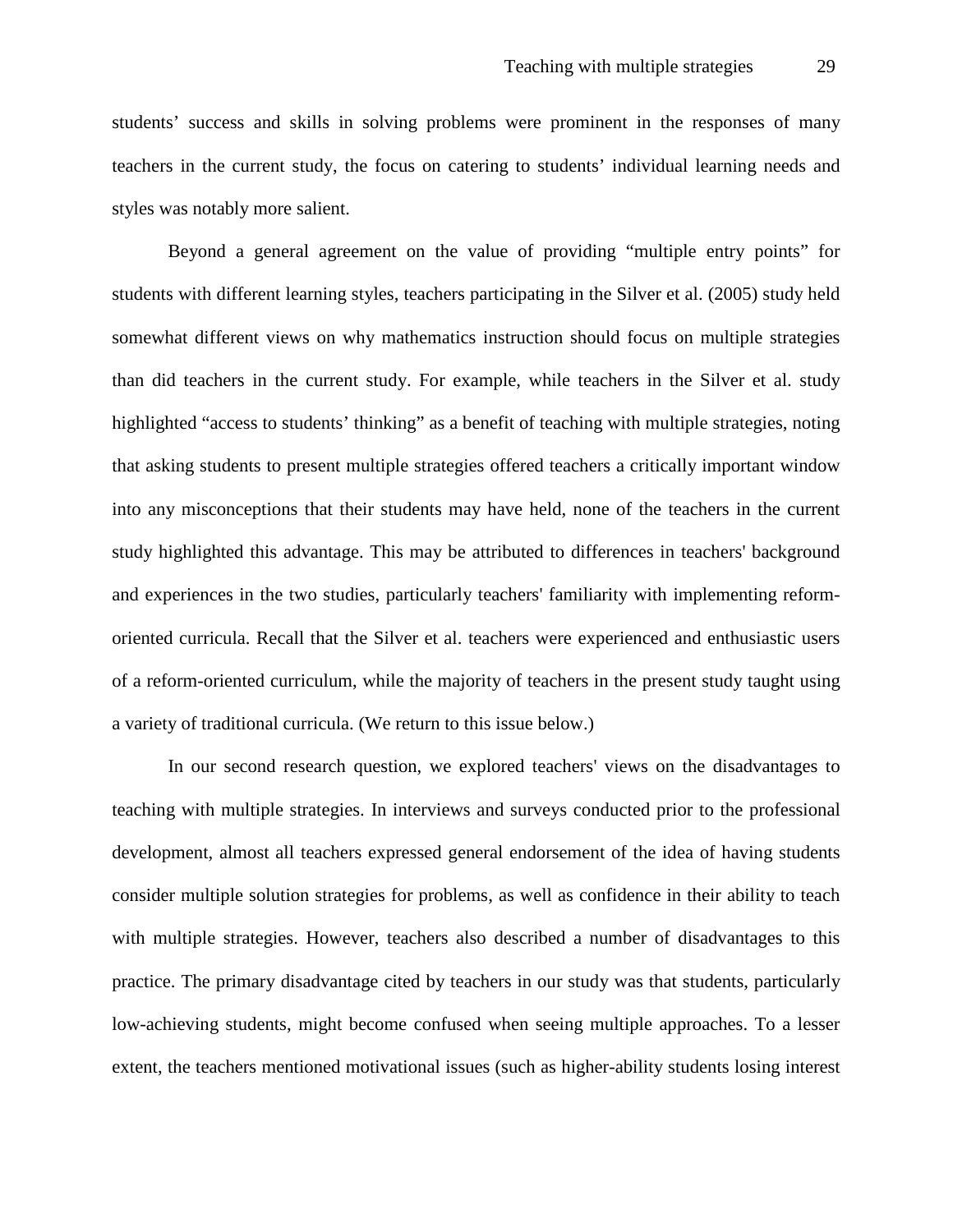in a problem), and teacher constraints, such as a lack of time. Our findings are similar to those of Silver and colleagues (Silver et al., 2005), who found that teachers expressed concerns about the idea that lower-ability students could become confused by multiple methods and about a perceived lack of time for multiple approaches.

#### **Implications**

One motivation for the present study was to explore the degree that middle and secondary mathematics teachers' views about teaching with multiple strategies differed from those expressed or attributed to elementary teachers in the literature. Our results suggest that there may be substantial differences in teachers' views between middle/high school teachers and those commonly attributed to elementary teachers. First, middle and secondary teachers did not express views about multiple strategies that (based on the extant literature) are widely present and held at the elementary level. For example, the middle and secondary teachers in the current study generally did not express the view that the generation of multiple strategies is useful (perhaps even vital) and developmentally appropriate as students progress from intuitive to more formal strategies. Second and conversely, the middle and secondary teachers who participated in the current study expressed some views about the value of teaching with multiple strategies that have not been previously reported in the elementary-focused literature. For example, many of the middle and secondary teachers in the current study indicated that a primary goal for introducing multiple strategies was to provide multiple entry points to a given problem for students with different learning styles. Based on the existing literature, this rationale does not play a prominent role among elementary teachers who teach with multiple strategies.

How can we interpret this disconnect between what elementary teachers say about teaching with multiple strategies and what secondary teachers say? We hypothesize that several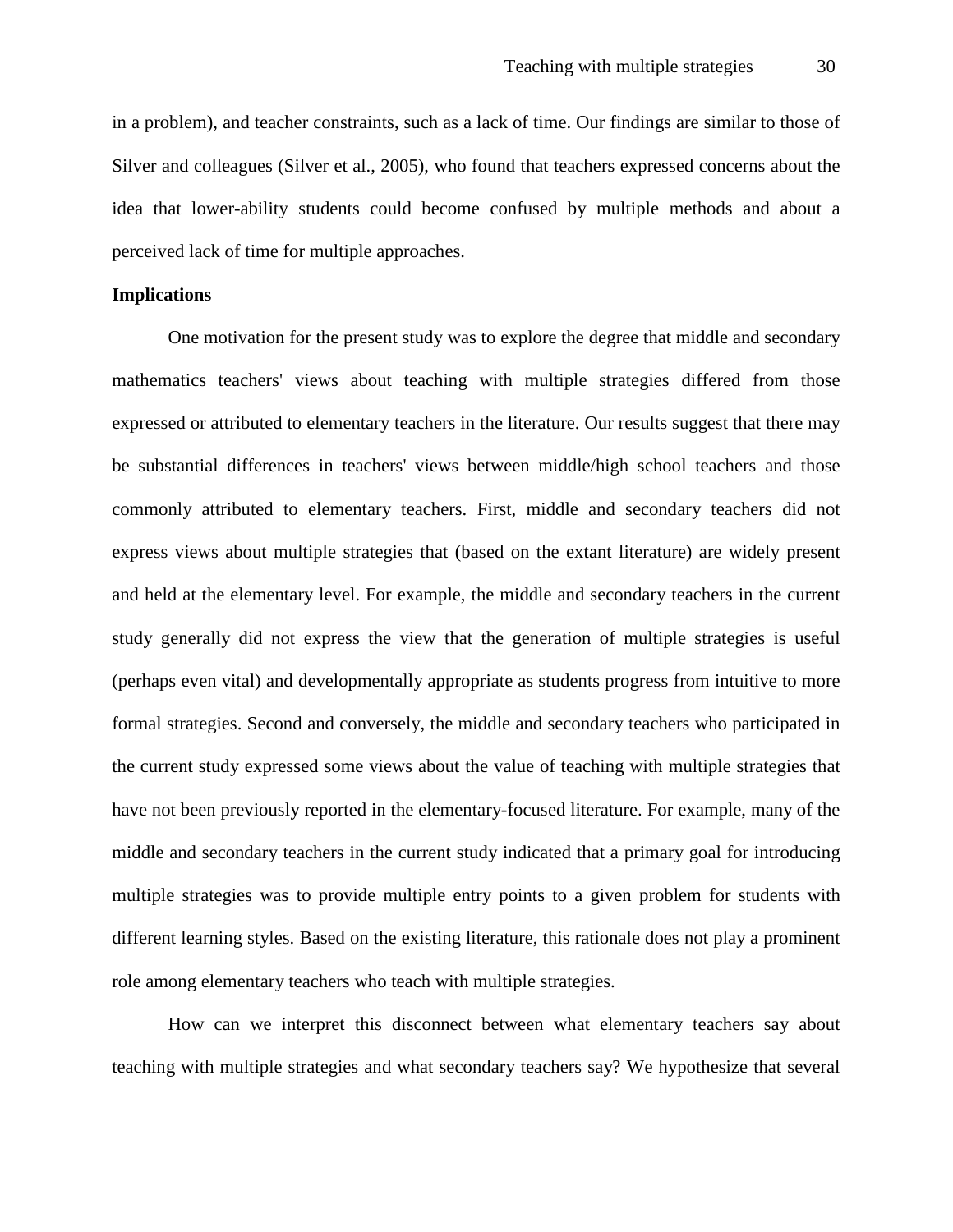factors may contribute to these differences. First, it seems possible that structural differences in teachers' time spent with students at the elementary and secondary levels might play a role in teaching with multiple strategies. For example, elementary school teachers often spend most or all of the school day with the same students, and thus they may feel that they know and understand their students quite well and can relatively easily navigate the time demands of including multiple strategies in instruction. By contrast, middle and high school teachers may spend only one period per day with each group of students (for mathematics class), and thus may feel that the time with their students that might be required to incorporate multiple strategies is more constrained. Furthermore, while pacing is a concern for mathematics teachers at all levels, secondary teachers' particular concern with the need to 'cover' substantial content at a rapid pace (Grossman & Stodolsky, 1995) may contribute to their hesitation to dedicate time to multiple strategies.

More broadly, if one is an advocate of reform-oriented teaching approaches, one might argue that secondary teachers have a limited and incomplete view of the practice of teaching mathematics with multiple strategies. In this view, the conversation within the field and the teaching practices being enacted at the elementary level could be considered much further along in terms of adoption and implementation of reform practices, while the secondary grades remain more traditional in terms of practices and curricula. By this interpretation one might hope that perhaps in time, teaching and learning mathematics in secondary school will more closely resemble what happens in elementary schools, and thus the differences between elementary and secondary teachers' views about multiple strategies would diminish over time. In other words, perhaps teachers' divergent views may be a temporary artifact of where the mathematics education research and practice are in the development of reform-oriented practices at all levels.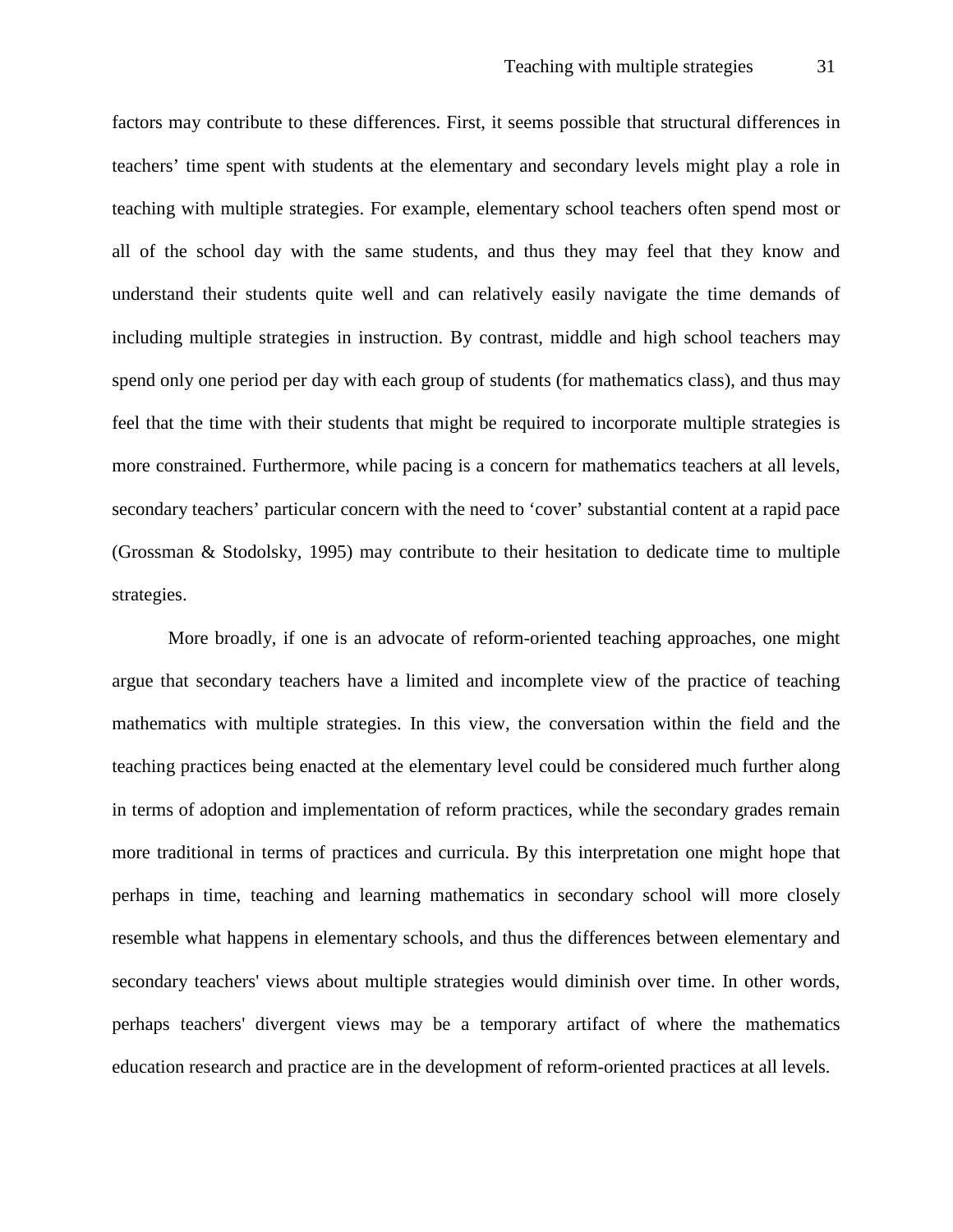In support of this idea that elementary and secondary teachers are generally at different places in their development of reform-oriented teaching practices, it is interesting to note that the primary advantage secondary teachers cite for teaching with multiple strategies can be considered a somewhat more teacher-centered version of what elementary teachers say. More specifically, many secondary teachers in the present study relied heavily on a learning styles framework to justify their use of multiple strategies—that a teacher should show students multiple ways of solving problems so that eventually one way will 'stick' and make sense to each individual student. As noted above, elementary teachers' vision for the use of multiple strategies may be seen as more student-centered, with a stronger focus on helping students to justify, compare, and investigate different strategies. (It should also be noted that many scholars feel that there is limited evidence in support of the idea of learning styles, particularly the argument that a student is more likely to be able to understand instruction that matches his/her learning style [Pashler, McDaniel, Rohrer, & Bjork, 2008]).

In line with this view, perhaps as Cohen and Hill (2001)'s argument suggests, middle and high school teachers have not yet received the same level of aligned curriculum support and professional learning scaffolding as elementary teachers have received to implement the curricular policy reform of teaching with multiple strategies. Returning to the conceptualization of teachers as 'learners' of a policy reform (Spillane, 1998, 2000), perhaps in contrast to elementary teachers, teachers at the secondary level have not yet been provided with opportunities to learn about the policy reform recommendation to teach with multiple strategies that are 'close' to instruction, such as examples of curriculum materials, textbook resources, and activities that could bring the reform recommendations to life in the classroom with students. Perhaps without this 'learning-oriented' guidance about how to 'bridge' multiple strategies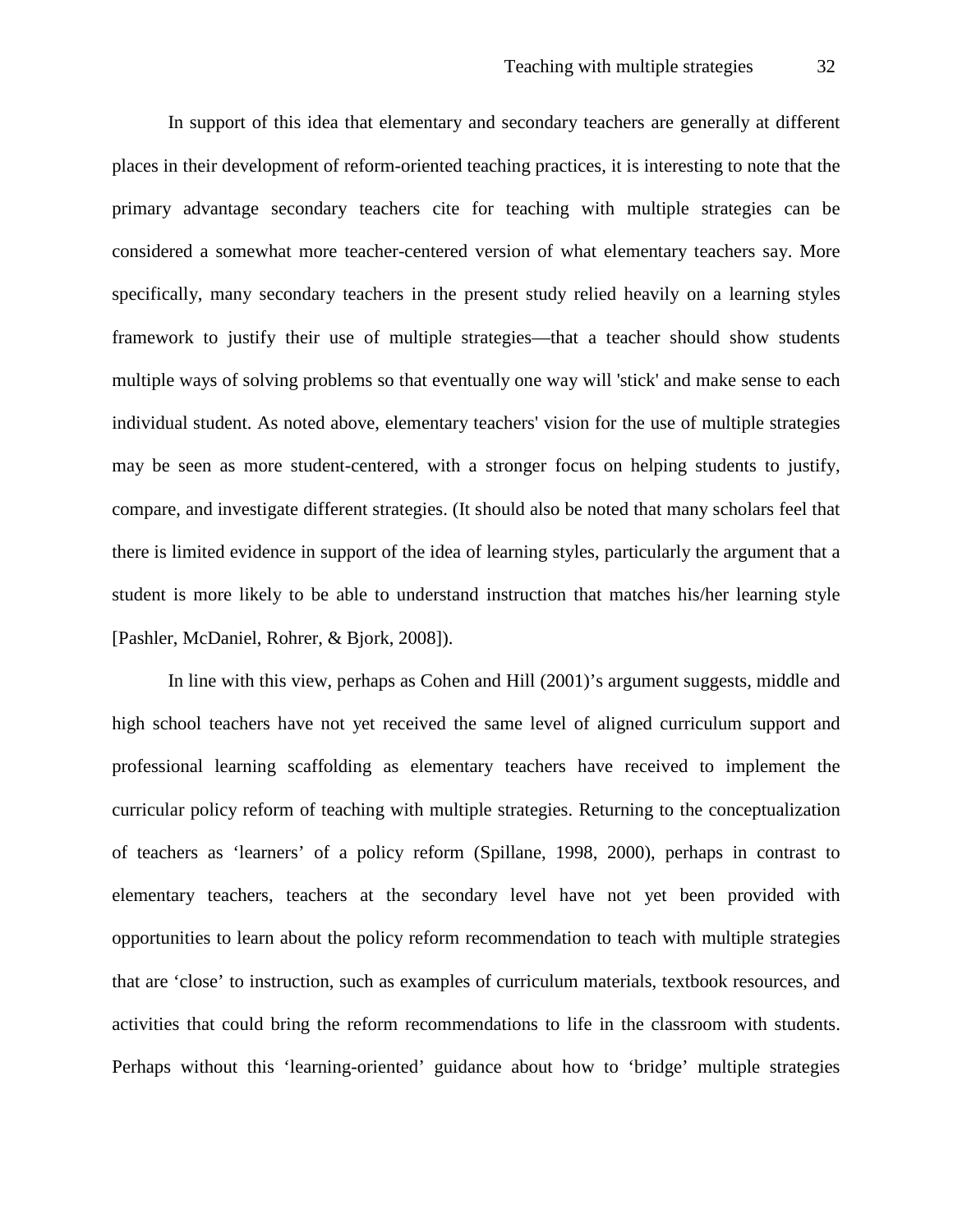policy recommendations to classroom practice at their grade level, secondary teachers are developing views about instruction with multiple strategies that rely more heavily on their *contextual* perceptions of the specific needs and demands of students and mathematical content at the secondary level (Grossman & Stodolsky, 2005). For example, their views about the policy may be linked to contextual concerns such as students' uneven preparation and the need to 'cover' material rapidly to prepare students for subsequent courses. In the 'learning-oriented' conception of policy implementation, as secondary teachers' opportunities to learn about multiple strategies instruction via aligned curriculum support that is 'close to the classroom' develop, perhaps middle and high school teachers' views and practices associated with multiple strategies may evolve to more closely match those of elementary teachers.

Alternatively, perhaps the disconnect between what elementary and secondary teachers say about teaching with multiple strategies should not be dismissed as a developmental artifact in the adoption of reform-oriented practices. Rather, perhaps there are important differences in the mathematics and in students at the elementary versus at the secondary school level that indicate that certain practices are more appropriate for one group than the other. In other words, perhaps teaching with multiple strategies is more important in the elementary grades than in middle and high school. According to this view, secondary students may be generally more comfortable with abstraction and thus may not need intuitive and invented strategies. Similarly, the strategies that secondary students learn are generally more complex (e.g., have more intermediate steps); in addition, secondary students come with more advanced and complex prior knowledge. As a result, one might argue that the role of strategy invention (which plays a critical role in the use of multiple strategies in the elementary grades) may be unimportant or even detrimental at the secondary level. For example, many secondary teachers would likely not expect their students to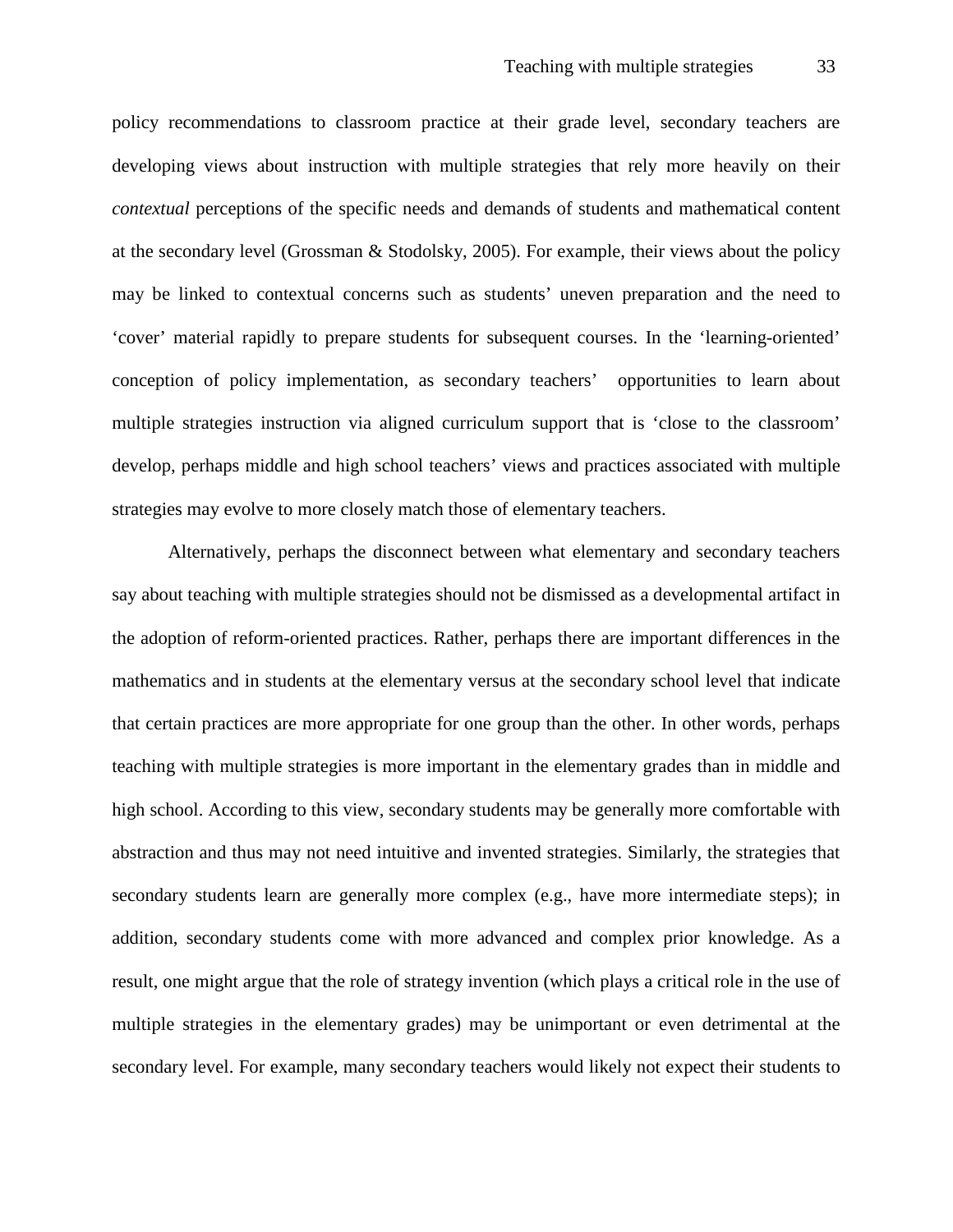invent new strategies for solving complex problems (e.g., inventing a new method for solving a quadratic equation) in a reasonable amount of time, and even if their students could do so, one might question whether students would get the same value from this exercise as elementary students do from invention. More generally, it seems reasonable to ask whether some widelyused and supported teaching practices in the elementary grades are not as appropriate in the secondary grades, and vice versa.

A complementary argument might proceed as follows: Perhaps rather than posing that some instructional practices that are useful for elementary mathematics teaching have limited applicability for secondary teaching, instead it might be the case that a teaching practice is important for both elementary and secondary teachers but for different reasons. For example, there may be important reasons for teaching multiple strategies in middle and high school that are different from rationales given by elementary school teachers. In the elementary grades, it seems clear that teaching with multiple strategies has the goal of building on students' intuitive knowledge in a developmentally appropriate way; however, in secondary school it may be the case that teaching with multiple strategies has the goal of helping students to develop a more connected understanding of mathematics and to develop fluency in mathematics by becoming more flexible and adaptive problem solvers.

In either case, our research indicates that secondary teachers appear to articulate different goals for teaching with multiple strategies than those found in the literature on teaching with multiple strategies at the elementary level. The issue merits further exploration, to think carefully about whether teaching with multiple strategies in some form is useful for secondary students and, if so, what goals this practice might be seeking to address.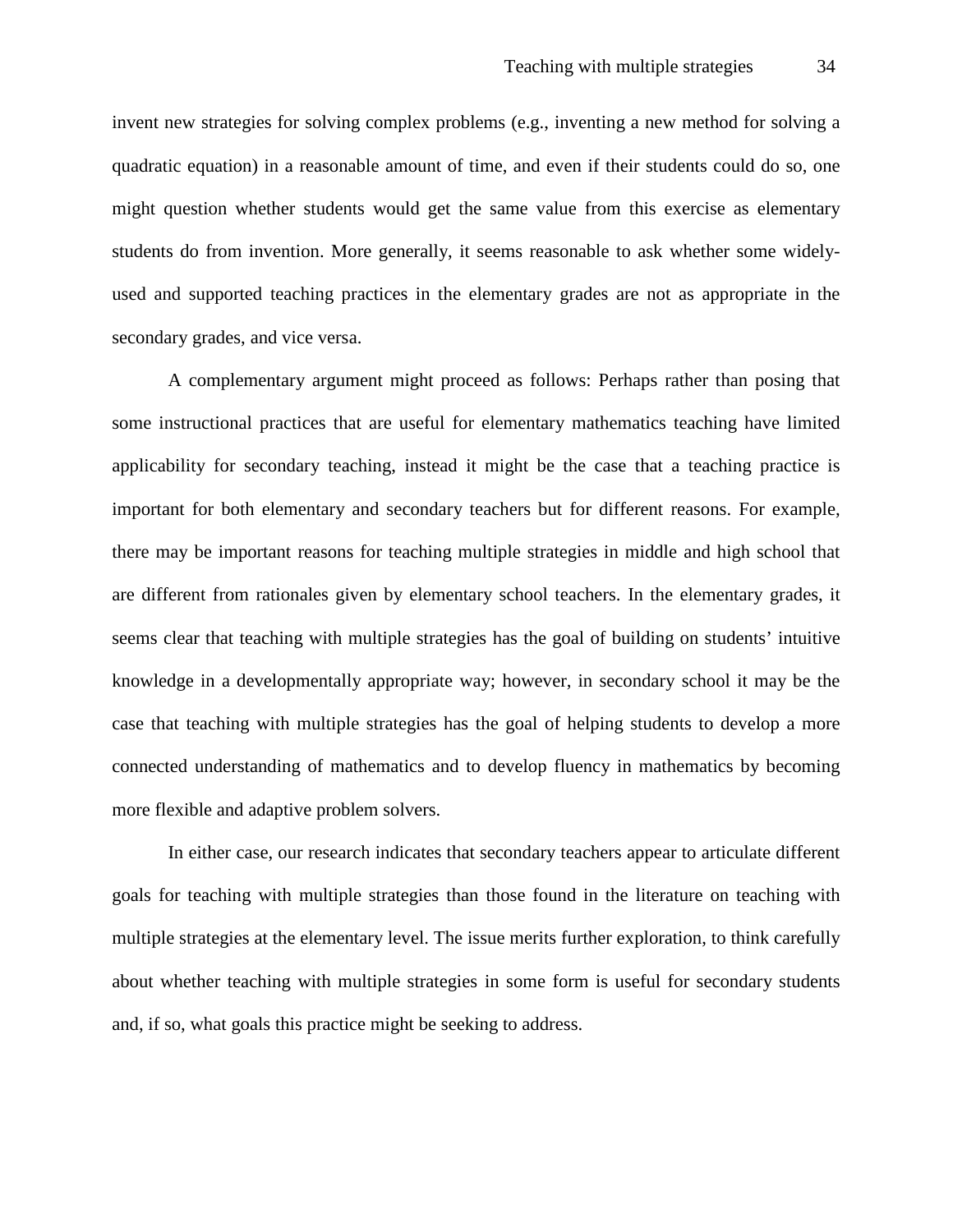#### **Limitations**

A primary limitation of this study is that we did not observe teachers' actual classroom practice, but looked only at their descriptions of their views about teaching with multiple strategies. In future studies, it would be useful to observe teachers' practice in order to see how they implement a multiple strategies approach with students. Such observations could also provide an additional lens for understanding teachers' views on multiple strategies, beyond what can be captured via interviews and surveys. In addition, a limitation of the current study was that it did not provide teachers with prompts and opportunities to discuss how they would teach students to engage with non-routine problems, such as problems for which there is no common solution algorithm; posing these problems could have elicited different responses from teachers. This would be a valuable avenue for future research, in order to gauge middle and secondary teachers' use and ideas about multiple strategies in more diverse contexts.

#### **Conclusions and Future Directions**

Providing instruction with multiple strategies introduces a new challenge to teaching. At the middle and secondary school level, where limited research has been done on what teaching with multiple strategies does or should look like, the challenge is even more pronounced. Stein et al. (2008) identified teachers' belief that they should avoid telling students anything and lack of guideposts for orchestrating classroom discussions as barriers to teachers' effective instruction with multiple strategies. Here we find some suggestive evidence for the possibility that some middle and high school teachers' views about the goals of teaching with multiple strategies may pose an additional barrier. For example, one concern is that if teachers focus too closely on the goal of finding a strategy that 'works' for every student, their discussions may fall short of the National Research Council's (2001) goal that students should be able to utilize multiple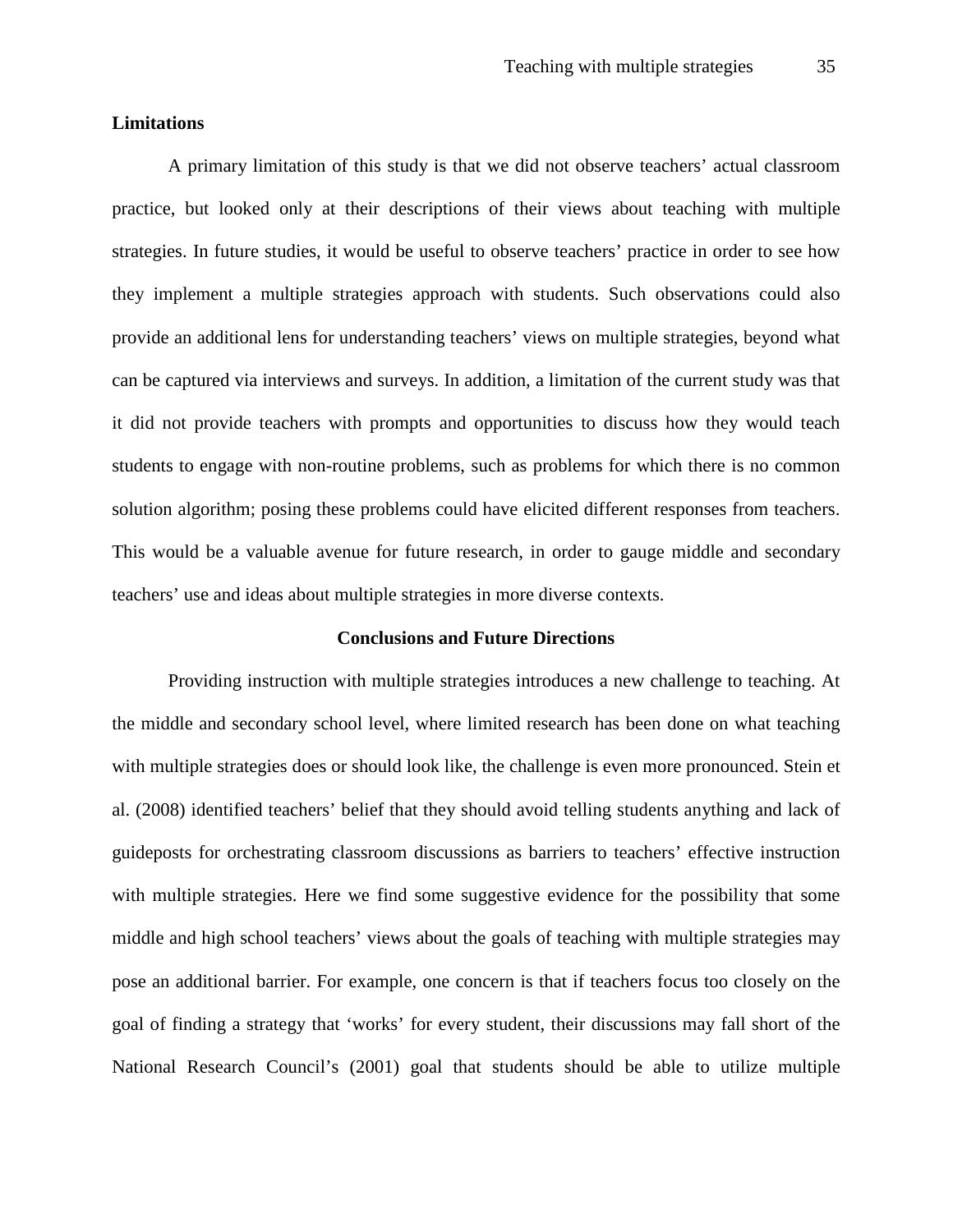approaches and adaptively select strategies appropriate to diverse types of problems. As Cohen and Hill (2001)'s research suggests, aligned curriculum and professional learning opportunities for secondary teachers surrounding instruction with multiple strategies may be needed to build teachers' capacity to enact these practices as the reform developers envisioned.

Middle and high school teachers in the current study described generally positive views of teaching with multiple strategies, and the desire to incorporate multiple approaches in their teaching. All indeed stated that they were attempting to do so. However, some middle and high school teachers' descriptions of their goals and views about exposing students to multiple solution strategies appear to diverge in important ways from those widely cited and recommended in the elementary literature. We believe the early, exploratory findings reported in the current study suggest the need for further investigation in this area, in order to understand middle and high school teachers' use of multiple solution strategies, and to develop strategies to support middle and high school teachers' engaging students in substantial thinking about multiple approaches in their classrooms.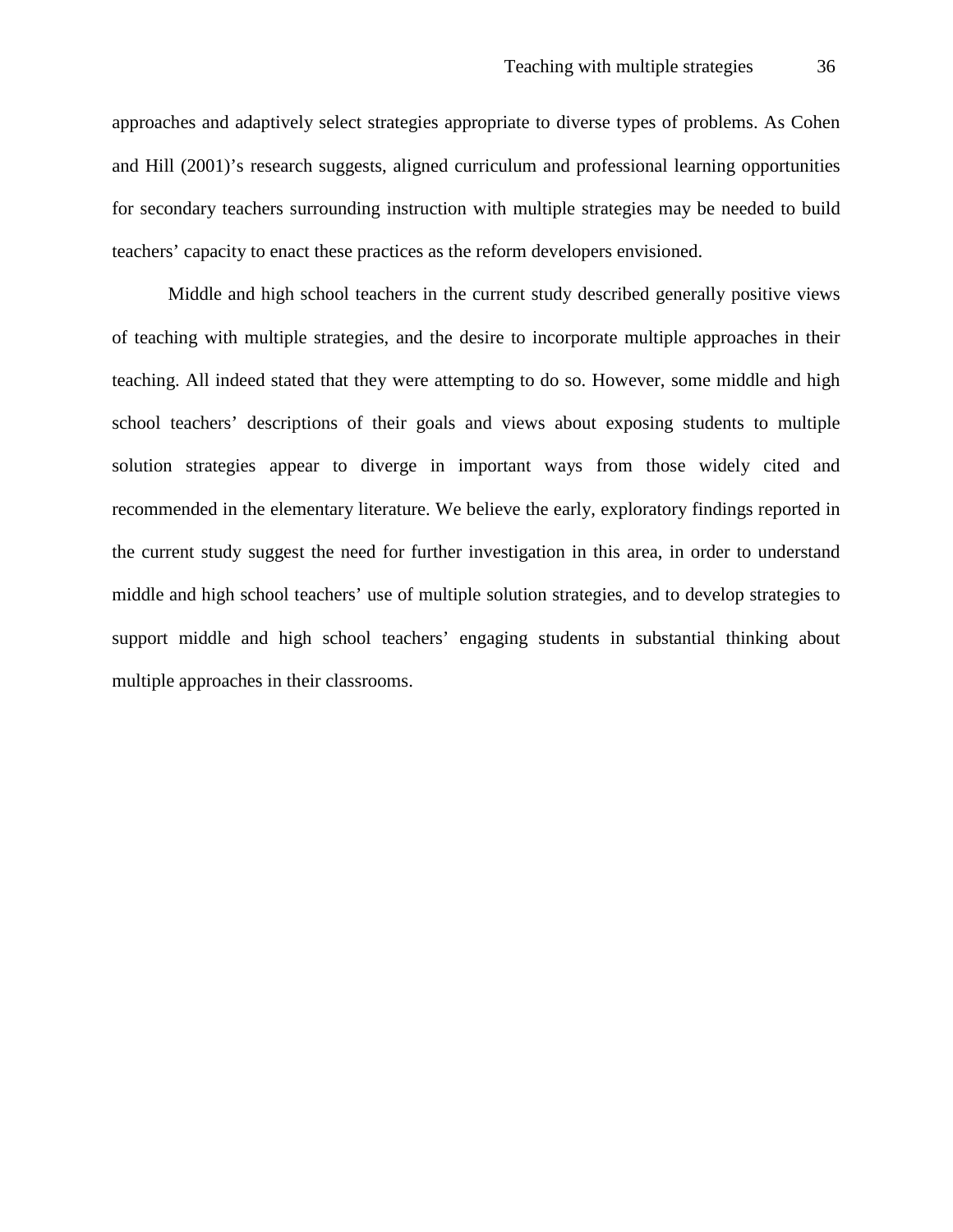#### **References**

- Ambrose, R., Clement, L., Philipp, R. A., & Chauvot, J. (2004). Assessing prospective elementary school teachers' beliefs about mathematics and mathematics learning: Rationale and development of a constructed-response-format beliefs survey. *School Science and Mathematics, 104*(2), 56-69. doi: [10.1111/j](http://sfx.hul.harvard.edu/hvd?__char_set=utf8&id=doi:10.1111/j&sid=libx%3Ahul.harvard&genre=article)[.1949-8594.](http://hollis.harvard.edu/?q=issn%3A%281949-8594%29%20OR%20eissn%3A%281949-8594%29)2004.tb17983.x
- Atanga, N. A. (2012). Understanding how an elementary teacher recognizes and uses curriculum features. In L. R Van Zoest, J.-J. Lo, & J. L. Kratky (Eds.), *Proceedings of the 34th annual meeting of the North American Chapter of the International Group for the Psychology of Mathematics Education*. Kalamazoo, MI: Western Michigan University.
- Australian Education Ministers. (2006). *Statements of learning for mathematics*. Carlton, South Victoria, Australia: Curriculum Corporations.
- Ball, D. L. (1993). With an eye on the mathematical horizon: Dilemmas of teaching elementary school mathematics. *Elementary School Journal, 93*(4), 373-397.
- Ball, D. L. (2001). Teaching, with respect to mathematics and students. In T. Wood, B. S. Nelson & J. Warfield (Eds.), *Beyond classical pedagogy: Teaching elementary school mathematics* (pp. 11*-*21)*.* Mahwah, NJ: Erlbaum.
- Bell, M., Bell, J., & Hartfield, R. (1993). *Everyday Mathematics*. Evanston, IL: Everyday Learning Corporation.
- Bostic, J. D., & Jacobbe, T. (2010). Facilitating use of multiple strategies in a high poverty classroom through problem-based instruction. In P. Brosnan, D. B. Erchick, & L. Flevares (Eds.), *Proceedings of the 32nd annual meeting of the North American Chapter of the International Group for the Psychology of Mathematics Education*. Columbus, OH: The Ohio State University.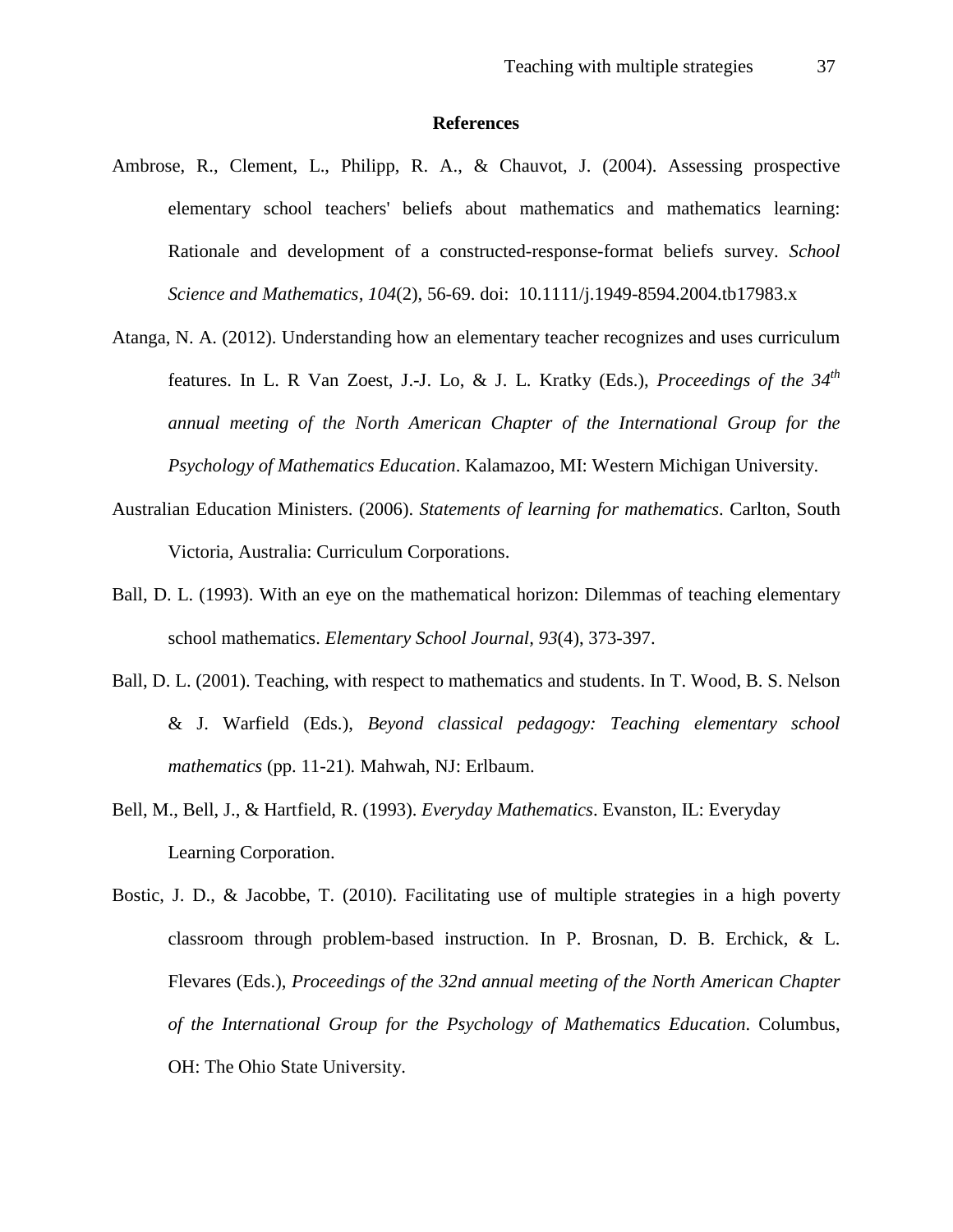- Brantlinger, E., Jimenez, R., Klingner, J., Pugach, M., & Richardson, V. (2005). Qualitative studies in special education. *Exceptional Children*, *71*, 195–207. doi: 10.1207/s15327035ex0502\_1
- Brophy, J. (2000). *Teaching.* Brussels, Belgium: International Academy of Education.
- Cai, J., & Knuth, E. (Eds.). (2011). *Early algebraization: A global dialogue from multiple perspectives*. Heidelberg, Germany: Springer.
- Carpenter, T. P., Fennema, E., Fuson, K., Hiebert, J., Human, P., Murray, H., . . . Wearne, D. (1999). Learning basic number concepts and skills as problem solving. In E. Fennema & T. A. Romberg (Eds.), *Mathematics classrooms that promote understanding* (pp. 45-61). Mahwah, NJ: Erlbaum.
- Carpenter, T. P., Franke, M. L., Jacobs, V. R., Fennema, E., & Empson, S. B. (1998). A longitudinal study of invention and understanding in children's multidigit addition and subtraction. *Journal for Research in Mathematics Education, 29*(1), 3-20.
- Carroll, W. M. (2000). Invented computational procedures of students in a standards-based curriculum. *Journal of Mathematical Behavior*, *18*(2), 111-121. [doi: 10.1016/S0732-](http://dx.doi.org/10.1016/S0732-3123%2899%2900024-3) [3123\(99\)00024-3.](http://dx.doi.org/10.1016/S0732-3123%2899%2900024-3)
- Clark, C. M., & Peterson, P. L. (1986). Teachers' thought processes. In M. Wittrock (Ed.), *Handbook of research in teaching*. New York, NY: MacMillan.
- Clement, J. (2000). Analysis of clinical interviews: Foundations and model viability. In A. E. Kelly & R. A. Lesh (Eds.), *Handbook of research design in mathematics and science education* (pp. 547-589). Mahwah, NJ: Erlbaum.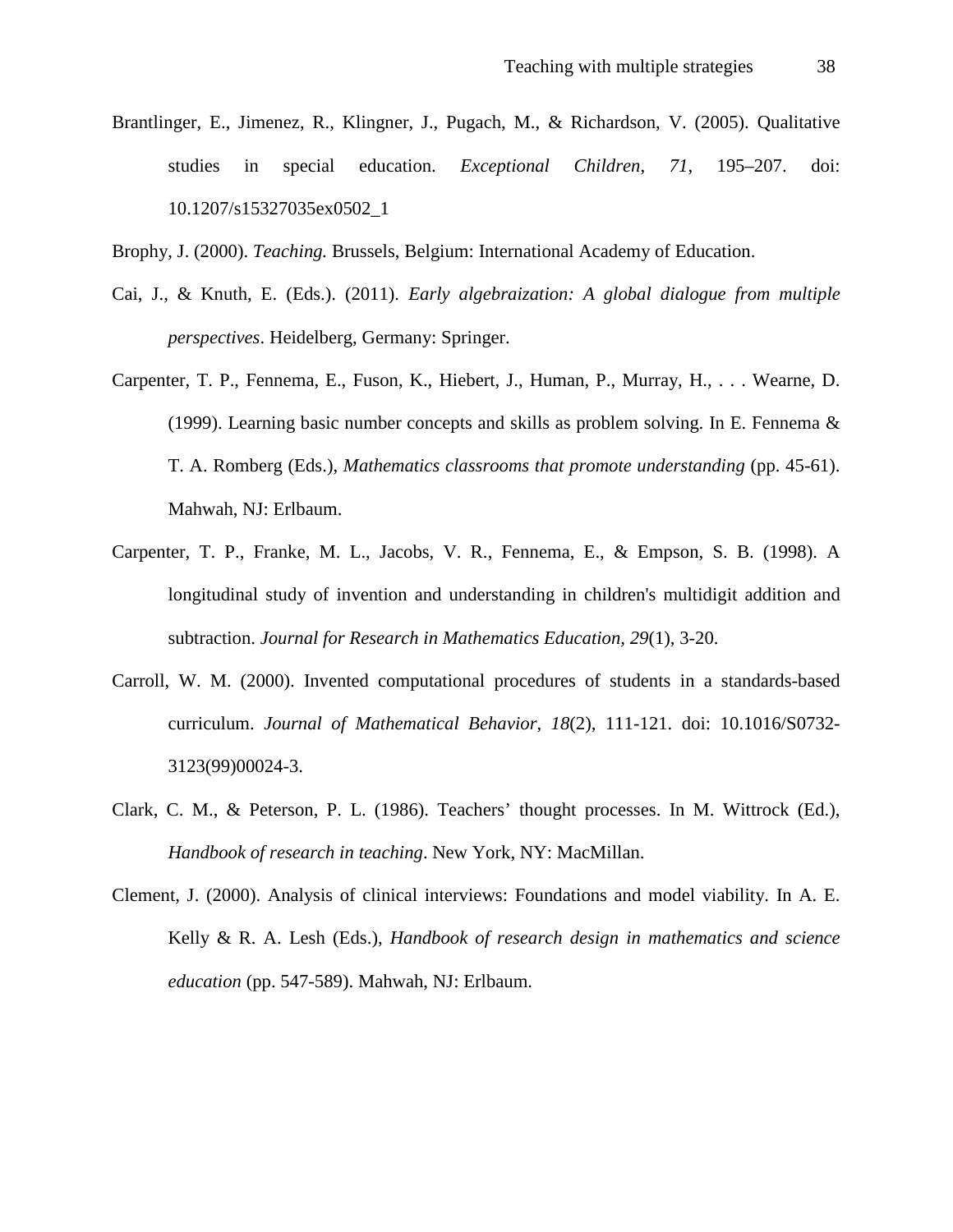- Coburn, C. E. (2005). The role of nonsystem actors in the relationship between policy and practice: The case of reading instruction in California. *Educational Evaluation and Policy Analysis*, *27,* 23-52. doi: 10.3102/01623737027001023
- Cohen, D. K., & Hill, H. C. (2000). [Instructional policy and classroom performance: The](http://www-personal.umich.edu/~dkcohen/cohen_hill_2000_TCR.pdf)  [mathematics reform in California.](http://www-personal.umich.edu/~dkcohen/cohen_hill_2000_TCR.pdf) *Teachers College Record*, *102*(2), 294-343. doi: [10.1111/0161-4681.00057](http://dx.doi.org/10.1111/0161-4681.00057)
- Cohen, D. K., & Hill, H. C. (2001). *Learning policy: When state education reform works*. New Haven, CT: Yale University Press.
- Fang, Z. (1996). A review of research on teacher beliefs and practices. *Educational Research, 38*(l), 47–65. doi: [10.1080/0013188960380104](http://sfx.hul.harvard.edu/hvd?__char_set=utf8&id=doi:10.1080/0013188960380104&sid=libx%3Ahul.harvard&genre=article)
- Fennema, E., Carpenter, T. P., Franke, M. L., Levi, L., Jacobs, V. R., & Empson, S. B. (1996). A longitudinal study of learning to use children's thinking in mathematics instruction. *Journal for Research in Mathematics Education, 27*, 403-434.
- Fraivillig, J. L., Murphy, L., & Fuson, K. C. (1999). Advancing children's mathematical thinking in reform mathematics classrooms. *Journal for Research in Mathematics Education, 30*(2), 148-170.
- Gentner, D., & Namy, L. L. (1999). Comparison in the development of categories. *Cognitive Development, 14*(4), 487-513. doi: [10.1016/S0885-2014\(99\)00016-7](http://dx.doi.org/10.1016/S0885-2014%2899%2900016-7)
- Gill, A. J., & Thompson, A. (1995). Bridging second grade children's thinking and mathematical recording. *Journal of Mathematical Behavior, 14*, 349-362. doi: 10.1016/0732- 3123(95)90016-0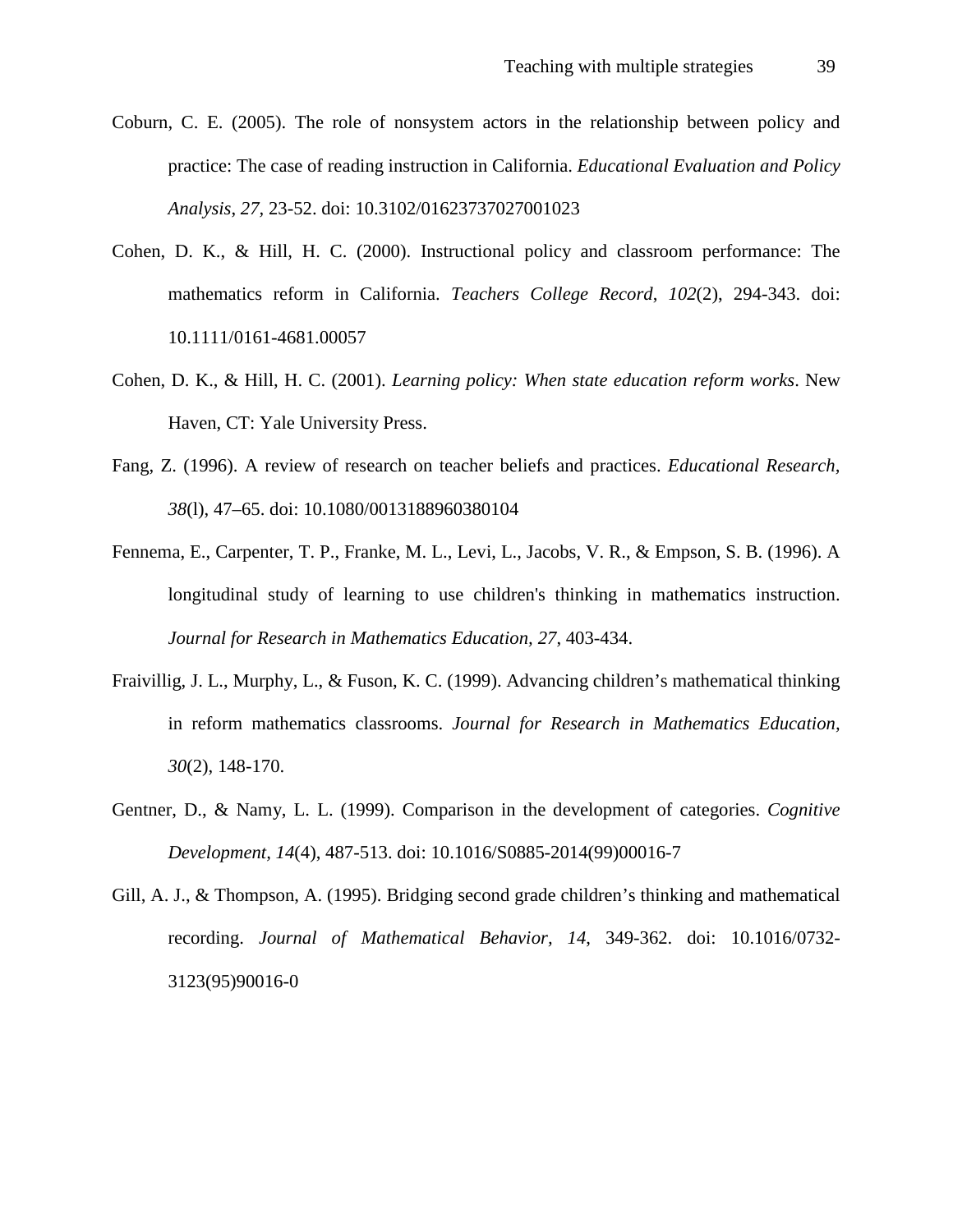- Grossman, P. L., & Stodolsky, S. S. (1995). Content as context: The role of school subjects in secondary school teaching. *Educational Researcher, 24*, 5-23. doi: 10.3102/0013189X024008005
- Hollingsworth, S. (1989). Prior beliefs and cognitive change in learning to teach. *American Educational Research Journal*, *26*, 160-189. doi: [10.3102/00028312026002160](http://sfx.hul.harvard.edu/hvd?__char_set=utf8&id=doi:10.3102/00028312026002160&sid=libx%3Ahul.harvard&genre=article)
- Hufferd-Ackles, K., Fuson, K., & Sherin, M. G. (2004). Describing levels and components of a math-talk learning community. *Journal for Research in Mathematics Education, 35*(2), 81-116.
- Izsák, A., Çağlayan, G., & Olive, J. (2009). Meta-representation in an Algebra I classroom. *The Journal of the Learning Sciences*, *18*(4), 549–587. doi: [10.1080/10508400903191912](http://sfx.hul.harvard.edu/hvd?__char_set=utf8&id=doi:10.1080/10508400903191912&sid=libx%3Ahul.harvard&genre=article)
- Kagan, D. M. (1992). Implications of research on teacher belief. *Educational Psychologist*, *27*, 65-90. doi: [10.1207/s15326985ep2701\\_6](http://sfx.hul.harvard.edu/hvd?__char_set=utf8&id=doi:10.1207/s15326985ep2701_6&sid=libx%3Ahul.harvard&genre=article)
- Knuth, E. J., Alibabi, M. W., McNeil, N. M., Weinberg, A., & Stephens, A. (2011). Middle school students' understanding of core algebraic concepts: Equivalence and variable. In J. Cai & E. Knuth (Eds.), *Early algebraization: A global dialogue from multiple perspectives* (pp. 511-528). Heidelberg, Germany: Springer.
- Kolodner, J. L. (1997). Educational implications of analogy: A view from case-based reasoning. *American Psychologist*, *52*(1), 57-66. doi: [10.1037/0003-066X.52.1.57](http://psycnet.apa.org/doi/10.1037/0003-066X.52.1.57)
- Kultusministerkonferenz [Standing Conference of the Ministers of Education and Cultural Affairs of the [Län](http://german.about.com/library/media/Audio/ae.wav)der in the Federal Republic—KMK]. (2004). *Bildungsstandards im fach mathematik für den primarbereich [educational standards in mathematics for primary schools]*. Luchterhand: München-Neuwied.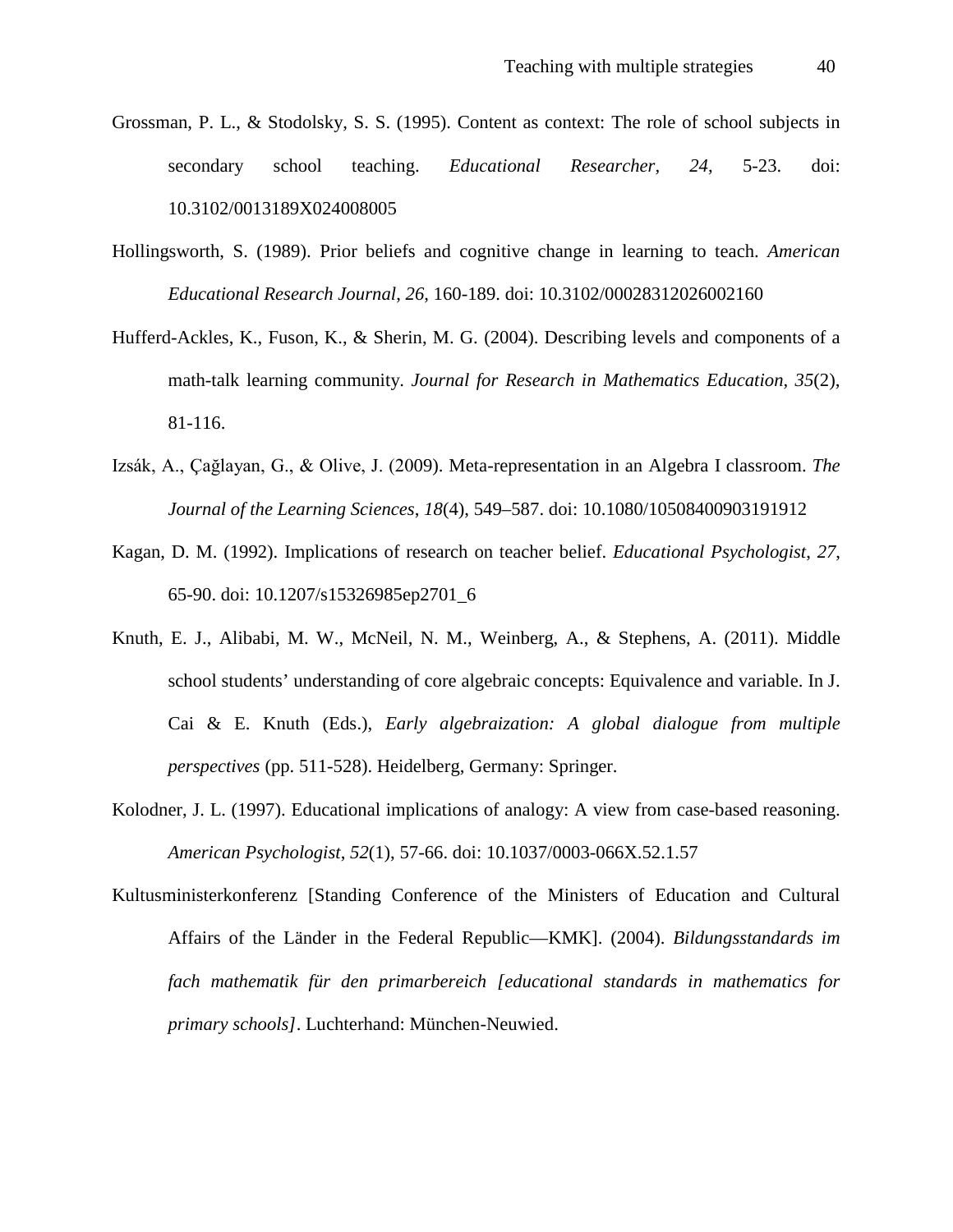- Lampert, M. (1986). Knowing, doing, and teaching multiplication. *Cognition and Instruction, 3*(4), 305-342. doi [10.1207/s1532690xci0304\\_1](http://sfx.hul.harvard.edu/hvd?__char_set=utf8&id=doi:10.1207/s1532690xci0304_1&sid=libx%3Ahul.harvard&genre=article)
- Lampert, M. (1990). When the problem is not the question and the solution is not the answer: Mathematical knowing and teaching. *American Educational Research Journal, 27*(1), 29- 63. doi: [10.3102/00028312027001029](http://sfx.hul.harvard.edu/hvd?__char_set=utf8&id=doi:10.3102/00028312027001029&sid=libx%3Ahul.harvard&genre=article)
- Lappan, G., Fey, J., Fitzgerald, W., Friel, S., & Phillips, E. (2009). *Connected mathematics*. Upper Saddle River, NJ: Pearson Education.
- Leikin, R., & Levav-Waynberg, A. (2007). Exploring mathematics teacher knowledge to explain the gap between theory-based recommendations and school practice in the use of connecting tasks. *Educational Studies in Mathematics, 66*(3), 349-371. doi: 10.1007/s10649-006-9071-z
- Leinhardt, G. (1987). Development of an expert explanation: An analysis of a sequence of subtraction lessons. *Cognition and Instruction, 4*, 225-282. doi: [10.1207/s1532690xci0404\\_2](http://sfx.hul.harvard.edu/hvd?__char_set=utf8&id=doi:10.1207/s1532690xci0404_2&sid=libx%3Ahul.harvard&genre=article)
- Lincoln, Y. S., & Guba, E. G. (1985). *Naturalistic inquiry.* Beverly Hills, CA: Sage.
- McLaughlin, M. W. (1987). Learning from experience: Lessons from policy implementation. *Educational Evaluation and Policy Analysis*, *9*(2), 171-178. doi: [10.3102/01623737009002171](http://sfx.hul.harvard.edu/hvd?__char_set=utf8&id=doi:10.3102/01623737009002171&sid=libx%3Ahul.harvard&genre=article)
- McLaughlin, M. W. (1990). The Rand change agent study revisited: Macro perspectives and micro realities. *Educational Researcher*, *19*, 11-16. doi:10.3102/0013189X019009011
- Moses, R., & Cobb, C. (2001). *Radical equations*. Boston, MA: Beacon Press.
- National Council of Teachers of Mathematics. (2000). *Principles and standards for school mathematics*. Reston, VA: Author.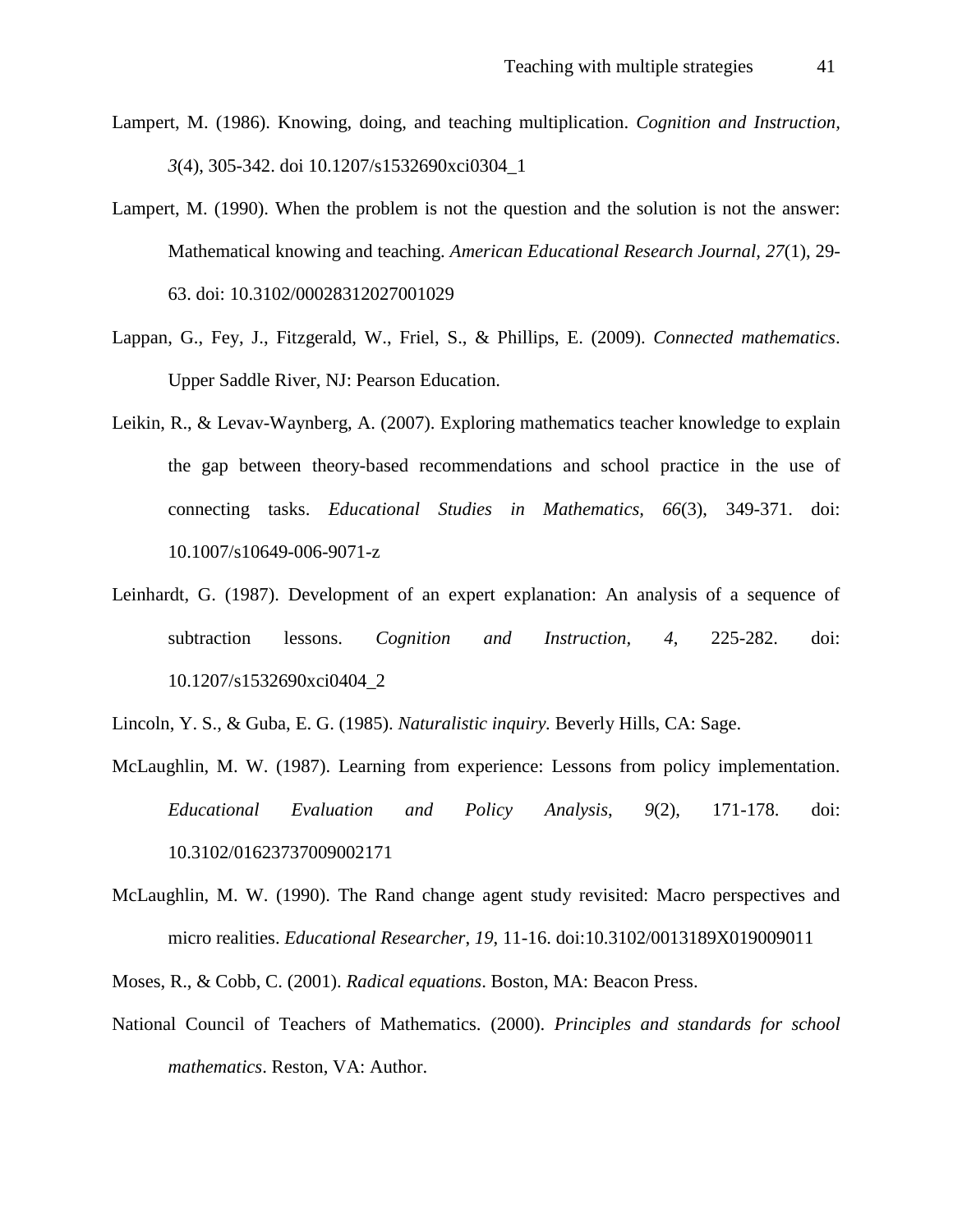- National Governors Association Center for Best Practices, Council of Chief State School Officers. (2010). *Common Core State Standards for Mathematics*. Washington, DC: Author.
- National Research Council. (2001). *Adding it up: Helping children learn mathematics*. Washington, DC: National Academy Press.
- Nelson, B. S. (2001). Constructing facilitative teaching. In T. Wood, B. S. Nelson, & J. Warfield (Eds.), *Beyond classical pedagogy: Teaching elementary school mathematics* (pp. 251- 273). Mahwah, NJ: Erlbaum.
- Newton, K. J., & Star, J. R. (in press). Exploring the nature and impact of model teaching. *Mathematics Teacher Educator*.
- Pajares, M. F. (1992). Teachers' beliefs and educational research: Cleaning up a messy construct. *Review of Educational Research*, *62*(3), 307-332. doi: 10.3102/00346543062003307
- Pashler, H., McDaniel, M., Rohrer, D., & Bjork, R. (2008). Learning styles: Concepts and evidence. *Psychological science in the public interest, 9*(3), 106-116. doi: [10.1111/j](http://sfx.hul.harvard.edu/hvd?__char_set=utf8&id=doi:10.1111/j&sid=libx%3Ahul.harvard&genre=article)[.1539-6053.](http://hollis.harvard.edu/?q=issn%3A%281539-6053%29%20OR%20eissn%3A%281539-6053%29)2009.01038.x
- Peterson, P. L., Fennema, E., Carpenter, T. P., & Loef, M. (1989). Teachers' pedagogical content beliefs in mathematics. *Cognition and Instruction*, *6*(1), 1-40. doi: 10.1207/s1532690xci0601\_1
- Philipp, R. A. (2007). Mathematics teachers' beliefs and affect. In F. Lester (Ed.), S*econd handbook of research on mathematics teaching and learning*. Reston, VA: National Council of Teachers of Mathematics.
- Philipp, R. A., Ambrose, R., Lamb, L. L. C., Sowder, J. T., Schappelle, B. P., Sowder, L., Thanheiser, E., & Chauvot, J. (2007). Effects of early field experiences on the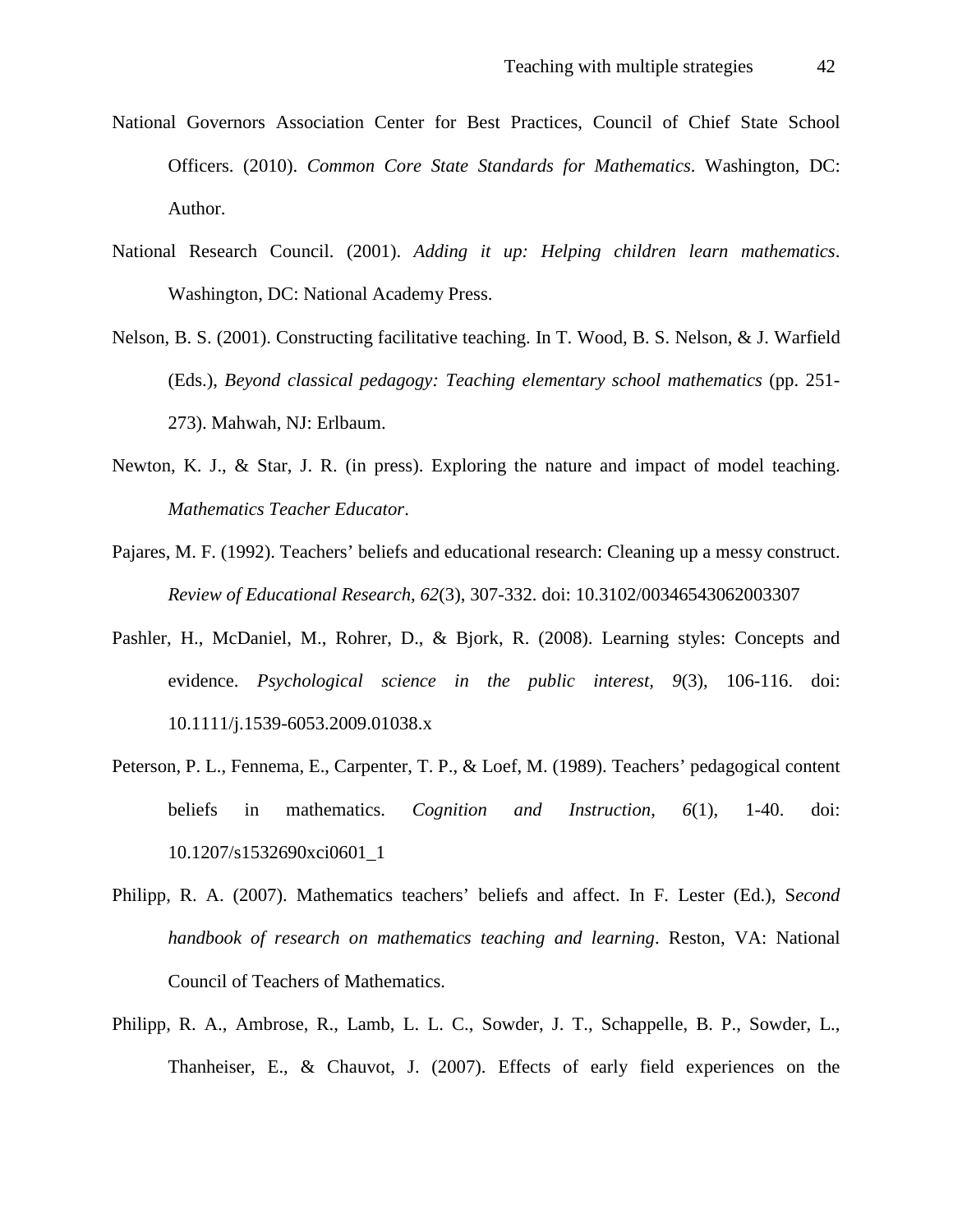mathematical content knowledge and beliefs of prospective elementary school teachers: An experimental study. *Journal for Research in Mathematics Education, 35*(5), 438–476.

- Resnick, L. B., Bill, V., & Lesgold, S. (1992). Developing thinking abilities in arithmetic class. In M. S. A. Demetriou & A. Efkides (Eds.), *The modern theories of cognitive development go to school*. London, England: Routledge.
- Richardson, V. (1990). Significant and worthwhile change in teaching practice. *Educational Researcher*, *19*(7), 10-18. doi: 10.3102/0013189X019007010
- Richardson, V., Anders, P., Tidwell, D., & Lloyd, C. (1991). The relationship between teachers' beliefs and practices in reading comprehension instruction. *American Educational Research Journal*, *28*(3), 559-586. doi: 10.3102/00028312028003559
- Ridlon, C. L. (2009). Learning mathematics via a problem-centered approach: A two-year study. *Mathematical Thinking and Learning*, *11*(4), 188-225. doi: 10.1080/10986060903225614
- Rittle-Johnson, B., & Star, J. R. (2007). Does comparing solution methods facilitate conceptual and procedural knowledge? An experimental study on learning to solve equations. *Journal of Educational Psychology, 99*(3), 561-574. doi: [10.1037/0022-0663.99.3.561](http://psycnet.apa.org/doi/10.1037/0022-0663.99.3.561)
- Rittle-Johnson, B., & Star, J. R. (2011). The power of comparison in learning and instruction: Learning outcomes supported by different types of comparisons. In J. P. Mestre & B. H. Ross (Eds.), *Psychology of Learning and Motivation*: *Cognition in Education* (vol. 55) (pp. 199-222). Waltham, MA: Elsevier. doi: 10.1016/B978-0-12- 387691-1.00007-7
- Silver, E. A., Ghousseini, H., Gosen, D., Charalambous, C., & Strawhun, B. (2005). Moving from rhetoric to praxis: Issues faced by teachers in having students consider multiple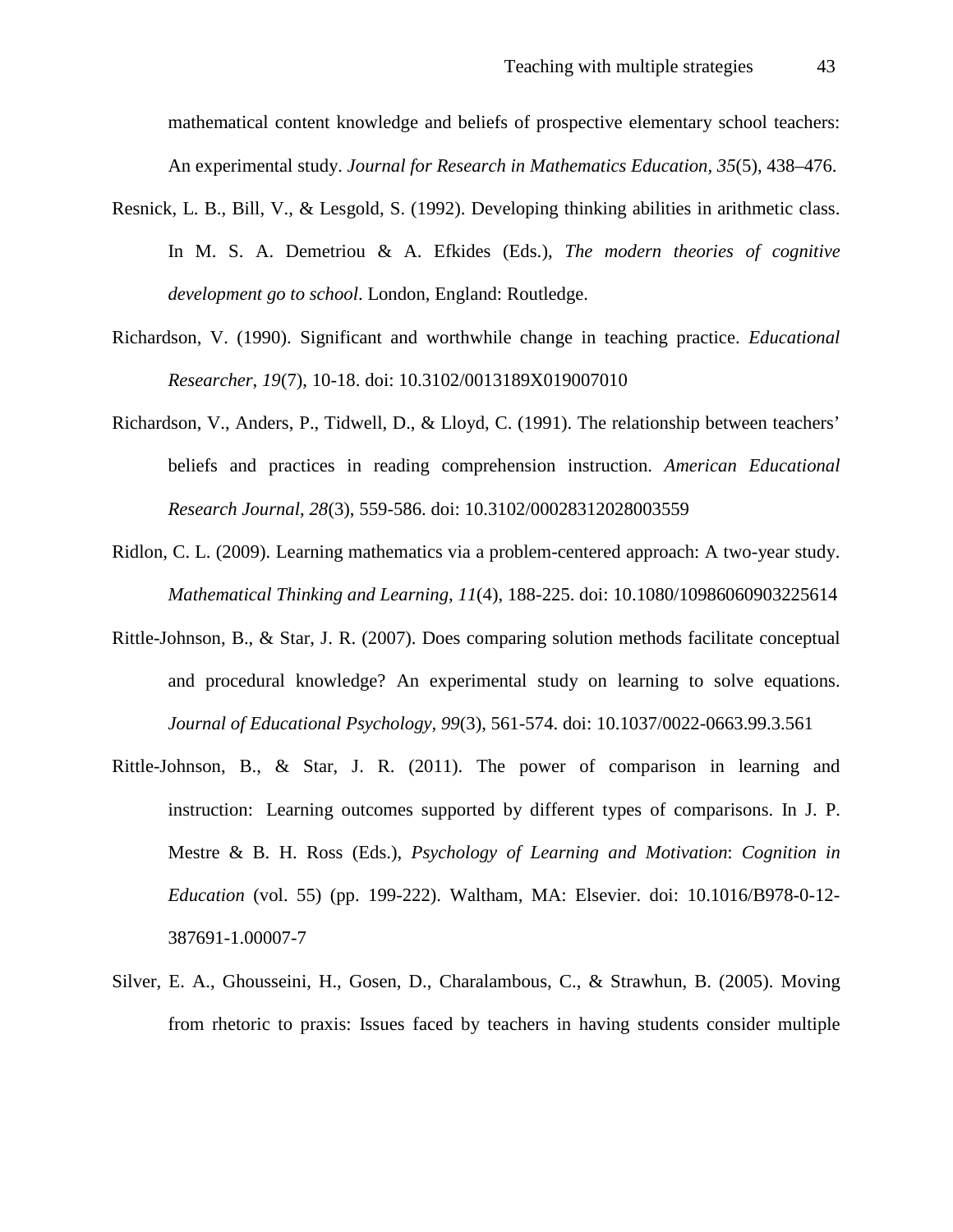solutions for problems in the mathematics classroom. *Journal of Mathematical Behavior, 24*(3-4), 287-301. doi: 10.1016/j.jmathb.2005.09.009

Singapore Ministry of Education. (2006). *Secondary mathematics syllabuses*.

- Smith, M. (2011). A procedural focus and a relationship focus to algebra: How U.S. teachers and Japanese teachers treat systems of equations. In J. Cai & E. Knuth (Eds.), *Early algebraization: A global dialogue from multiple perspectives* (pp. 511-528). Heidelberg, Germany: Springer.
- Spillane, J. P. (1998). A cognitive perspective on the role of the local educational agency in implementing instructional policy: Accounting for local variability. *Educational Administration Quarterly*, *34*(1)*,* 31-57. doi: 10.1177/0013161X98034001004
- Spillane, J. P. (2000). Cognition and policy implementation: District policymakers and the reform of mathematics education. *Cognition and Instruction*, *18*(2), 141-179. doi: 10.1207/S1532690XCI1802\_01
- Spillane, J. P., Reiser, B. J., & Reimer, T. (2002). Policy implementation and cognition: Reframing and refocusing implementation research. *Review of Educational Research*, *72*, 387-431. doi: 10.3102/00346543072003387
- Star, J. R., & Rittle-Johnson, B. (2008). Flexibility in problem solving: The case of equation solving. *Learning and Instruction, 18*, 565-579. doi: 10.1016/j.learninstruc.2007.09.018
- Stein, M. K., Engle, R. A., Smith, M. S., & Hughes, E. K. (2008). Orchestrating productive mathematical discussions: Five practices for helping teachers move beyond show and tell. *Mathematical Thinking and Learning*, *10*(4), 313-340. doi: 10.1080/10986060802229675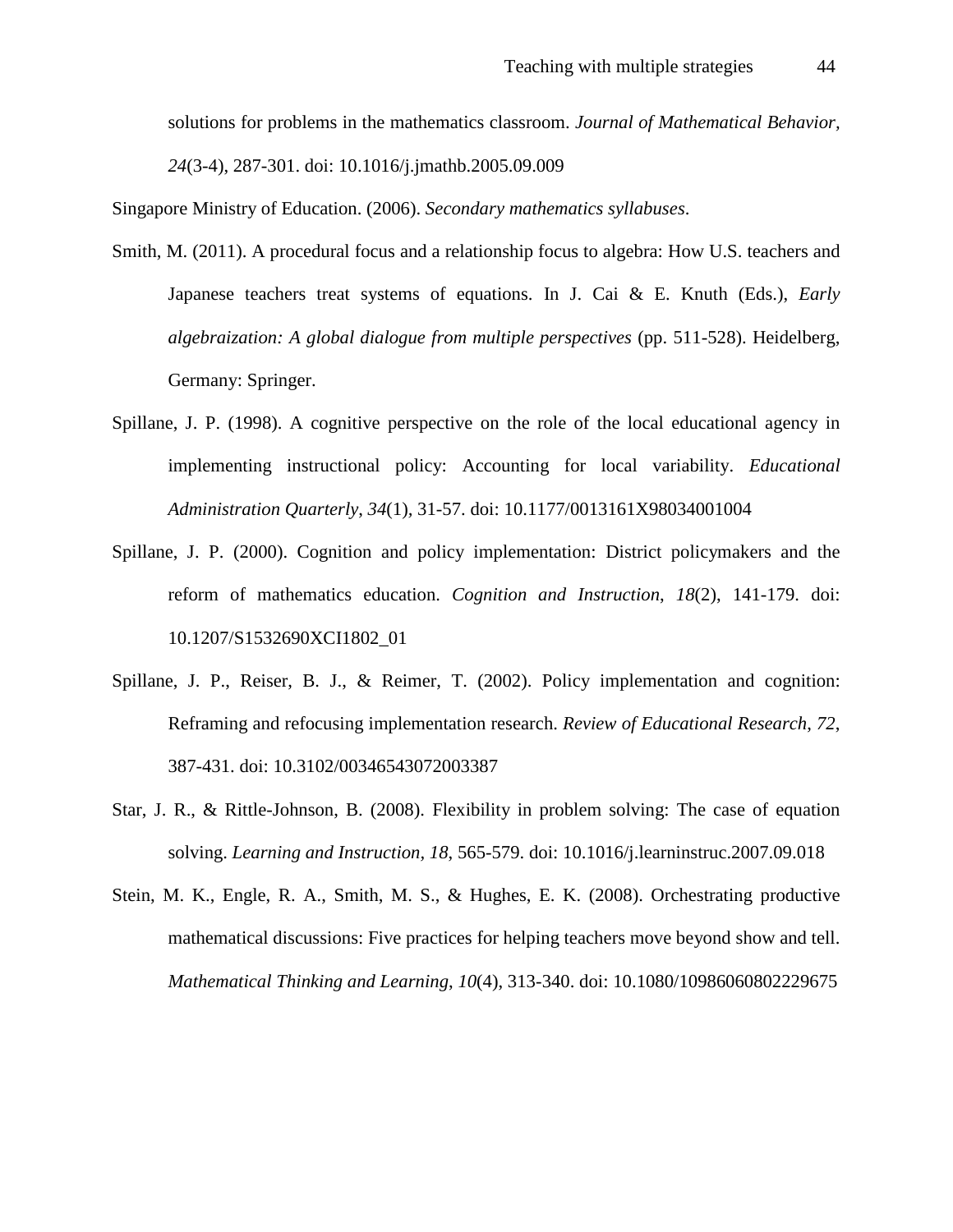- Stodolsky, S. S., & Grossman, P. L. (1995). The impact of subject matter on curricular activity: An analysis of five academic subjects. *American Educational Research Journal, 32*, 227*-* 249. doi:10.3102/00028312032002227
- Stylianou, D. A. (2010). Teachers' conceptions of representation in middle school mathematics. *Journal of Mathematics Teacher Education, 13*(4), 325-343. doi: [10.1007/s10857-010-](http://sfx.hul.harvard.edu/hvd?__char_set=utf8&id=doi:10.1007/s10857-010-9143-y&sid=libx%3Ahul.harvard&genre=article) [9143-y](http://sfx.hul.harvard.edu/hvd?__char_set=utf8&id=doi:10.1007/s10857-010-9143-y&sid=libx%3Ahul.harvard&genre=article)
- TERC. (2008). *Investigations in number, data, and space: Equal groups curriculum unit (Grade 3, Unit 5)* (2nd ed.). Glenview, IL: Pearson Scott Foresman.
- Thompson, A. G. (1984). The relationship of teachers' conceptions of mathematics and mathematics teaching to instructional practice. *Educational Studies in Mathematics*, *15*(2), 105-127. doi: [10.1007/BF00305892](http://sfx.hul.harvard.edu/hvd?__char_set=utf8&id=doi:10.1007/BF00305892&sid=libx%3Ahul.harvard&genre=article)
- Thompson, A. G. (1992). Teachers' beliefs and conceptions: A synthesis of the research. In D. A. Grouws (Ed.), *Handbook of research on mathematics teaching and learning*. New York, NY: Macmillan.
- Treffers, A. (1991). Didactical background of a mathematics program for primary education. In L. Streefland (Ed.), *Realistic mathematics education in primary school* (pp. 21-56). Utrecht, The Netherlands: Freudenthal Institute.
- University of Chicago School Mathematics Project. (2004). *University of Chicago School Mathematics Project algebra.* Chicago, IL: McGraw-Hill.
- Van de Walle, J. A. (2007). *Elementary and middle school mathematics: Teaching developmentally* (6th ed.). Boston, MA: Pearson.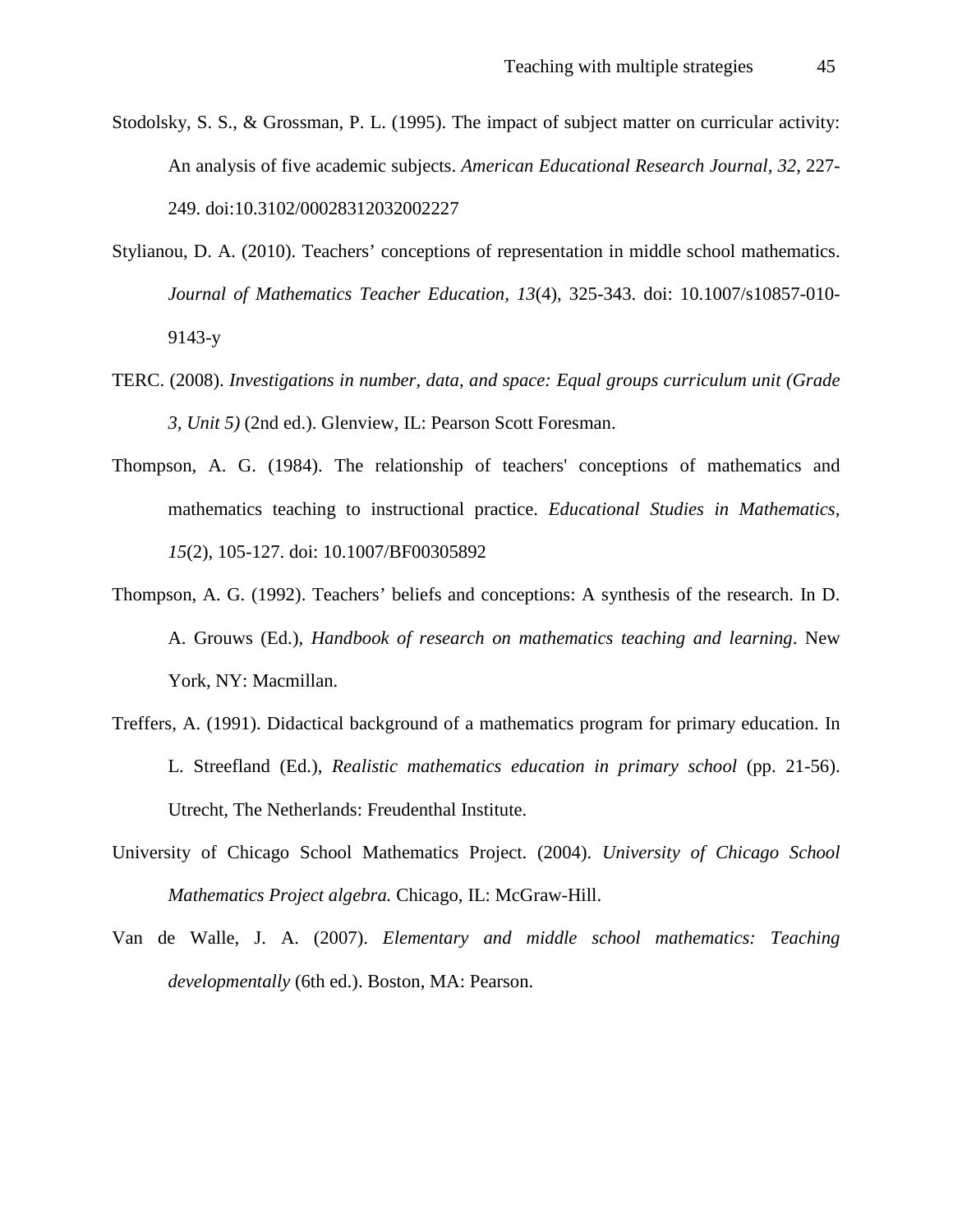- Wilkins, J. L. M. (2008). The relationship among elementary teachers' content knowledge, attitudes, beliefs, and practices. *Journal of Mathematics Teacher Education, 11*(2), 139- 164. doi: [10.1007/s10857-007-9068-2](http://sfx.hul.harvard.edu/hvd?__char_set=utf8&id=doi:10.1007/s10857-007-9068-2&sid=libx%3Ahul.harvard&genre=article)
- Woodward, J., Beckmann, S., Driscoll, M., Franke, M. L., Herzig, P., Jitendra, A. K., . . . Ogbuehi, P. (2012). *Improving mathematical problem solving in grades 4 to 8: A practice guide (NCEE 2012-4055)*. Washington, DC: National Center for Education Evaluation and Regional Assistance, Institute of Education Sciences, U.S. Department of Education.
- Yackel, E., & Cobb, P. (1996). Sociomathematical norms, argumentation, and autonomy in mathematics. *Journal for Research in Mathematics Education*, *27*(4), 458-477. doi: 10.2307/749877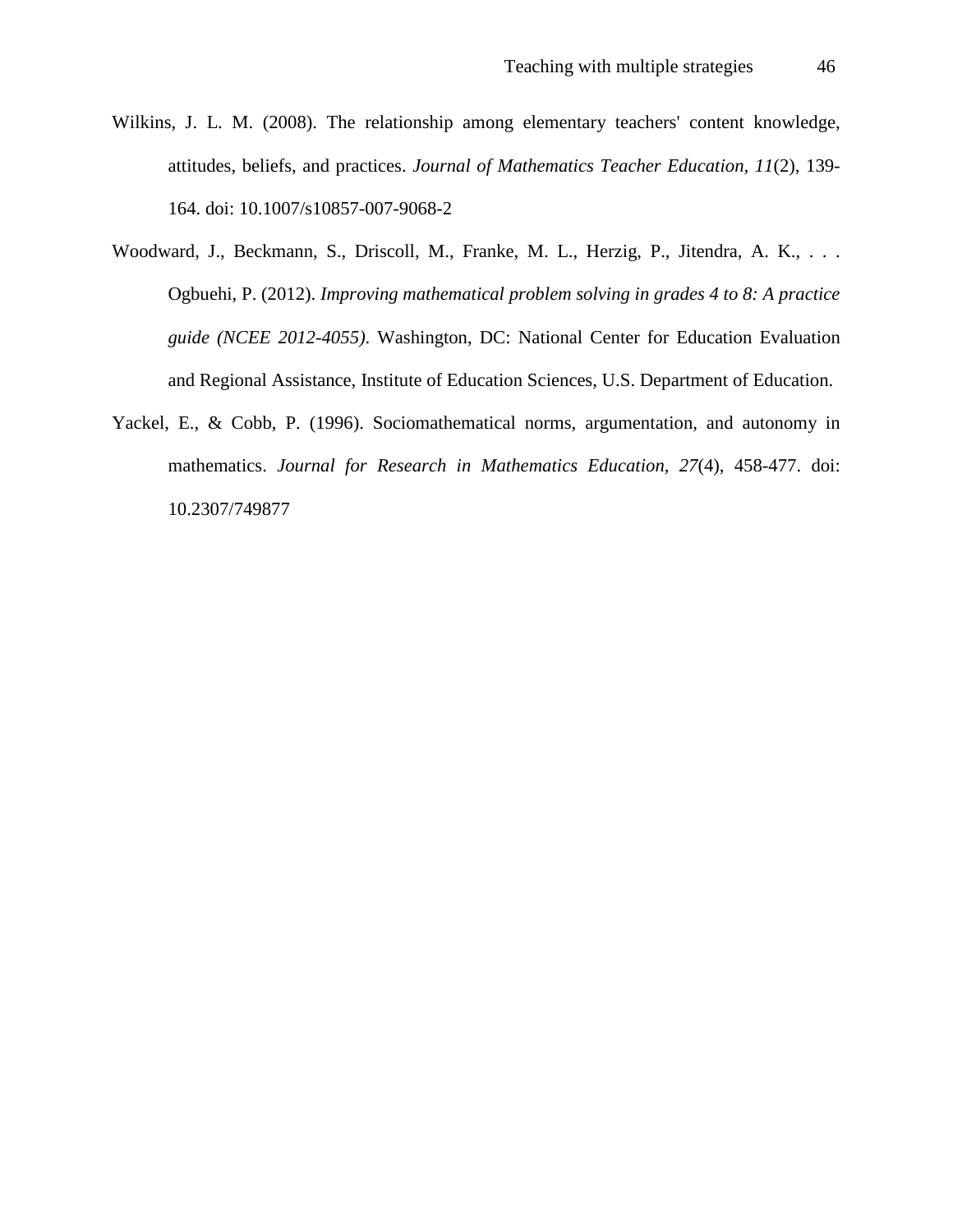#### Appendix

#### Interview protocol

1. As you know, in this project we are interested in whether students learn math when they are exposed to multiple strategies for solving a problem. Do you think it is useful to expose students to multiple strategies while teaching math?

2. What do you see as the advantages of exposing students to multiple strategies for solving a math problem?

3. What do you see as the disadvantages of exposing students to multiple strategies for solving a math problem?

4. In your own learning, were you frequently exposed to multiple strategies for solving math problems?

5. Which groups of students do you think might benefit more from this approach and why?

6. Which groups of students do you think might benefit less from this approach and why?

7. In your instruction, do you use multiple strategies to solve a problem?

7a. *If yes, ask:* How often do you use it?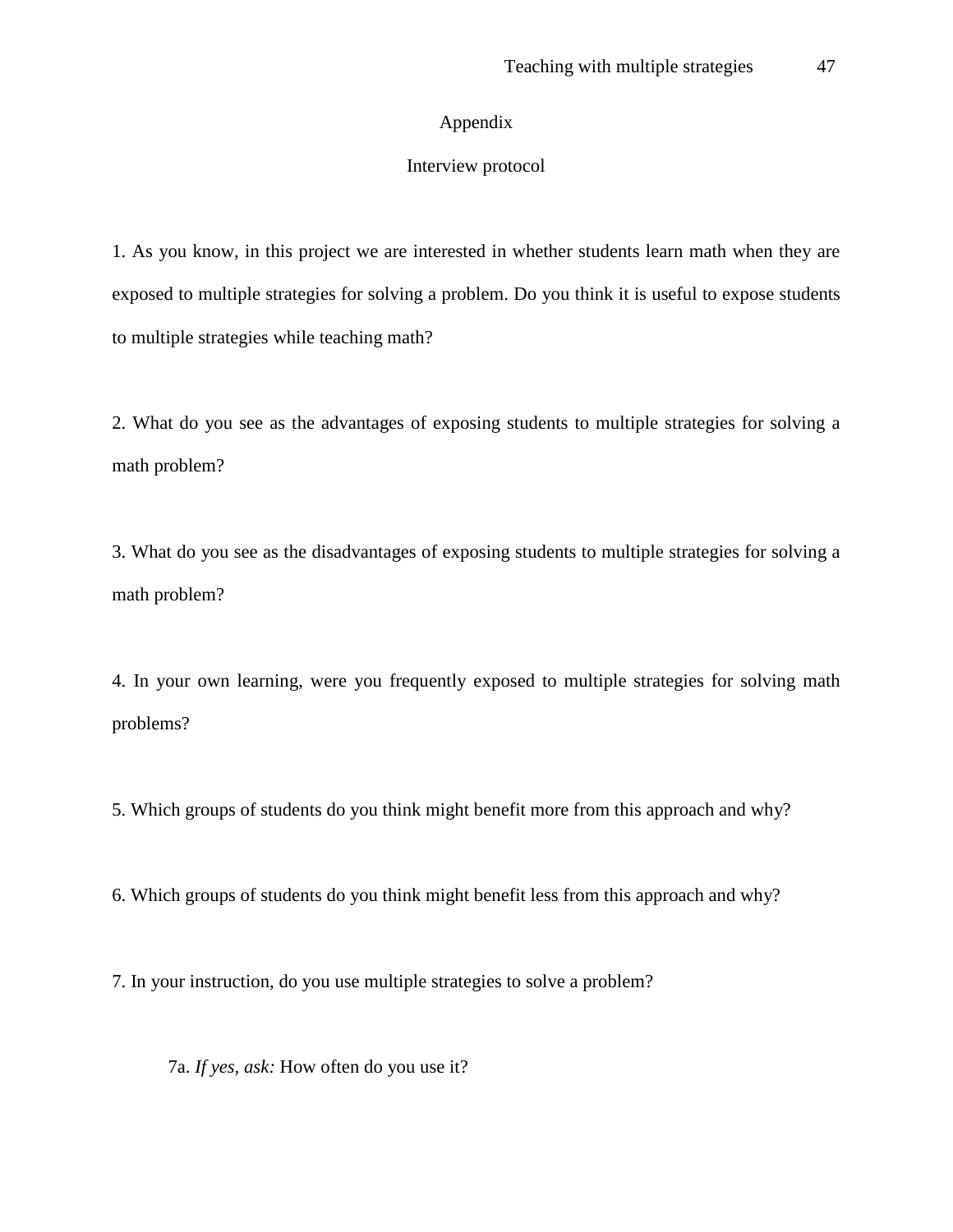8. Can you give me an example from your teaching where you used multiple strategies?

9. What concerns do you have about regularly using comparison in your teaching?

To help us learn more about your current thinking about teaching multiple strategies, let's talk specifically about some math problems.

10. Let's imagine you are in your classroom trying to explain students how to solve a linear equation such as  $3(x + 2) = 21$ . What strategy or strategies would you teach students to use for this problem?

10a. Are there other ways to solve this equation that you would teach to students?

10b. Can you tell me more about how you teach students these multiple approaches?

10c. Do you tell students that one strategy is better than another?

10d. Do you teach students that there are certain situations or problems where one strategy is better than another?

10e. Do you require students to know (such as on a test) multiple strategies for this problem?

11. Let's move to another problem. If you are trying to explain students how to simplify an

 $\sqrt{75}$ expression such as  $\sqrt{3}$ , what strategy or strategies would you teach students to use? 11a. Are there additional ways to simplify this expression that you would teach to students? 11b. Can you tell me more about how you teach students these multiple approaches?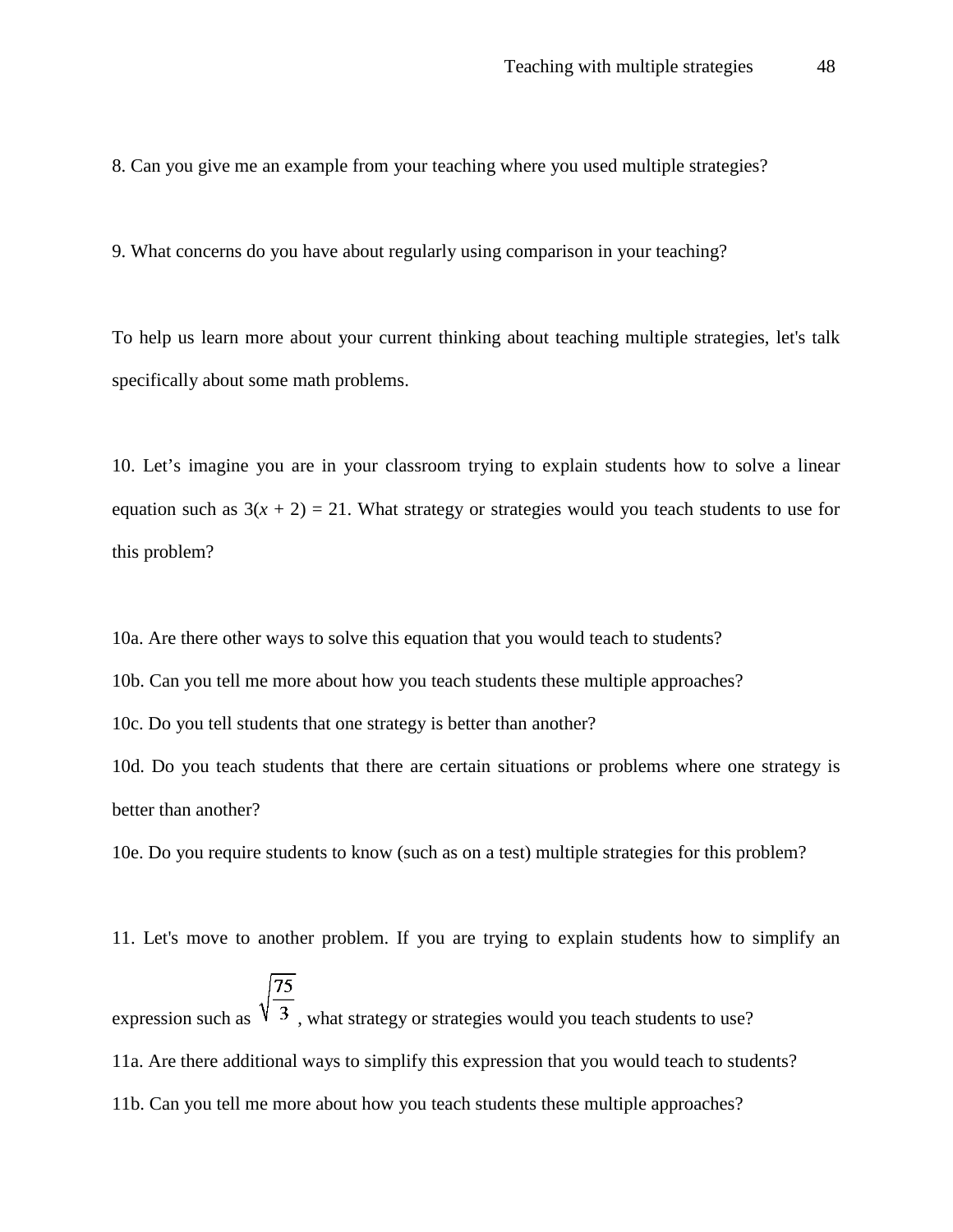11c. Do you tell students that one strategy is better than another?

11d. Do you teach students that there are certain situations or problems where one strategy is better than another?

11e. Do you require students to know (such as on a test) multiple strategies for this problem?

12. And now a third problem. If you are teaching how to graph an equation, such as  $6x + 3y =$ 

12*,* what strategy or strategies would you teach students to use?

12a. Are there additional ways to graph this equation that you would teach to students?

12b. Can you tell me more about how you teach students these multiple approaches?

12c. Do you tell students that one strategy is better than another?

12d. Do you teach students that there are certain situations or problems where one strategy is better than another?

12e. Do you require students to know (such as on a test) multiple strategies for this problem?

13. Finally, if you are trying to explain to students how to solve a system of linear equations,

 $\begin{cases} 2x + y = 1 \\ x + y = 3 \end{cases}$  what strategy or strategies would you teach students to use?

13a. Are there extra ways to solve this system that you would teach to students?

13b. Can you tell me more about how you teach students these multiple approaches?

13c. Do you tell students that one strategy is better than another?

13d. Do you teach students that there are certain situations or problems where one strategy is better than another?